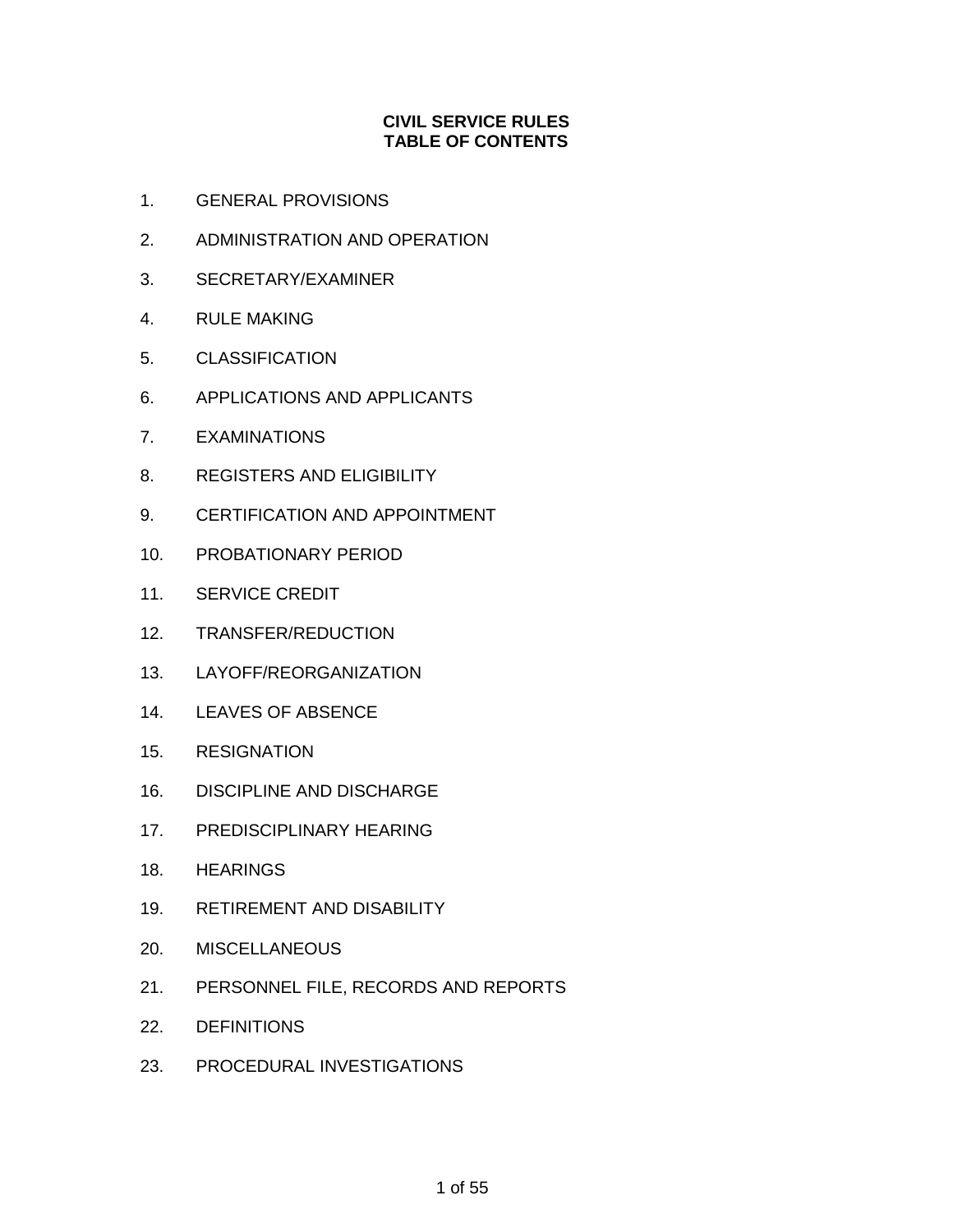# **RULE 1 - GENERAL PROVISIONS**

# **1.01 AUTHORITY AND APPLICATION**

These rules are promulgated pursuant to the authority granted by RCW Chapter 41.08, Civil Service for City Firefighter and RCW Chapter 41.12 for City Police. These rules are applicable to proceedings before the Civil Service Commission and should be read in conjunction with the specific provisions of Chapters RCW 41.08 and 41.12, and the enabling ordinance providing for civil service.

# **1.02 SCOPE AND PURPOSE**

These rules govern the continuing administration of the Civil Service System of the City of Washougal. The purpose of these rules is to assure that the Civil Service System in the City of Washougal is administered in accordance with the ordinances of the City of Washougal and that all proceedings before the Commission are conducted in an orderly, fair and timely manner.

# **1.03 PRESUMPTION OF VALIDITY**

The Civil Service System implemented by these rules substantially accomplishes the purposes of RCW Chapters 41.08 and 41.12. Variation from state models are based on local conditions and are intended to maintain the purposes of civil service systems: merit selection, tenure and an independent Civil Service Commission. These rules are presumed to be valid and shall be upheld unless in direct conflict with the purposes of RCW Chapters RCW 41.08 and 41.12.

# **1.04 SEVERABILITY**

If any provision of these rules or the application thereof to any person or circumstance is held invalid, such invalidity shall not affect other provisions or applications of these rules which can be given effect without the invalid provision or application, and to this end, any section or word is declared to be severable.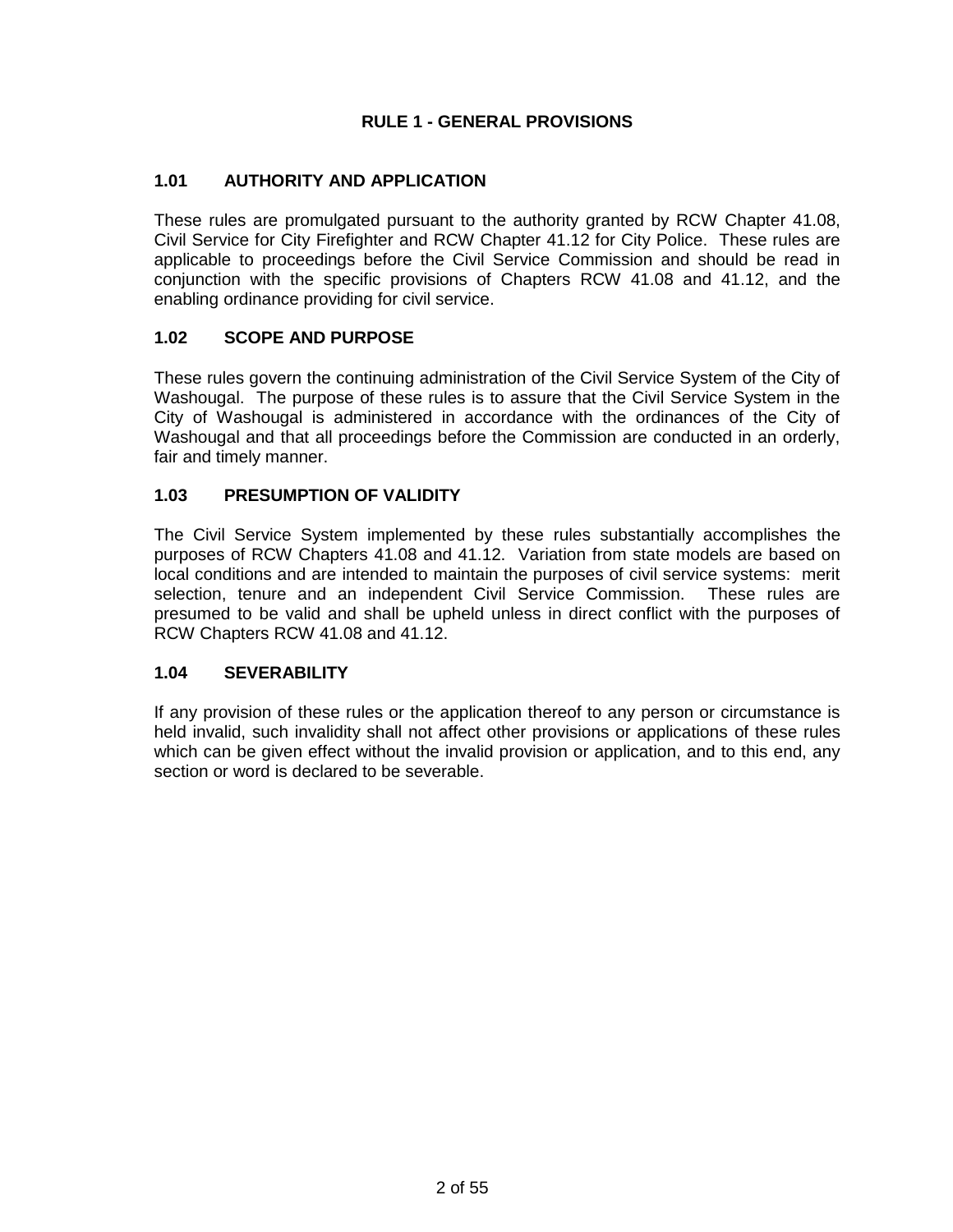### **RULE 2 - ADMINISTRATION AND OPERATION**

### **2.01 COMMISSION, MEETINGS, AND QUORUM**

In the necessary conduct of its work, the Commission shall meet on the fourth Wednesday of each month, at 5:30 pm in the Council Chambers located at 1701 C Street unless there is not pending business requiring Commission action. Notice of special meetings shall be provided as required by the Open Public Meetings Act (Chapter 42.30 RCW, as amended). The Commission shall conduct hearings as required. Notice of hearings shall be provided as required by these rules. The Civil Service Commission shall consist of three members. Two members of the Commission shall constitute a quorum. No action of the Commission shall be effective unless two members concur therein. All Commission meetings or hearings, regular or as required, shall be open and public provided, however, that the Commission may meet in executive session as authorized by the Open Public Meetings Act (Chapter 42.30 RCW, as amended).

#### **2.02 CHAIR AND VICE CHAIR**

- 2.02.01 CHAIR. The position of Chair shall rotate every two years between the Commissioners. The Commission functions under applicable statutes and consistent with the rules herein or hereinafter adopted. Should the Chair resign or be removed from the position prior to the expiration of his/her term, the Vice-Chair shall be appointed to the position of Chair to serve the remaining term.
- 2.02.02 VICE CHAIR. The Vice-Chair shall be the member who will serve as the next Chair. In the absence of the Chair, the Vice-Chair shall preside over the meeting.

#### **2.03 MEMBERSHIP**

The members of the Civil Service Commission shall serve without compensation. Each must be a citizen of the United States and a resident of the City of Washougal for at least three years immediately preceding such appointment and must be a qualified elector of Clark County. The Mayor, pursuant to RCW 41.08.030 & 41.12.030, appoints three members.

#### **2.04 TERM OF OFFICE**

If any civil service commissioner resigns before the end of his or her term, a new commissioner shall be appointed to serve the remainder of such term. Members may be re-appointed. The term of office shall be for six years.

#### **2.05 RULES OF ORDER**

Roberts Rules of Order shall be final authority on all questions of procedure and parliamentary law not otherwise provided by these rules. However, with the concurrence of two commissioners such rules may be waived or modified. In quasi-judicial proceedings, the Commission shall be guided, but not bound by, the Civil Rules for Superior Court.

### **2.06 COMMISSIONERS CHALLENGE**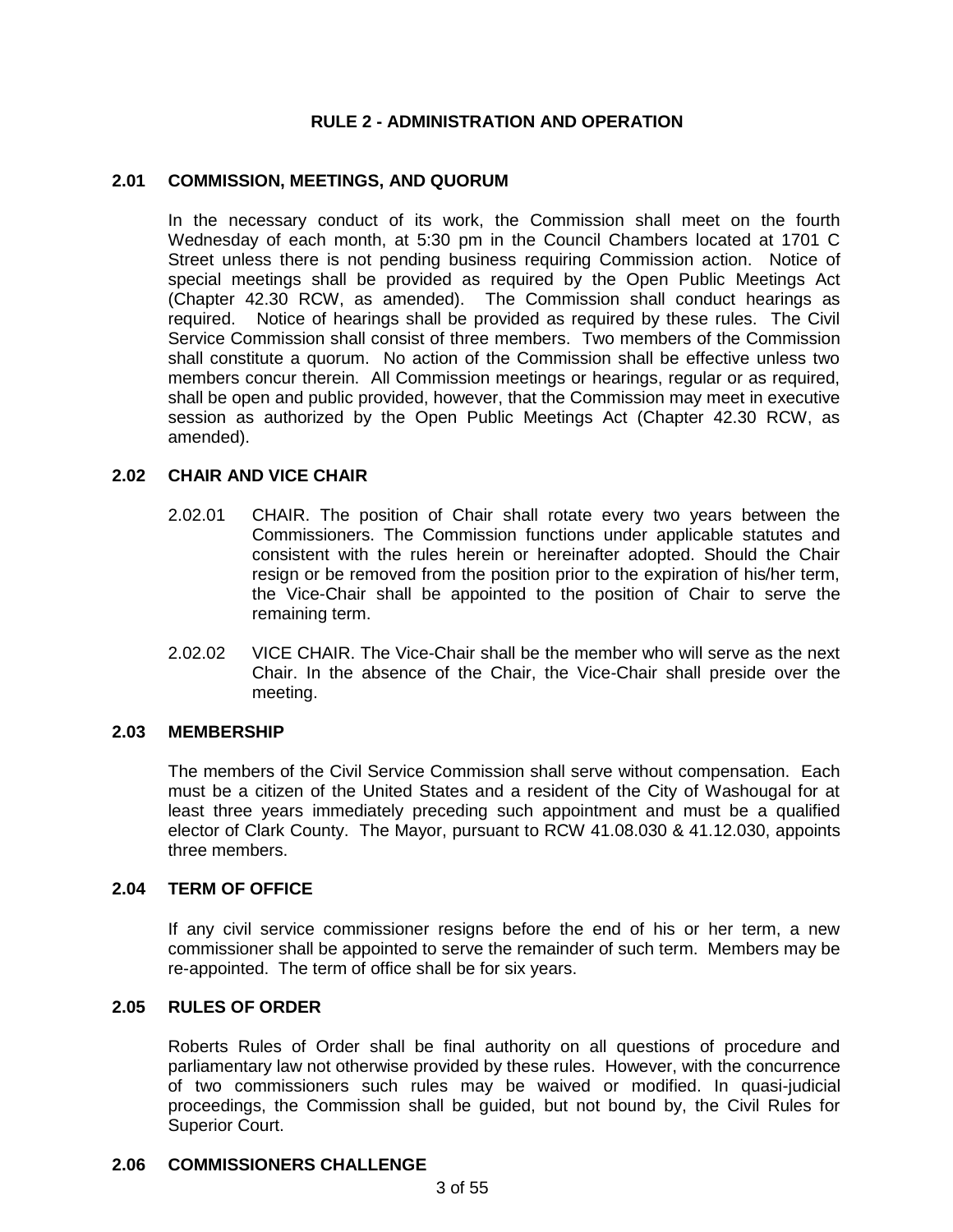Any challenge to a Commissioner's participation at a hearing shall be made by an interested party prior to the commencement of a hearing. Failure to timely raise a challenge shall constitute a waiver of the challenge by the party unless, in the exercise of reasonable diligence, a basis for challenge is unknown by a party prior to commencement of a hearing.

### **2.07 COMMISSIONERS – CHALLENGE – NECESSITY**

If, as a result of disqualification(s) pursuant to Rule 2.06, there is no longer a lawfully constituted quorum available, then by reason of necessity, the disqualified Commissioner(s) shall return and proceed with the hearing.

### **2.08 OFFICE ADDRESS AND HOURS**

The office address of the Civil Service Commission is 1701 C Street. The regular hours of the Commission shall be Monday through Thursday from 8:00 am to 5:00 pm.

# **2.09 PUBLIC RECORDS**

Public records of the Commission shall be available for inspection and copying during the regular office hours of the Commission staff. No fee will be charged for inspection of public records. Inspection will be permitted during office hours in a space provided by the Commission staff, and under its supervision, and must be accomplished without excessive interference with the essential functions of the Commission. Copies will be made available at actual cost or as provided by City ordinance. These rules shall be printed for free public distribution.

#### **2.10 RECORD OF PROCEEDINGS**

The Commission shall keep a record of its proceedings. The record of the Commission will not include a written verbatim report of proceedings unless ordered. The Commission may retain a court reporter to record all or part of a proceeding. In addition a party to a proceeding, at his/her own expense, may have a court reporter record all or part of a proceeding. On appeal or review, costs of transcription may be recovered by the Commission, or a prevailing party, at the discretion of the reviewing court or the Commission. Upon appeal or review, transcription and certification of a record of proceedings shall be arranged by the Secretary.

# **2.11 REPORTS – POLICE AND FIRE CHIEFS**

The Police and Fire Chiefs shall immediately report to the Civil Service Examiner-Secretary in such detail and on such forms as the Civil Service Examiner-Secretary may prescribe:

- 2.11.01 Every appointment, transfer, promotion, reduction, layoff, reinstatement, suspension, leave of absence without pay, return to duty, change of title, change compensation;
- 2.11.02 Every separation from service with the reasons therefore;
- 2.11.03 Every refusal or failure to accept appointment by a person whose name has been certified.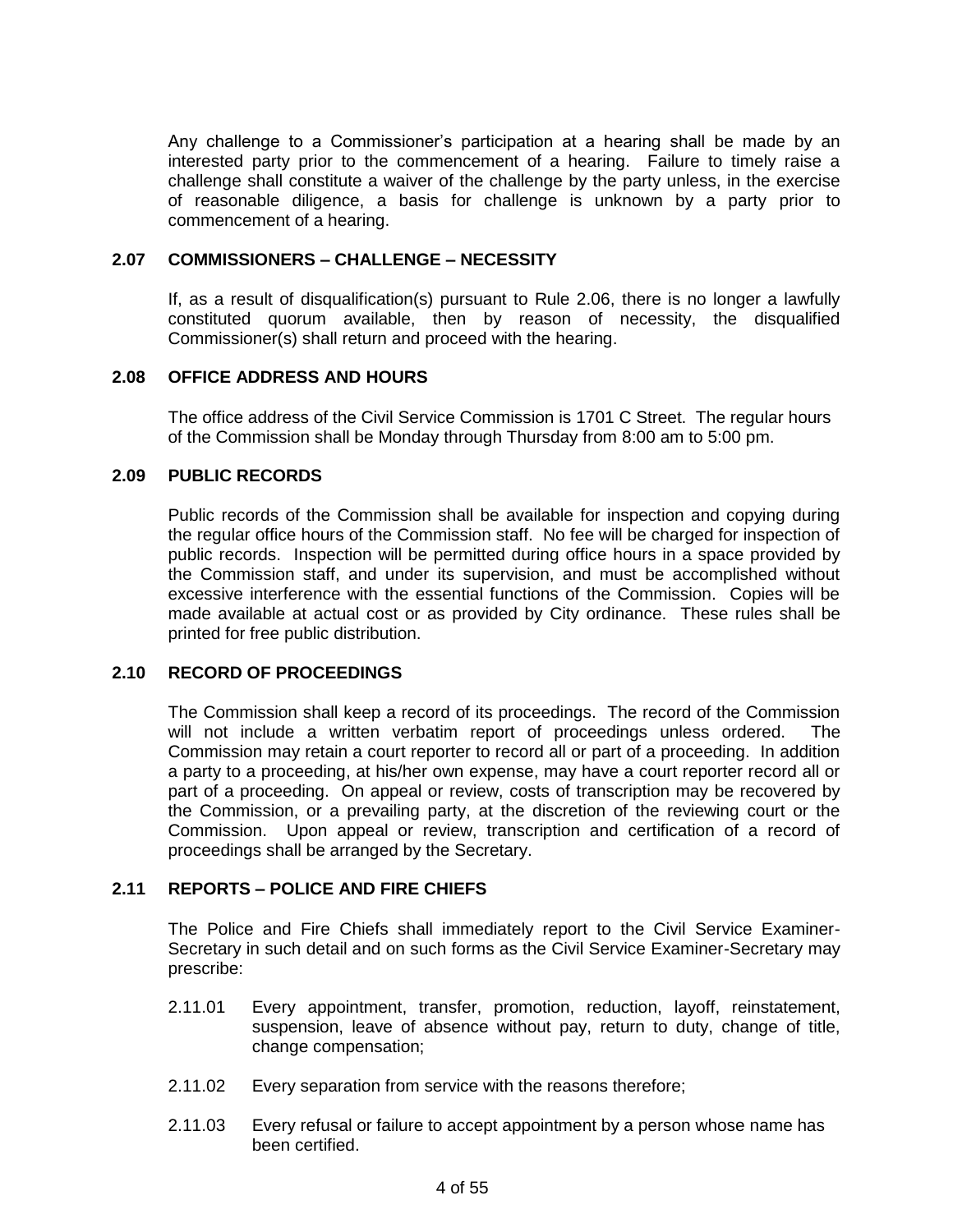# **2.12 RULES AND REGULATIONS**

Rules of the Civil Service Commission shall be adopted by a majority vote of the members of the Commission at any regular or special meeting of the Commission. Persons submitting any proposed rule(s) or amendment(s) must do so in writing to the Secretary/Examiner of the Commission at least ten (10) working days in advance of the meeting at which such person desires to have such proposal considered by the Commission. Said proposal will be included in published meeting agenda. The Commission may apply such principles as it deems necessary to carry out the purposes of Washington State Law and Civil Service Rules in determining cases which are not clearly defined by the rules adopted by the Commission. Rules in effect at the time of any event being considered by the Commission shall be applied in such event. These rules and regulations, applicable state statutes, and city ordinances govern the terms and conditions of civil service employment. These rules and appointment of tenure in the civil service and the employees thereunder are subject to these rules and regulations.

### **2.13 SEVERABILITY**

If any of these rules and regulations or portions thereof are hereafter declared by a court of competent jurisdiction or judicial proceedings or rulings of a proper court to be illegal or unconstitutional, the part declared unconstitutional and/or illegal shall be deemed severable and as such shall not affect the remaining rules and regulations or remaining portions of the rules and regulations.

### **2.14 SCOPE OF CIVIL SERVICE REGULATIONS APPLICATION**

These regulations shall include only fully paid employees of the City of Washougal Police and Fire departments, i.e. only those employees who are paid regularly by the city.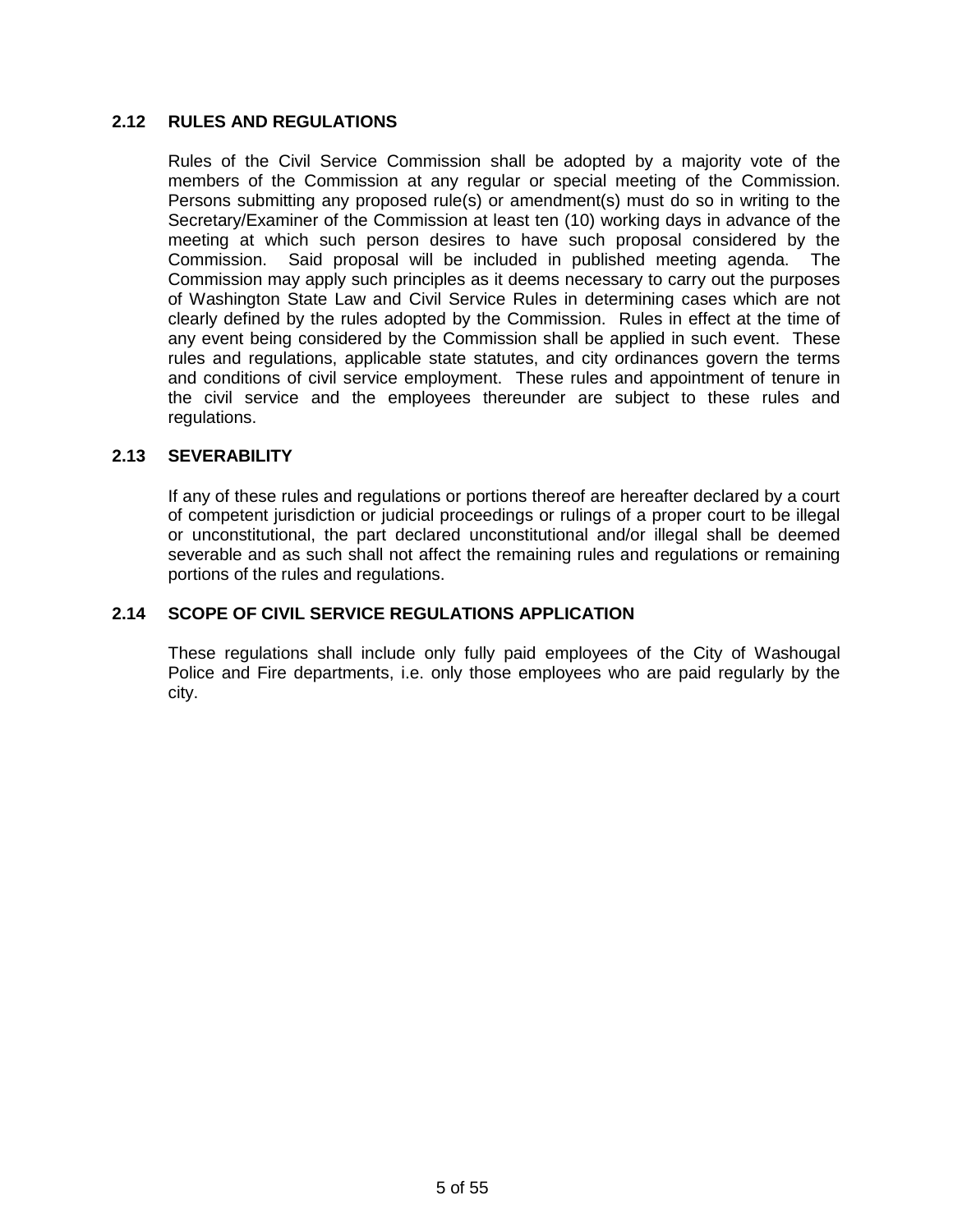#### **RULE 3 - SECRETARY/EXAMINER**

#### **3.01 SELECTION**

The Secretary/Examiner shall be appointed by the Civil Service Commission. Specific qualifications shall be set by the Commission. Such appointment for the City of Washougal will be open to persons already in the service of the Human Resources Department of the City as the Commission may decide.

### **3.02 SECRETARY – DISCIPLINE**

The Secretary may be subject to suspension, reduction or discharge in the same manner and subject to the same limitations as are provided in the case of members of the classified service.

#### **3.03 SECRETARY/EXAMINER - AUTHORITY**

The Secretary/Examiner shall:

- 3.03.01 Be the Administrative Officer of the Civil Service Commission responsible to the Commission, and shall direct the activities of all personnel in the Civil Service Department, (hereinafter, "Department") including their appointments and removals;
- 3.03.02 Delegate duties where necessary and supervise the work of all persons employed in the Department, including the preparation, conduct, and scoring examinations, and maintenance of the classification plan;
- 3.03.03 Attend and record the proceedings of all meetings of the Commission;
- 3.03.04 Report to the Commission from time to time as directed concerning the details of the work of the department;
- 3.03.05 Prepare the budget for the Commission, approve accounts and administer generally the expenditure of funds appropriated for the operation of the commission, through both the Fire Chief and Police Chief;
- 3.03.06 Classify all Civil Service positions in the classified service, maintain a schematic list of all such classes in the classification plan, and prepare and maintain specifications for each class;
- 3.03.07 Determine which examinations shall be conducted, the minimum qualifications of applicants, the subjects to be covered in each examination, methods of testing, and the relative weights to be given to the various parts of the examination; supervise the conduct of the examinations, appointing such experts, special examiners, and other persons he or she may deem necessary; decide all questions relating to the eligibility of applicants, the admissibility of applicants to the examinations, extension of time and all questions arising during the course of an examination; prepare and submit a report prior to and after each examination to the Commission, together with a report on all appeals from rulings or appeals from any part of the examination; and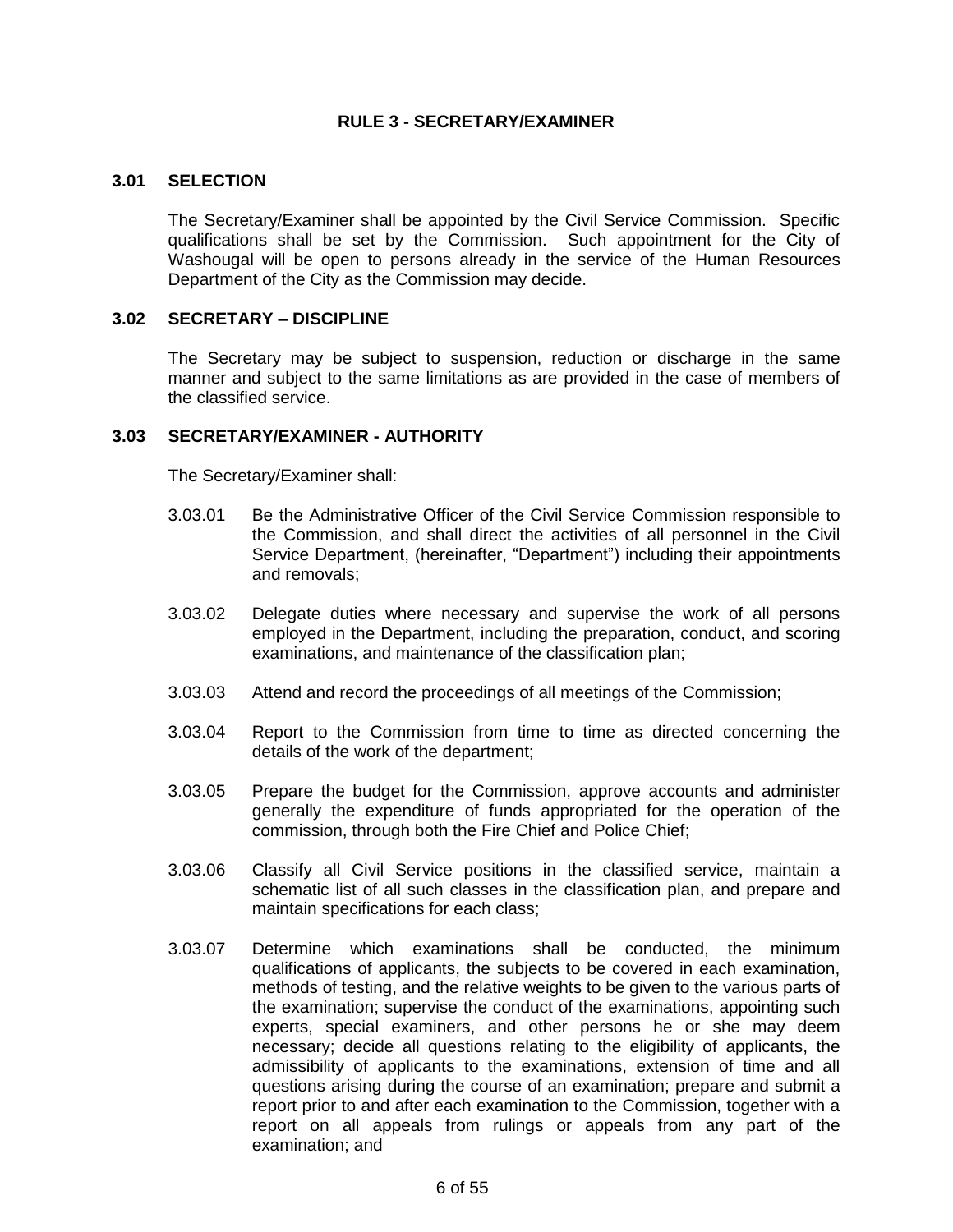3.03.08 Perform all other functions necessary for the proper carrying-out of these rules and the provisions of law relating to the Civil Service System, and such additional duties as may be assigned to the Secretary from time to time by the Commission.

# **3.03 REVIEW OF AND APPEAL FROM ACTIONS OR DECISIONS OF THE SECRETARY**

- 3.03.01 The Commission on its own motion may review or modify any action or decision of the Secretary.
- 3.03.02 Any person adversely affected by any action or decision of the Secretary may request the Commission to review the action or decision. Such request shall be in writing setting forth with reasonable certainty the action objected to, the grounds supporting the request, and the relief sought, and must be made within ten (10) business days from the date of the notice of such action unless established otherwise in the Rules. The Commission shall thereupon, if in its opinion good cause is shown, conduct a hearing thereon.

### **3.04 CODIFICATION AND PUBLICATION OF REGULATIONS**

The Secretary shall have the power and authority to codify, organize, and classify all rules and regulations of the Civil Service Commission in a logical, orderly and systematic manner, which shall be properly indexed and shall cause the same to be printed and published together with all amendments thereto, regularly as they are made, to be made available to the public generally pursuant to RCW 41.08.040 and RCW 41.12.040.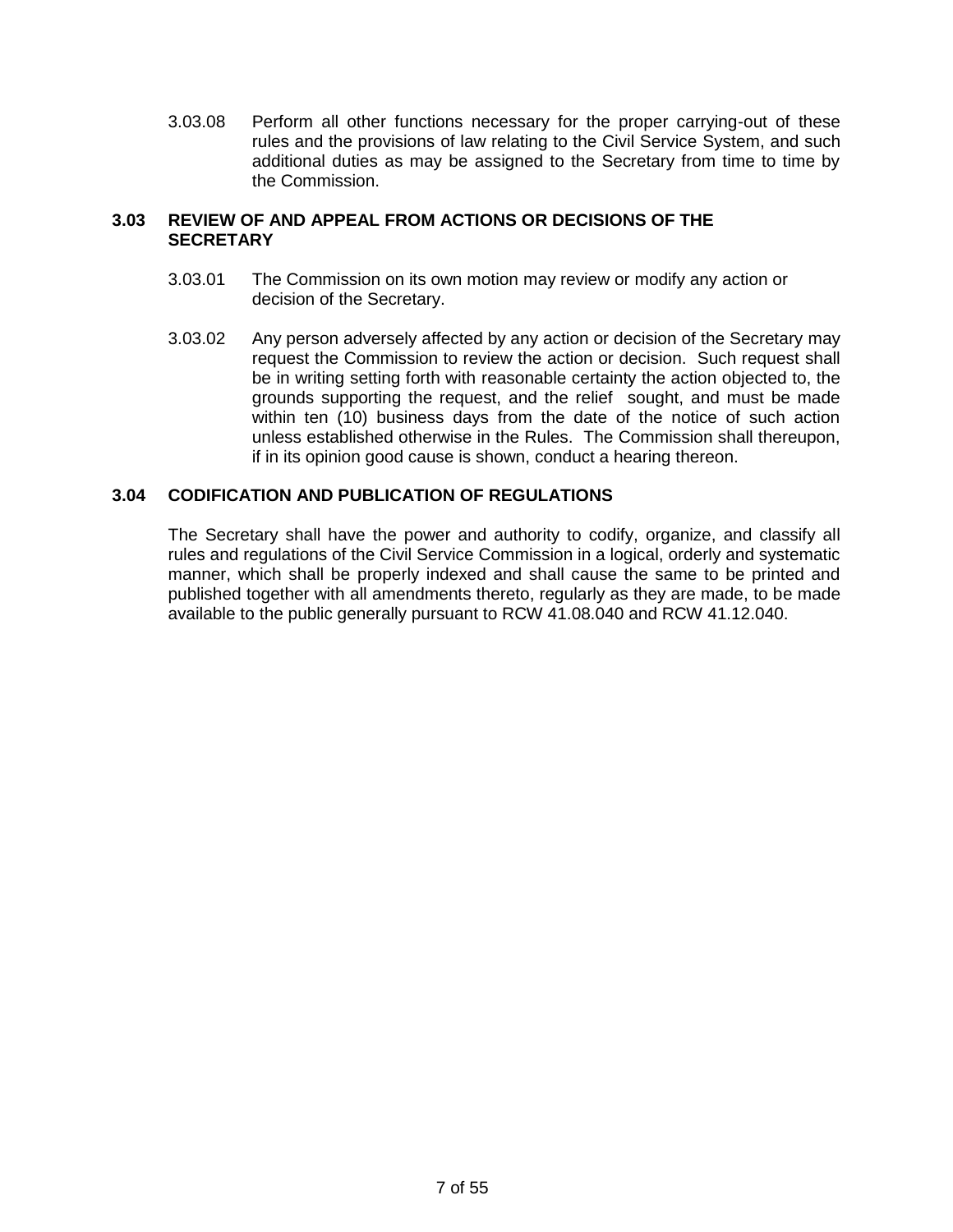### **RULE 4 - RULE MAKING**

### **4.01 AMENDMENTS OF RULES**

This Commission may amend these rules or adopt new rules by majority vote of the Commission at any regular or special meeting of the Commission.

### **4.02 EFFECTIVE DATE OF RULES**

All rules and amendments shall become effective immediately upon their adoption by the Commission, unless some later date is specified therein.

# **4.03 COPIES OF RULES**

A copy of these rules and a copy of all subsequent rules or amendments shall be sent as soon as practical after adoption to the City Clerk and to each affected department of the City. A copy shall be maintained in the office of the Secretary for public inspection, and copies shall be available for free public distribution as required by state law.

### **4.04 EFFECT OF RULES**

The terms and conditions of Civil Service employment are governed by these rules, and applicable statute and ordinance. No employee shall have the property interest in or as a result of these rules. These rules, and rules the Commission may enact, regulate the mode and appointment of tenure in the Civil Service, and employees are subject to these rules and amendments thereto.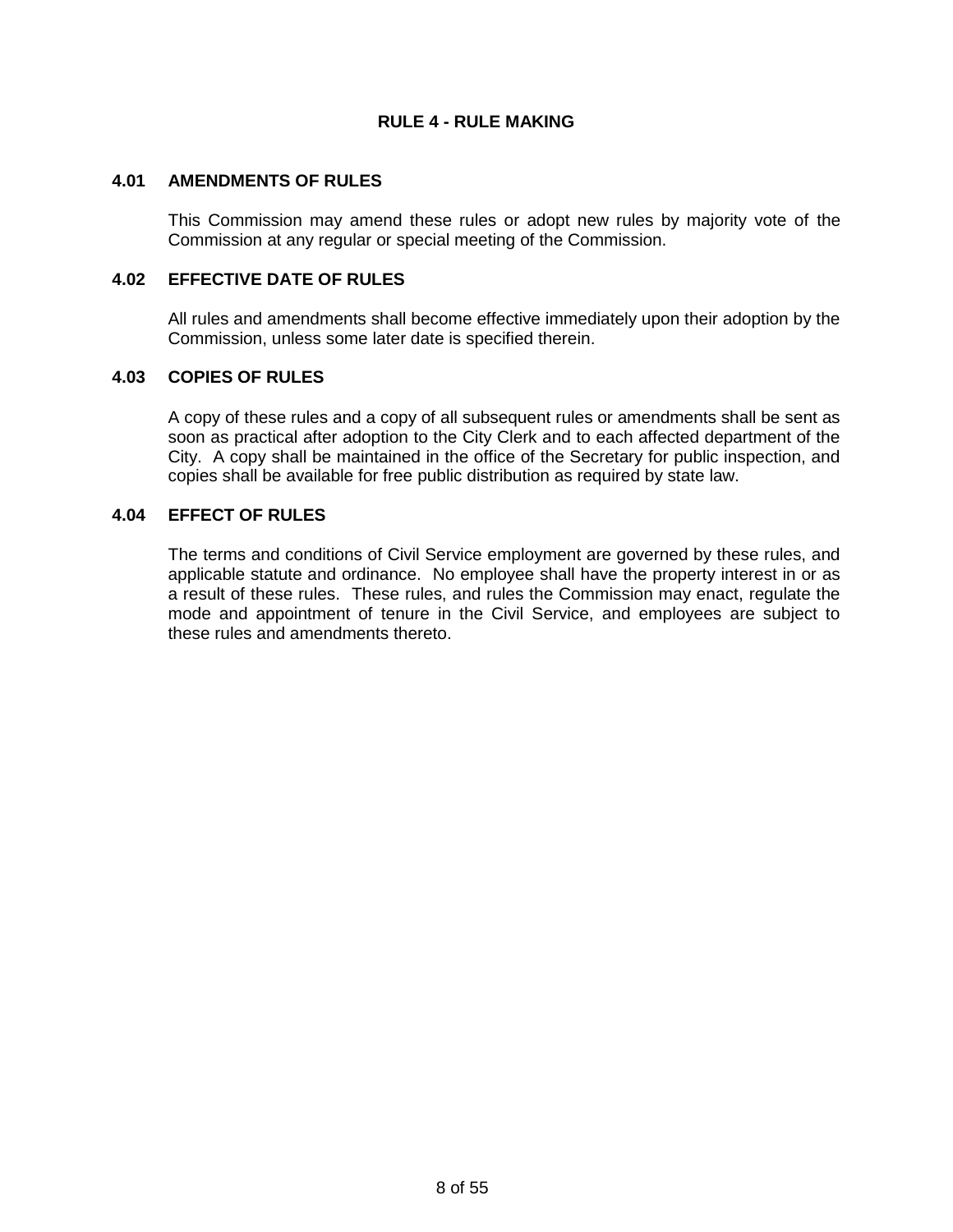# **RULE 5 - CLASSIFCIATIONS**

### **5.01 CLASSIFICATION PLAN**

A class specification shall be prepared and maintained for each class in the Civil Service System. Such specification shall describe generally the class, distinguish it from other classes, give examples of typical duties of the class, and contain, when applicable, a statement of those qualifications for applicants in the class not otherwise provided in these rules.

### **5.02 ADMINISTRATION OF POSITION CLASSIFICATION**

The Secretary will make, or cause to be made, position classification studies of individual positions or groups of positions whenever it is deemed necessary; whenever the duties or responsibilities of existing positions have undergone significant changes; whenever notification is received that new positions are to be established by the City Council; or upon request of an appointing authority or an affected employee if title classification of such position has not be reviewed within the last 12 months.

# **5.03 CLASSIFICATION OF POSITIONS**

- 5.03.01 Each position in the classified service shall be classified at the direction of the Secretary and allocated to its appropriate class in accordance with the character, difficulty, and responsibility of its designated duties. Positions shall be allocated to a given class when:
	- a. The same descriptive title may be used to designate each position in the class;
	- b. The same level of education, experience, knowledge, ability, and other qualifications may be required of incumbents; and
	- c. Similar tests may be used to select incumbents.
- 5.03.02 All classes involving the same character of work but differing as to level of difficulty and responsibility shall be assembled into a class series.
- 5.03.03 Compensation or salary shall not be a factor in determining the classification of any position or the standing of any incumbent.
- 5.03.04 In allocating any position to a class, the specification for the class shall be considered as a whole. Consideration shall be given to the general duties, the specific tasks, and the responsibilities, the required and desirable qualifications for such position, and the relationship to other classes. The examples of duties in a specification shall not be construed as exclusive or restrictive, and an example of a typical task or a combination of two or more examples shall not be taken, without relation to all parts of the specification, as determining that a position should be included within a class.

# **5.04 EFFECT OF CLASSIFICATION CHANGES ON INCUMBENT**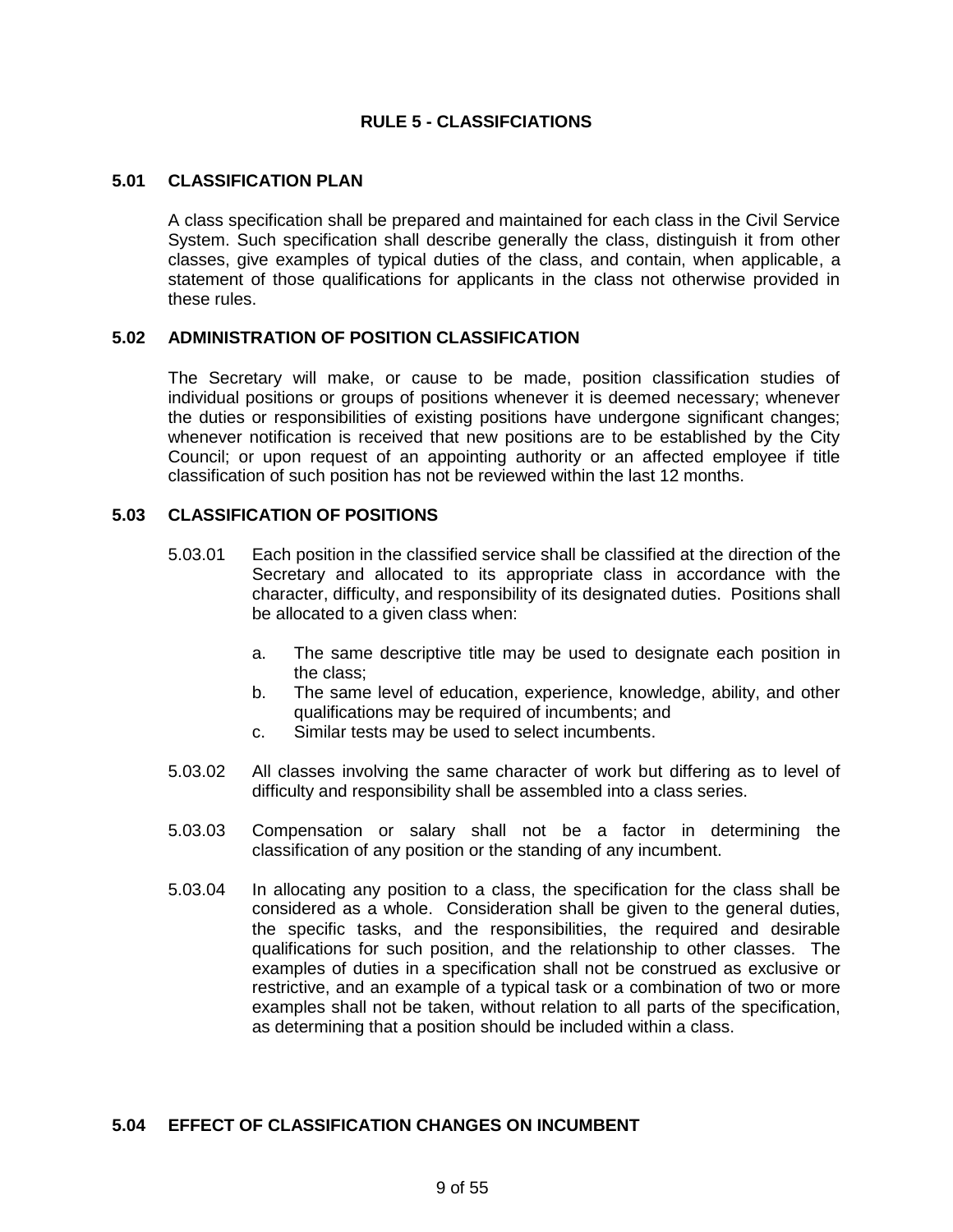- 5.04.01 Whenever the title of a class is changed without a change in duties or responsibilities, the incumbent shall have the same status in the retitled class as held in the former class.
- 5.04.02 Whenever a position is reclassified from one class to a higher class, the incumbent shall not continue in the same position, except temporarily, without gaining eligibility for the new class by examination and receipt of an appointment in accordance with these rules.
- 5.04.03 Whenever a position is reclassified from one class to a lower class, the regular incumbent may, with the concurrence of the appointing authority and the Commission, elect to take a voluntary reduction to the lower class or, at the employee's option and with the concurrence of the appointing authority and Commission, may remain in the reclassified position for a temporary period as limited by the Commission only until transfer can be made to another position in the class in which the employee has regular standing.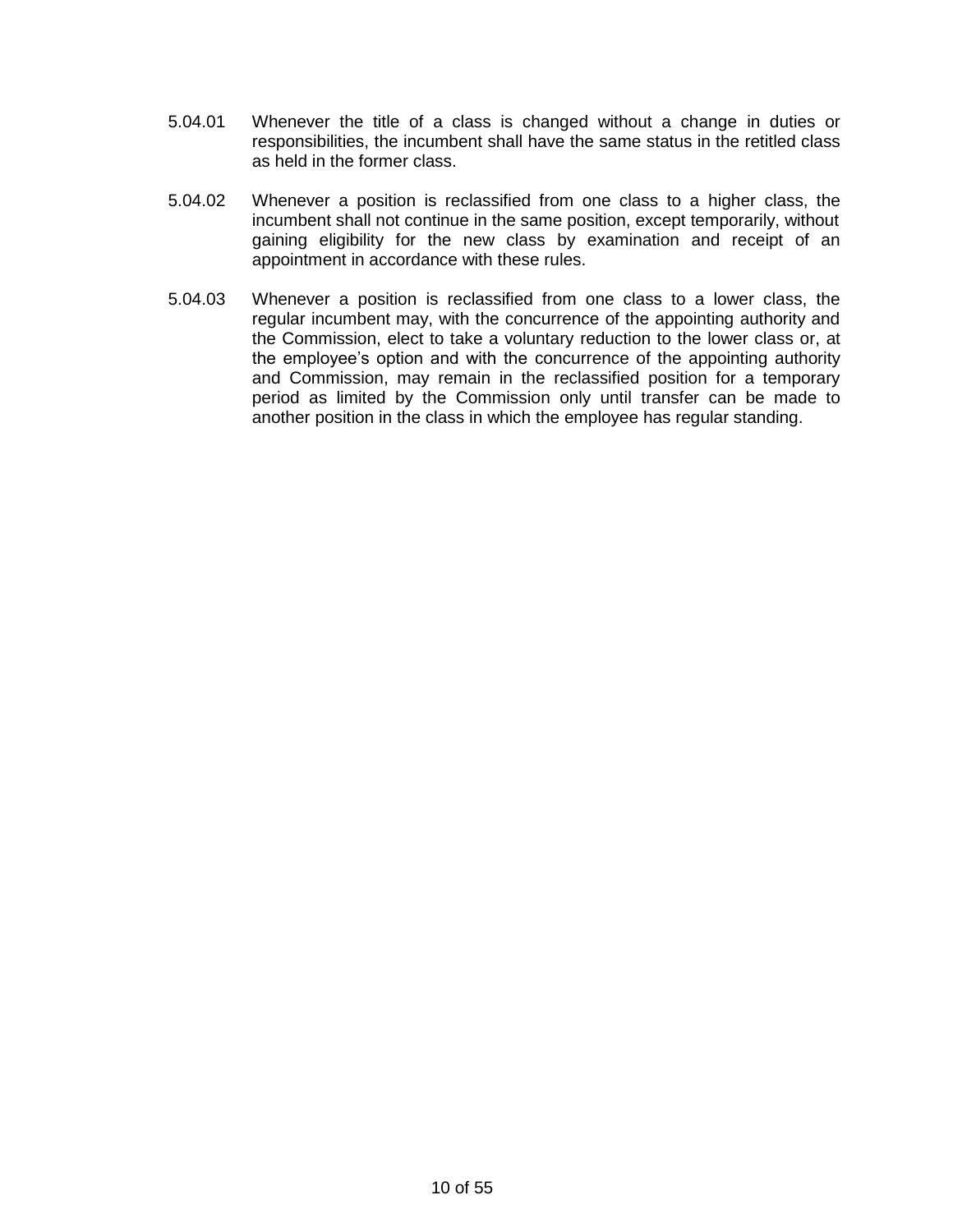# **RULE 6 - APPLICATIONS AND APPLICANTS**

# **6.01 GENERAL REQUIREMENTS FOR FILING APPLICATIONS**

- 6.01.01 All applicants for examinations for positions in the classified Civil Service must file a written application on a form prescribed by the Secretary; no one shall be admitted to any examination without having first filed an application on the proper form, giving, fully, truthfully, and accurately all information required. The term applicant as used in this rule shall refer to an individual who has filed or wishes to file an application to take a Civil Service exam for an entry level or lateral entry position. The application form must be signed by the person applying.
- 6.01.02 In order to file an application for examination, the applicant must:
	- a. Meet the requirements specified in these rules and in the official examination bulletin as of the closing day of the official filing period; and
	- b. Produce evidence of education, training, experience, or any lawful requirement for a class, as directed by the Secretary.
- 6.01.03 Time for filing applications:
	- a. All applications for examination shall be filed with the Secretary during office hours and within the time limit fixed in the official announcement of the examination, provided that upon written evidence of extenuating circumstances acceptable to the Secretary, late applications may be accepted. Applications received by mail in the office of the Secretary must be postmarked on or before the closing date.
	- b. The time for filing applications may be extended by the Secretary as the needs of the service require, provided that the examination shall then be re-advertised.
	- c. The Secretary/Examiner may permit any applicant, before or after acceptance of the application form, to amend the application or to file an amended application at any time for good cause shown.
	- d. The Commission may charge a fee to offset the cost of purchase and administration of exams. The fee will be published in the official exam announcement.

# 6.01.04 ENTRY LEVEL POLICE APPLICATIONS

An applicant must meet the following minimum qualification requirements on or before the first day of the applicant's exam, unless otherwise provided:

- a. Must be at least 21 years of age at the time of examination;
- b. High school diploma or equivalent;
- c. United States citizen or a lawful permanent resident
- d. Ability to communicate the English language both orally and in written form
- Note: The City of Washougal does not require a candidate to have already attended a Police academy. As long as all the qualification requirements have been met, and if the candidate is next on the eligibility list, within six (6) months of being hired, the City will sponsor the candidate at the first available Police academy class. 6.01.05 LATERAL POLICE APPLICANTS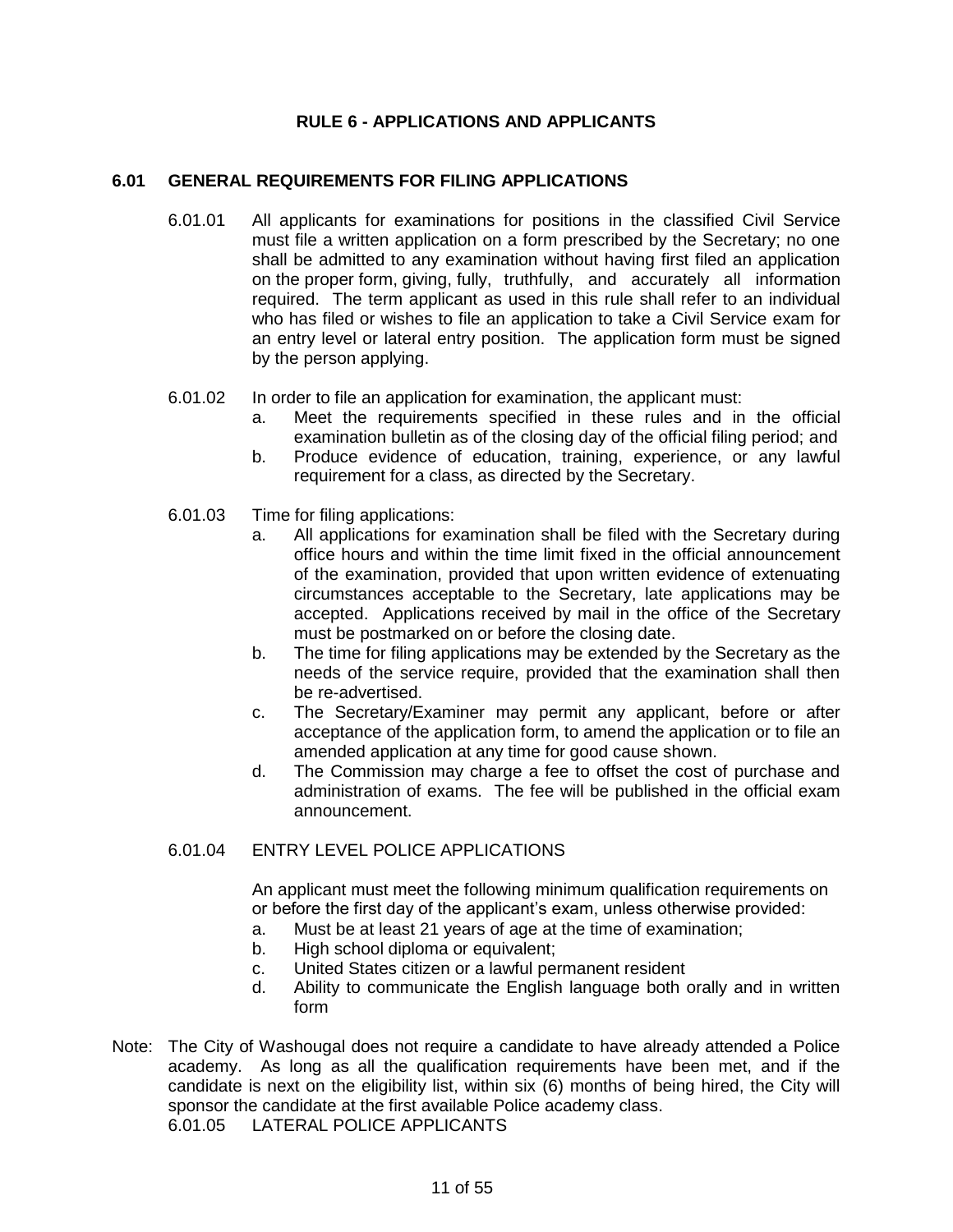Positions may be filled by the use of lateral entry applicants from other law enforcement agencies. In addition to the minimum qualifications for entry level police applicants, the following additional minimum qualifications apply for lateral entry applicants into the Washougal Police Department as follows:

- a. Applicants must have a high school diploma or GED certificate. Applicant must be a US citizen or a lawful permanent resident and at least 21 years of age. Applicants shall possess a current certification of completion from an accredited state police academy as approved by the Washington State Criminal Justice Training Commission. Applicants who are not certified in Washington State must complete the Washington State Criminal Justice Training Commission Equivalency Academy. Applicants with a break in full-time law enforcement employment of twenty-four (24) months or greater shall be ineligible for lateral entry. Exceptions may be made for those who have been called upon for active duty.
- b. Reserve experience is specifically excluded from consideration for meeting the minimum qualifications. Possession of, or the ability to obtain, a valid Washington State Driver's license, unrestricted except as to vision, is required prior to appointment.
- c. Applicants who are not certified in Washington State must complete the Washington State Criminal Justice Training Commission Equivalency Academy within six (6) months from the date of hire.
- d. Screening prior to appointment will include, but is not limited to, a complete background investigation, criminal record check, fingerprinting, polygraph, a psychological evaluation, pre-employment drug screen, medical evaluation, and physical agility test.

# 6.01 06 ENTRY LEVEL FIREFIGHTER APPLICANTS

- a. United States citizen;
- b. Ability to communicate the English language both orally and in written form;
- c. High school diploma or the equivalent;
- d. 18 years of age;
- e. Washington State or National Registry Basic with IV Tech Endorsement within twelve month probationary period;

#### 6.01.07 LATERAL FIRE APPLICANTS

Positions may be filled by the use of lateral from other fire departments. In addition to the minimum qualifications for entry level fire applicants, the following additional minimum qualifications apply for lateral entry applicants into the Washougal Fire Department as follows:

- a. A minimum of two years continuous service as a paid firefighter.
- b. A candidate with a break in full-time paid firefighting employment of twenty-four (24) months or greater, shall be ineligible for lateral entry. Exceptions may be made for those who have been called upon for active duty.

#### 6.01.08 ENTRY LEVEL HIRING PROCESS

The entry level hiring is intended to evaluate education, training, experience, performance, aptitude, knowledge, skill, physical condition, personal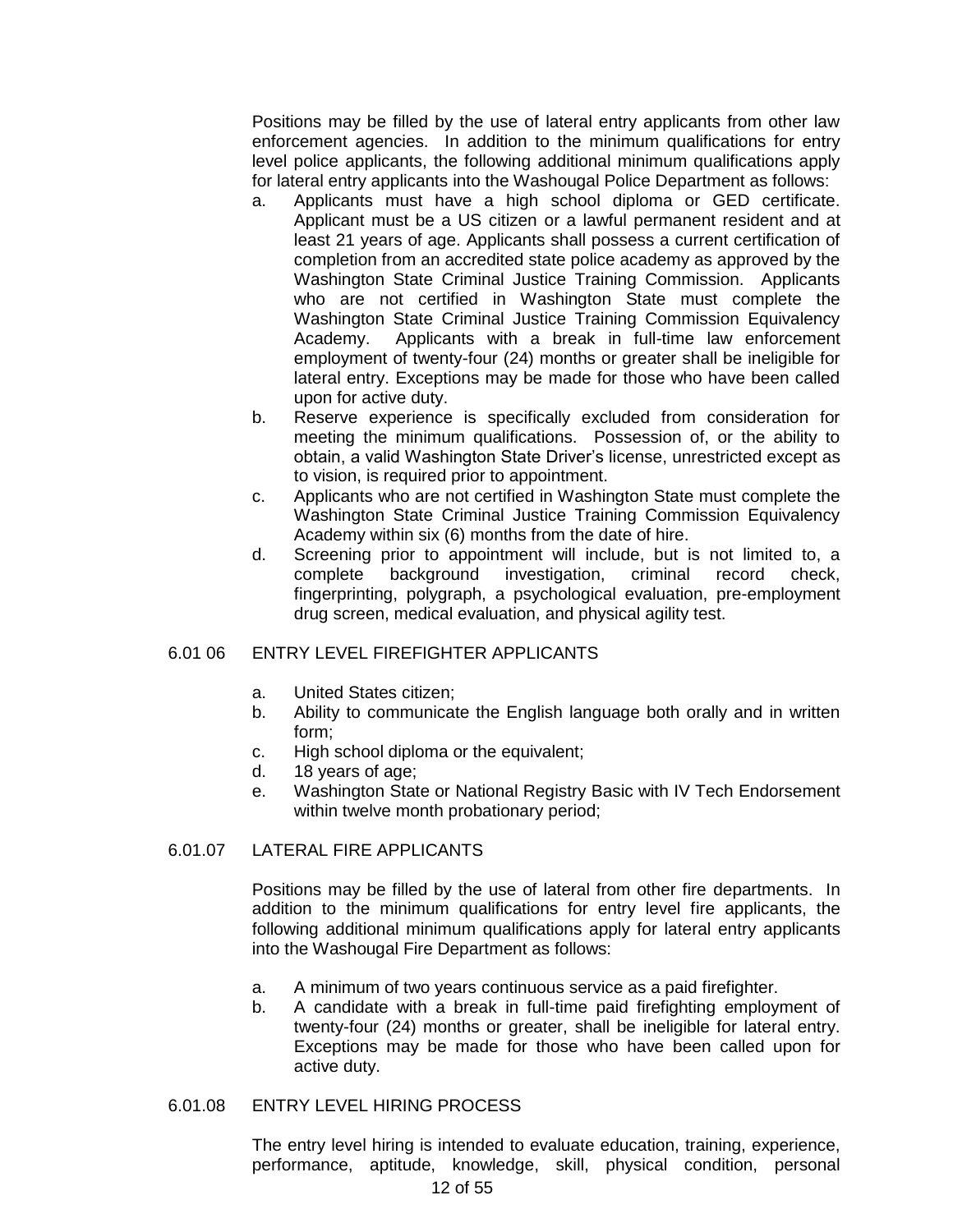characteristics and other qualifications to determine relative qualifications and abilities of the candidates. The Commission will assure that the exams conform to the regulations of the Equal Employment Opportunity Commission. Applicants must successfully pass each phase of the following hiring process. Disqualification may occur at any level of this hiring process:

- a. Application
- b. Written Test
- c. Physical Agility Test (CPAT or equivalent for fire and Cooper or equivalent for police)
- d. Oral Interview
- e. Successful applicants "eligibles" shall be placed on a hire list by the Secretary/Examiner in the order they are ranked and maintained according to 8.02.
- f. Chief's Interview
- g. Pre-psychological exam for minimum of top three (3) candidates (police only)
- h. Conditional Offer
- i. Background Investigation
- j. Polygraph (police officers only)
- k. Psychological exam (police only)
- l. Medical Exam

### 6.01.09 LATERAL HIRING PROCESS

The Lateral hiring process shall include all of the above for entry level candidates with the exception of the written and physical agility tests.

### 6.01.10 PROMOTIONAL HIRING PROCESS

When vacancies occur in any grade, they shall, whenever practical, be filled by promotion from the next lower grade or grades of the department in which the vacancy exists, except as may be determined in advance by the Commission. Such exceptions would take into consideration the number of positions vacant and number of candidates eligible. To be considered for promotion a police department candidate must have five (5) years of experience as a full-time police officer. To be considered for promotion a fire department candidate must have three years of experience as a firefighter. Exception to length of service or grade requirements of this subsection may be made in advance by the Commission after consideration is given to the number of positions vacant, and number of candidates eligible to take the exam, in order to assure each examination is competitive. Promotional candidates must have passed initial probation with the Washougal Police Department or Washougal Fire Department.

In the event less than three eligible candidates are available from within the Washougal Police or Fire Department, or in the event no one attains a passing score on the promotional examination given, the Commission may then direct the Secretary/Examiner to advertise the examination to include personnel outside the City of Washougal.

#### **6.02 SPECIAL REQUIREMENTS**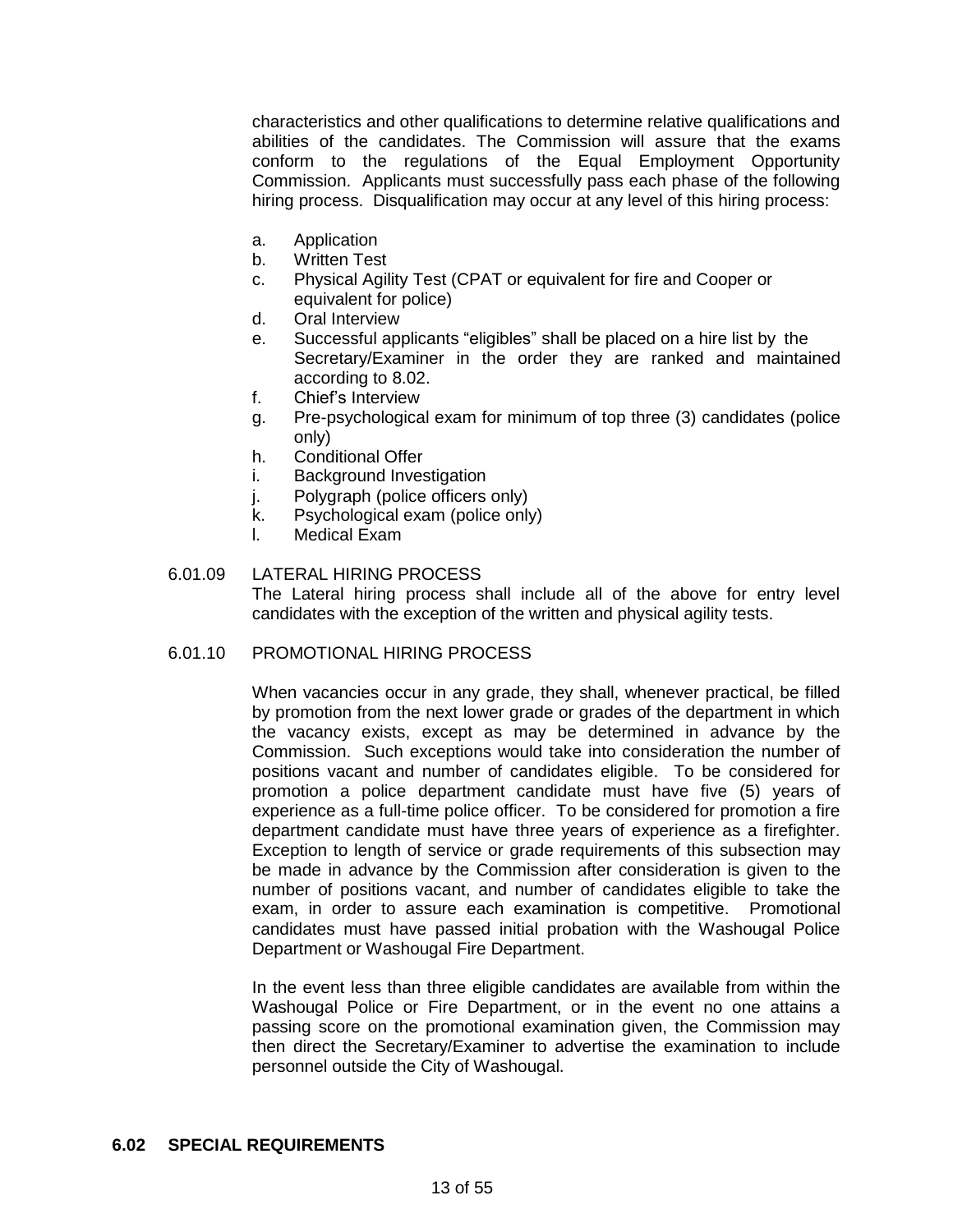The Secretary may prescribe such limits and such other specific requirements, physical or otherwise, as in the Secretary's judgment are required by the work to be performed.

# **6.03 CONDITIONAL ADMISSION**

If there is reasonable doubt as to whether the applicant meets the minimum requirements, the Secretary may order that the applicant be admitted to the examination on the condition that the particular requirements are met to the satisfaction of the Secretary before the applicant is enrolled on an eligible register.

### **6.04 REJECTION OF APPLICANT OR ELIGIBLE**

The Secretary may reject an applicant for examination, withhold from a register or from certification the name of an eligible, or remove from a register the name of an eligible if the applicant or eligible:

- 6.04.01 Does not meet the requirements set forth in these rules or in the bulletin announcing the examination;
- 6.04.02 Is physically or mentally unfit to perform the duties of the position;
- 6.04.03 Has been convicted of any felony or a misdemeanor involving moral turpitude (see Chapter 9.96A RCW);
- 6.04.04 Has been dismissed or has resigned in lieu of discharge from any position, public or private, for any cause which would be a cause for dismissal from City service or has an unsatisfactory record of employment in the City service or with any other agency or firm;
- 6.04.05 Has made any material false statement or has attempted any deception or fraud in connection with this or examination;
- 6.04.06 Fails to appear for fingerprinting or other investigation as required;
- 6.04.07 Has assisted in preparing the examination for which application is sought or has in any other manner secured confidential information concerning such examination which might give an unfair advantage over other applicants in the examination;
- 6.04.08 After notification, did not promptly appear at the time and place designated for the examination;
- 6.04.09 Has been discharged from the armed forces under dishonorable conditions;
- 6.04.10 Fails the Physical Agility Test;
- 6.04.11 Does not possess a valid driver's license from resident state with an acceptable driving record and is not prohibited by State or Federal law from operating a motor vehicle;
- 6.04.12 Is not able to communicate the English language in oral or written form;
- 6.04.13 For other material reasons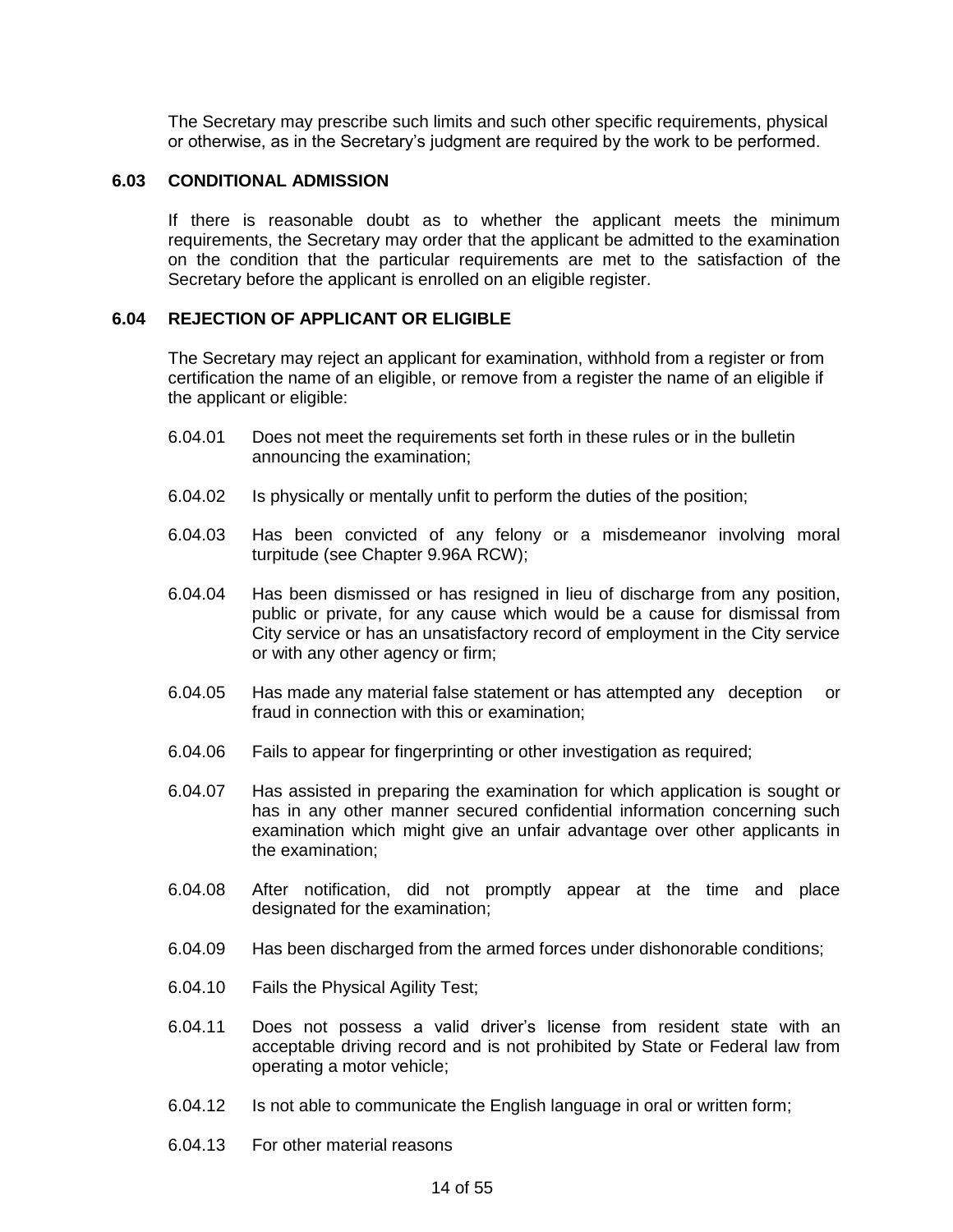### **6.05 DEBARMENT FROM EMPLOYMENT**

- 6.05.01 No one who has been dismissed from Service for cause involving moral turpitude shall be allowed to again enter the Service, and anyone dismissed for other good cause shall be allowed to again enter the Service only by express consent of the Secretary.
- 6.05.02 Any applicant for appointment, promotion, reemployment, increase of salary, or other personal advantage, who shall directly or indirectly pay or promise to pay any money or other valuable thing to anyone whatever for or on account of such actual or prospective advantage, shall be ineligible for any further employment in the Civil Service i.e. bribes

### **6.06 NOTICE OF NON-ACCEPTANCE**

Anyone against whom action is taken under Rule 6.04 shall be notified promptly by the Civil Service Department of the reasons therefore, by either oral notice at the time of filing the application and/or written notice mailed to the applicant or eligible.

### **6.07 ADMISSION TO EXAMINATION PENDING APPEAL**

The Secretary may admit to the examination anyone whose application was not accepted, pending final disposition of an appeal, such admission to be without prejudice to either the City of the applicant.

### **6.08 APPLICATIONS NOT RETURNED**

All applications when completed and filed become the property of the Commission and thereafter may not be returned to the applicant.

### **6.09 NON-DISCRIMINATION**

The Commission will ensure the examinations and advertisements conform to the regulations of the Equal Opportunity Commission of these examinations shall be carried out by the appointed agency.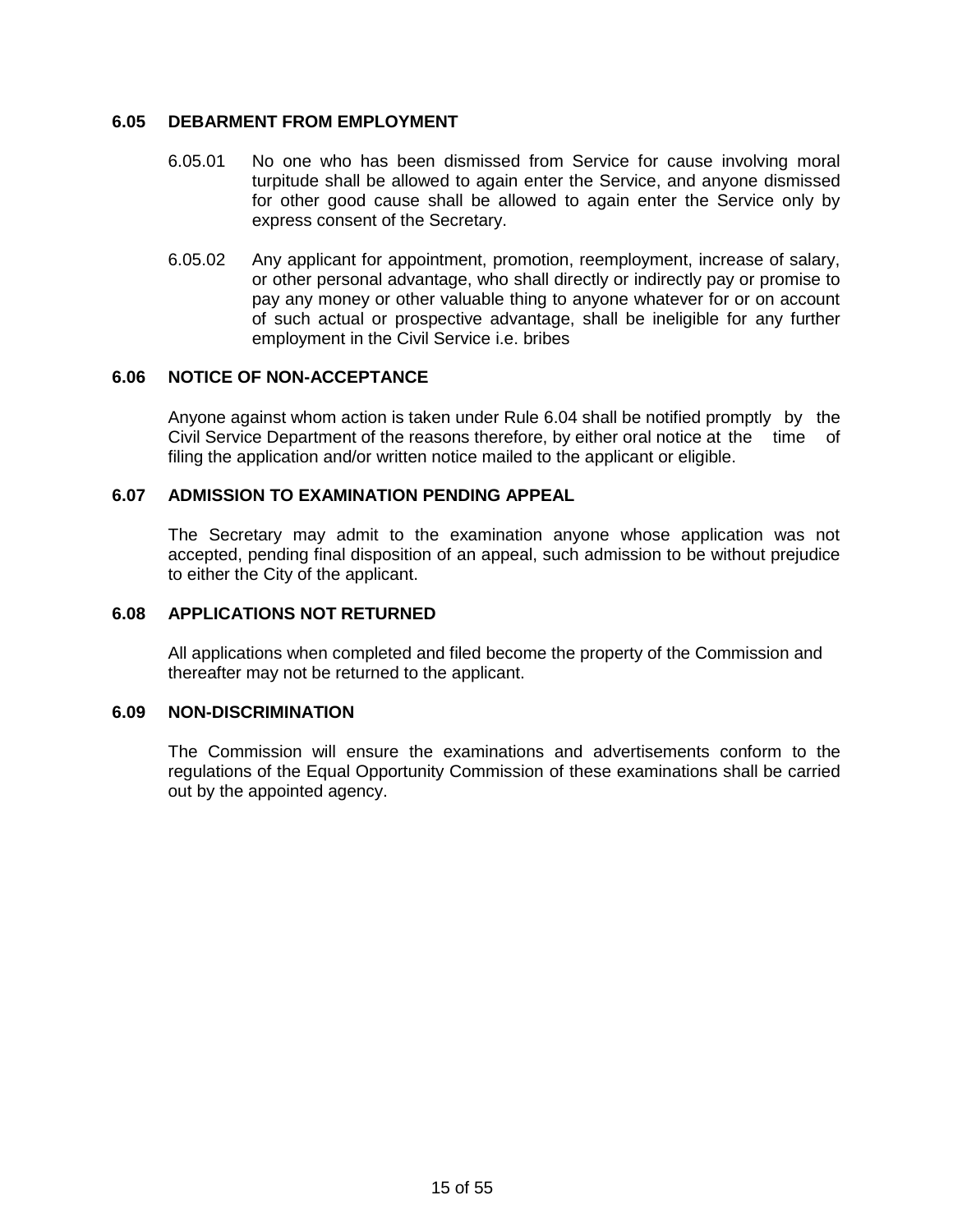# **RULE 7 - EXAMINATIONS**

### **7.01 ORDERING EXAMINATIONS**

An examination shall be ordered whenever it is deemed to be in the best interest of the City. The Secretary shall administer examinations as provided by these rules.

### **7.02 EXAMINATION ANNOUNCEMENT**

Public notice of examinations shall be given by the Secretary which the Secretary may direct at least fourteen (14) days preceding such examinations. The official bulletin shall be posted and distributed to appropriate departments for posting. Each individual taking the exam shall receive any minimum passing requirements and information about the exam components. Following the exam, all candidates completing the exam process shall be notified of their results and each individual who successfully completes the exam process shall receive notice of their final rank and score. Promotional examination notices shall be posted in the Police or Fire break room no less than fourteen (14) days preceding the examination.

# **7.03 AMENDMENTS TO ANNOUNCEMENTS**

The Secretary may amend any published announcement with appropriate public notice.

# **7.04 CONTINUOUS EXAMINATIONS**

A continuous or periodic examining program may be ordered and administered by the Secretary for any class of positions [for other than promotional examinations]. Filing will be open, applications received, and the examinations administered according to the needs of the service.

The names of qualified eligible resulting from such examinations shall be entered on the eligible register, and certifications for appointments shall be made in the same manner as from any eligible register. Names of eligibles from successive examination in the same program shall be entered on the eligible register for the class at the appropriate places and determined by final grades. Names may be withheld from certification or removed from such eligible registers in the same manner and for the same reasons as from any eligible register.

#### **7.05 CHARACTER OF EXAMINATIONS**

All examinations shall be competitive, impartial, and practical in their character. They shall be designed to qualify and rank applicants in terms of their relative fitness to perform the duties of the class for which the examination was ordered. An examination shall be deemed to be competitive when applicants are tested as to their relative qualifications and abilities, or when a single applicant is scored against a fixed standard.

# **7.06 CONDITIONAL ADMISSION TO AN EXAM**

If there is a reasonable doubt as to whether the applicant meets the requirements outlined in the Rules, the Secretary may admit the applicant to the exam on the condition that the particular requirements are met to the satisfaction of the Secretary prior to certification of the eligibility list. If the requirements are not met to the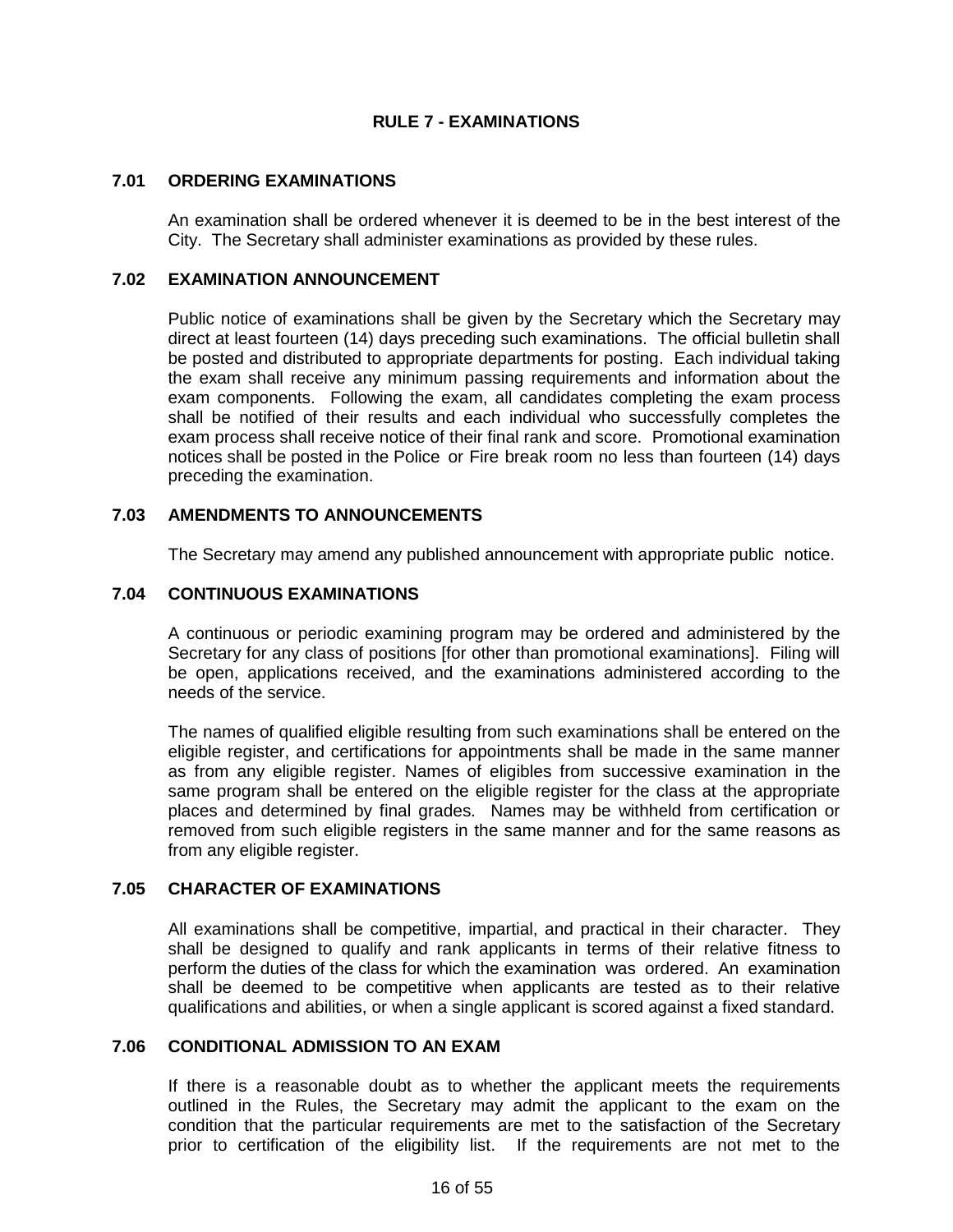satisfaction of the Secretary, the individual's name will not be included on an eligibility list.

# **7.07 PREPARATION FOR TESTING**

All aspects of the preparation and administration of examinations shall be under the direction of the Civil Service Commission and carried out by the Secretary/Examiner. Tests shall not be given until they have been approved by the Civil Service Commission. The Secretary/Examiner may delegate the preparation and/or administration of examinations, or any portion thereof, provided each such delegation has been approved in advance by the Commission. In such case, the preparation and administration of these examinations shall be carried out by the appointed agency.

### **7.08 CONTENT OF EXAMINATION**

Examinations may include written tests, personal qualifications, physical or performance tests, or evaluation of training and experience, interviews, or any other suitable evaluation of fitness, or any combination of such tests. Such tests may evaluate education, experience, aptitude knowledge, skill, physical condition, personal characteristics and other qualifications to determine the relative fitness of the candidates.

# **7.09 PARTS, WEIGHTS AND PASSING GRADE**

### 7.09.01 ENTRY LEVEL AND LATERAL FIRE

Each exam shall contain one or more parts to which a minimum passing score (which may include a pass/fail score), raw score, rank order or percentage weights shall be assigned. Each part shall be scored independently and added together to determine the final score.

- a. The top twenty (20) applicants in rank order that attain a passing score of 80% on the written examination will be invited to complete the physical agility test. An applicant who fails to attain the minimum score of 80% for that part of the exam shall be considered as having failed the entire exam and shall not be entitled to take the balance of the exam.
- b. A physical agility test will be scored pass or fail. Those who pass the physical agility test will be invited to participate in an oral board examination.
- c. The passing grade for the oral board examination is 70%. A final passing grade will consider a weighted average between the written and oral board examinations. The written test shall be weighted at 20% and the oral board at 80%. The first five (5) names in rank order will be forward to the Chief when one vacancy is being filled. Should there be multiple vacancies during one recruitment; incremental names will be added to the list.

#### 7.09.02 ENTRY LEVEL POLICE

Physical agility test: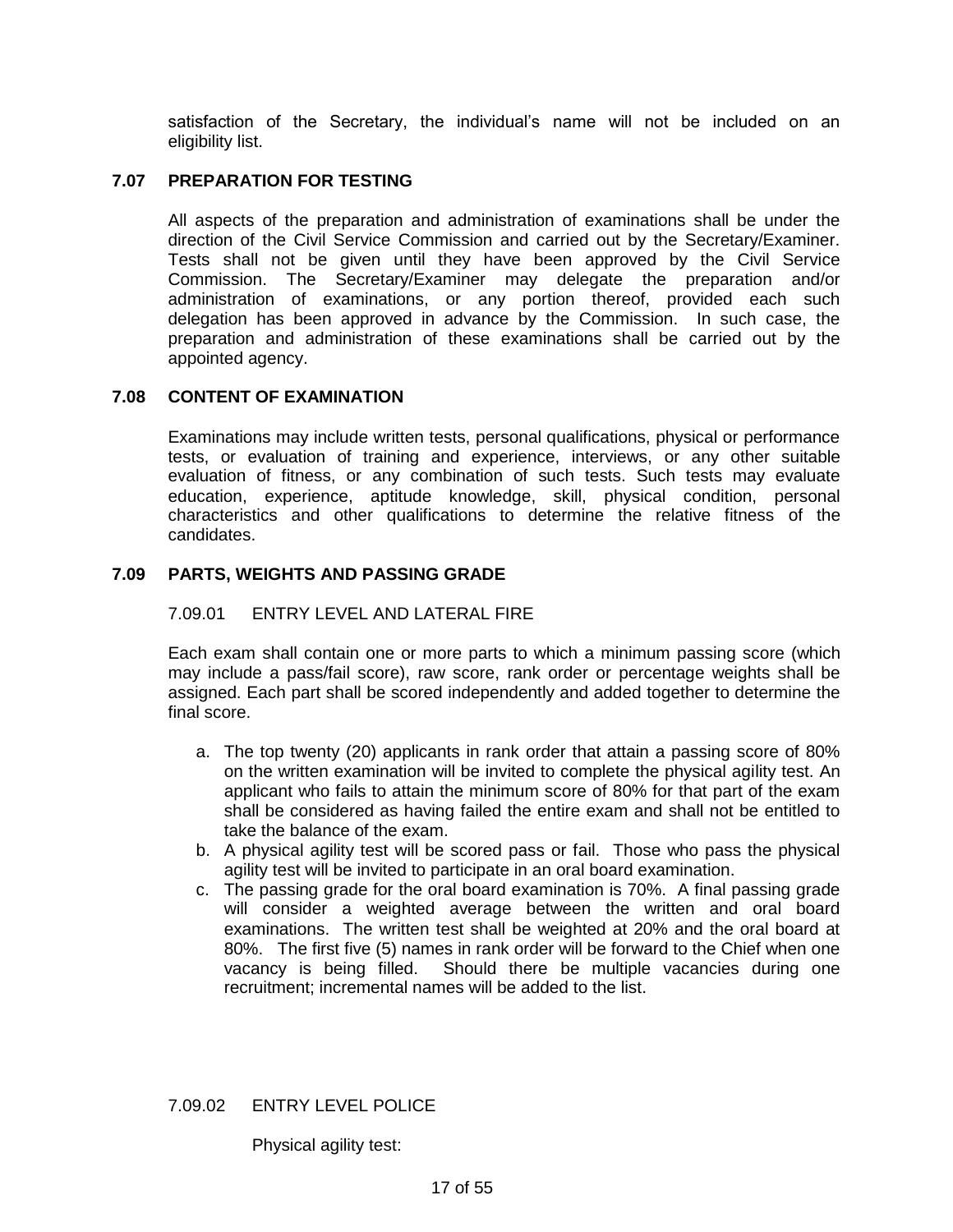Each exam shall contain one or more parts to which a minimum passing score (which may include a pass/fail score), raw score, rank order or percentage weights shall be assigned. Each part shall be scored independently and added together to determine the final score.

#### Written and Physical Agility Test:

A physical agility test that is administered by Public Safety Testing will be scored pass/fail. The written test will be administered by Public Safety Testing. The passing score for the written test is 70%. Those who pass the physical agility and written tests will be invited to participate in an oral board.

#### Oral interview:

The passing grade for the oral board is 70%. A final passing grade will consider a weighted average between the written and oral board examinations. The written test shall be weighted at 20% and the oral board at 80%. The first five (5) names in rank order will be forwarded to the Chief when one vacancy is being filled. Should there be multiple vacancies during one recruitment; incremental names will be added to the list.

#### 7.09.03 LATERAL POLICE

#### Oral Interview:

The passing grade for the oral board is 70%. The first five names in rank order will be forwarded to the Chief when on vacancy is being filled. Should there be multiple vacancies during one recruitment; incremental names will be added to the list.

#### 7.09.04 PROMOTIONAL EXAMS

Each exam shall contain one or more parts to which a minimum passing score (which may include a pass/fail score), raw score, rank order or percentage weights shall be assigned. Each part shall be scored independently and added together to determine the final score.

The independent weight of the written test will account for 20% of the applicant's score, the weight of the oral review board score will account for 80% of the applicant's score. The total weighted score will be considered when applicants have received a passing score for all segments. Up to the top three passing scores will be forwarded to the Chief for promotional consideration. In the event of a tie of the top three scores, all applicants will be invited to the Chief's interview.

### **7.10 PROMOTIONAL EXAMINATIONS**

Vacancies in the higher positions of a class shall be filled by promotion, whenever practicable in the judgment of the Commission. Upon showing from a department that special training and knowledge gained within a department is essential to the proper filing of the vacancy; the Commission may limit an examination to a promotion within a department only.

#### 7.10.01 IDENTITY OF EXAMINEE

The identity of the individuals taking competitive written examinations shall be concealed from the examiners by use of an identification number, which shall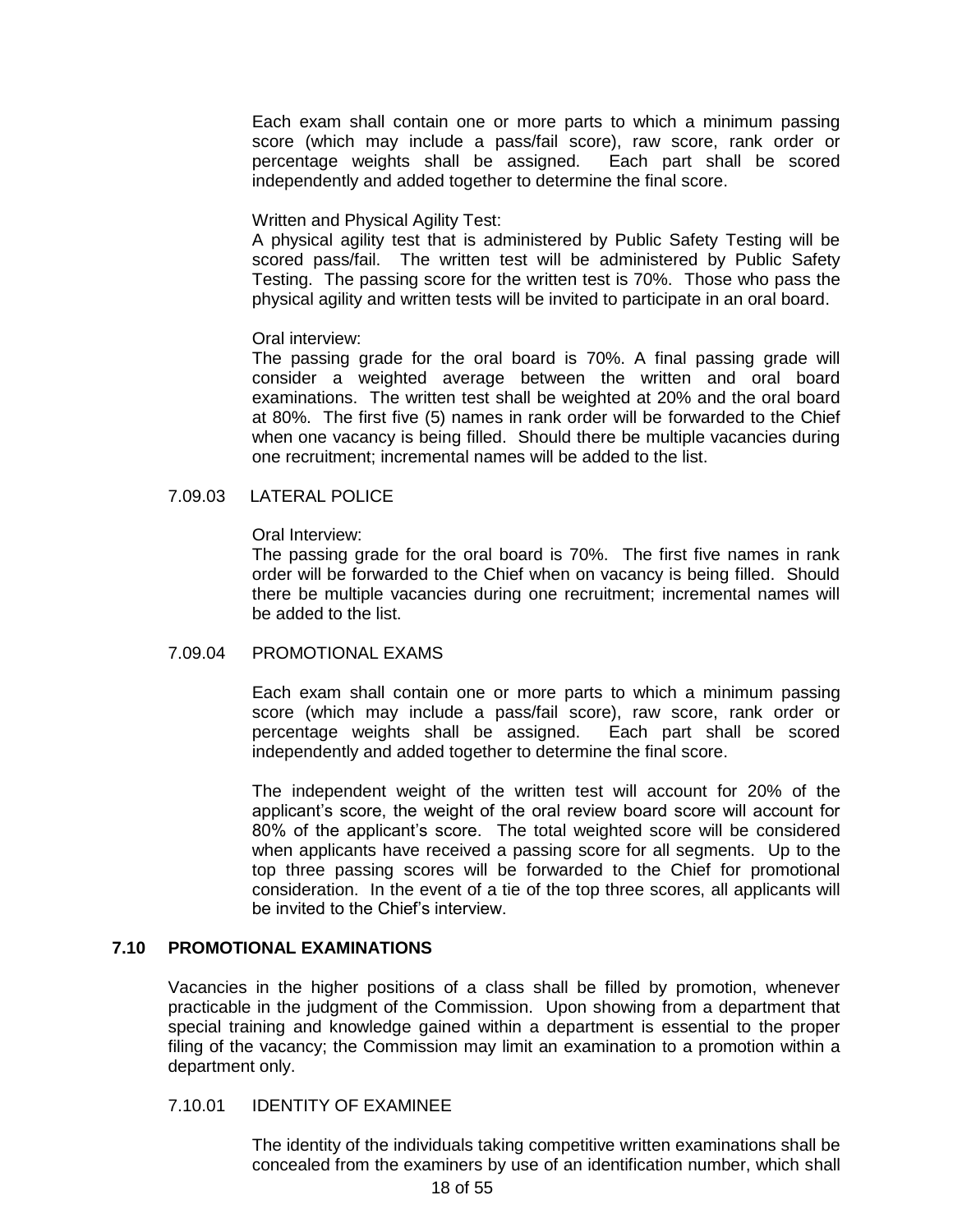be used on all test papers. In non-written examinations every precaution shall be taken to insure that the identity of examinees, if by necessity it must be disclosed, shall not be used in any manner which may be prejudicial to the examinees.

### 7.10.02 NOTIFICATION OF GRADE OR RANK

Lists will be posted at the Washougal Police Department or Fire Department within two (2) days following certification by the Commission. Each examinee shall be notified by mail of the results of the examination and, if he/she received a passing score, of his/her relative position on the eligibility list. Written notice will be mailed to the address appearing on the examinee's application or at such other address as the examinee may have subsequently provided in writing to the examiner.

# **7.11 VETERANS CREDIT**

(Entry Level Positions Only**)**

Eligible personnel shall be entitled to credit for prior service in the United States Armed Forces:

#### Military Service:

Pursuant to RCW 41.04.005 and RCW 42.04.010, certain veterans are entitled to a military service credit and whom received an honorable discharge or a discharge for physical reasons with an honorable record, shall be entitled to claim credit pursuant to the applicants **Veterans Preference Declaration** of either five (5) or ten (10) percentage points added to the applicants passing score. Veteran applicants should check the applicable claim block on the application form and include a photocopy of his/her DD214 as evidence that he/she meet the requirements of this paragraph. The percentages shown below shall be added as a percentage of the applicant's total exam score, following the oral interview.

Ten (10) percent to a veteran who served during a period of war or in an armed conflict as defined in RCW 41.05.005 and does not receive military retirement. The percentage shall be added to the passing score of competitive examinations until the veteran's first appointment. The percentage shall not be utilized in promotional examinations; five (5) percent to a veteran who did not serve during a period of war or in an armed conflict as defined in RCW 41.04.005 or is receiving military retirement. The percentage shall be added to the passing score of competitive examinations until the veteran's first appointment. The percentage shall not be utilized in promotional examinations.

(Promotional Positions)

Five (5) percent to a veteran who was called to active military service from employment with the state or any of its political subdivisions or municipal corporations. The percentage shall be added to promotional examinations until the first promotion only.

# **7.12 VOLUNTEER CREDIT/RESERVE CREDIT**

# Preference Points Volunteer Firefighter and Reserve Police Officer Credit:

Any person who is currently serving as a City of Washougal volunteer firefighter or reserve police officer shall be eligible for credit of 2 percentage points for each full year of service up to and not exceeding a maximum of 5 years (10 percentage points) to be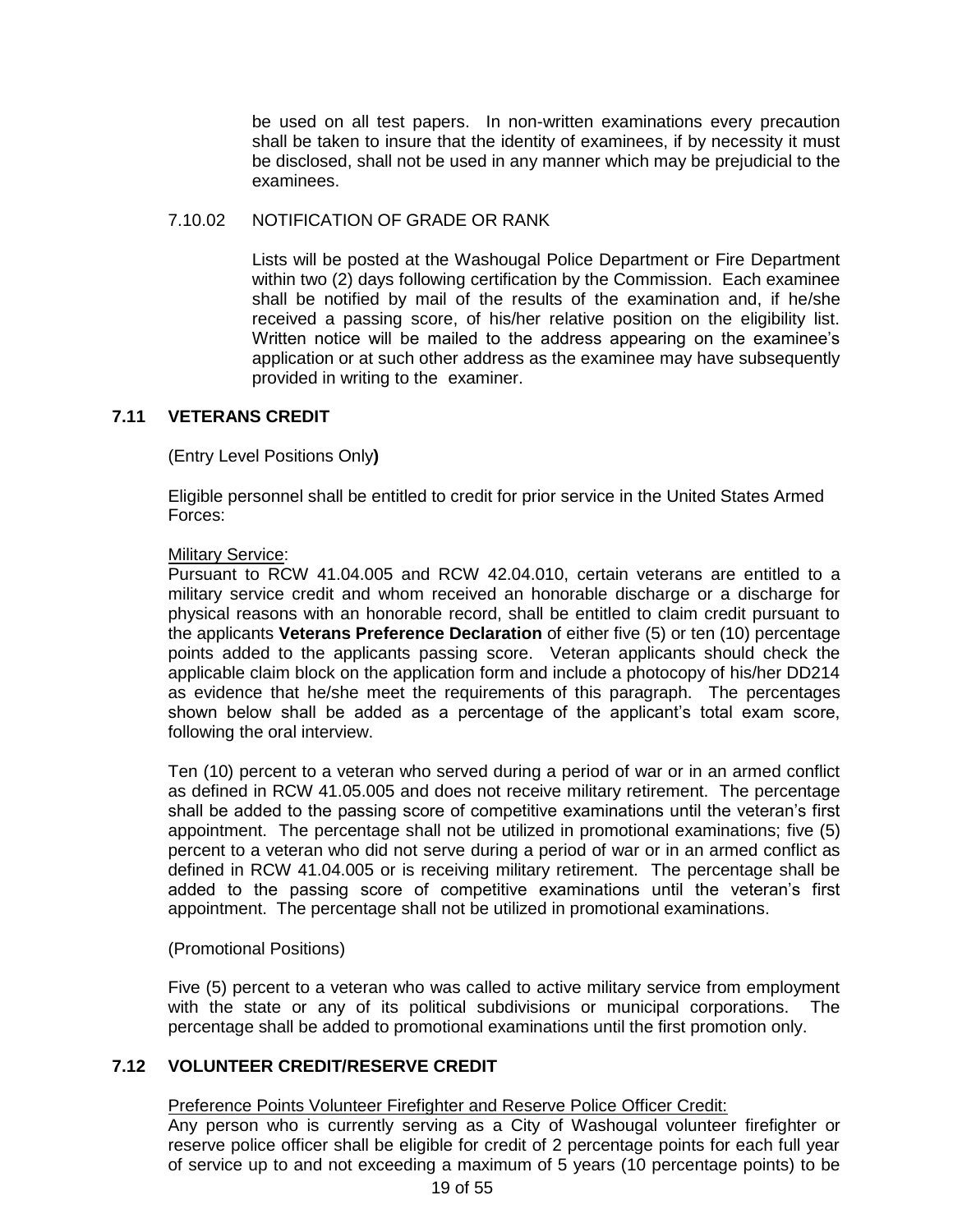added to their overall passing score following the oral interview. Additionally, the volunteer must be in good standing according to the Bylaws of the Volunteer Firefighter Association and reserve police officers in good standing with the police department.

# **7.13 EXAMINATION PROTEST**

- 7.13.01 Any protest against the scope, content, or practicality of any part of an examination shall be filed in writing with the Secretary within five (5) business days following the administration of such part, or within the time limit specified on the examination instruction sheet. When a qualifying grade is required on any part of an examination, those who fail to receive the qualifying grade shall be notified and any protest or appeal must be filed in writing within five (5) business days after the notices of result have been mailed.
- 7.13.02 Any protest against scoring or any allegation of clerical error in the final results of an examination must be files in writing within five (5) business days after the notices of results have been mailed.
- 7.13.03 All projects filed in accordance with this rule shall be considered by the Secretary and any proper corrections made. If authorized corrections are applicable to other examinees, the corrections shall be made on all examination papers affected.

# **7.14 CORRECTION OF CLERICAL ERRORS**

Any clerical errors may be corrected by the Secretary upon discovery at any time during the life of the eligible register, but no such correction shall affect an appointment made from a certification made prior to correction.

# **7.15 REEXAMINATION**

- 7.15.01 No one shall be reexamined for the same class within one year of the effective date of such examination, unless authorized by the Secretary upon the determination that it would be in the best interest of the City.
- 7.15.02 If an eligible takes a succeeding examination for the same class, the result of such examination shall not nullify any remaining eligibility already established. Eligibility attained by the second examination shall be entered on the register, and the eligibility that will provide the greatest advantage to the eligible shall be used.

#### **7.16 EXAMINATIONS PAPER**

Examination papers of each eligible shall be kept on file in the office of the Secretary until expiration of eligibility and in accordance with state retention guidelines.

# **7.17 ADDITIONAL EXAMINATION**

7.17.01 Eligibles, certified pursuant to Rule 9, shall be subject to medical, physical, and psychological examination and to such other examinations administered by the Secretary as authorized and approved by the Commission. Such other examinations include, but are not limited to, background examination and polygraph for police, provided, however, that the polygraph examination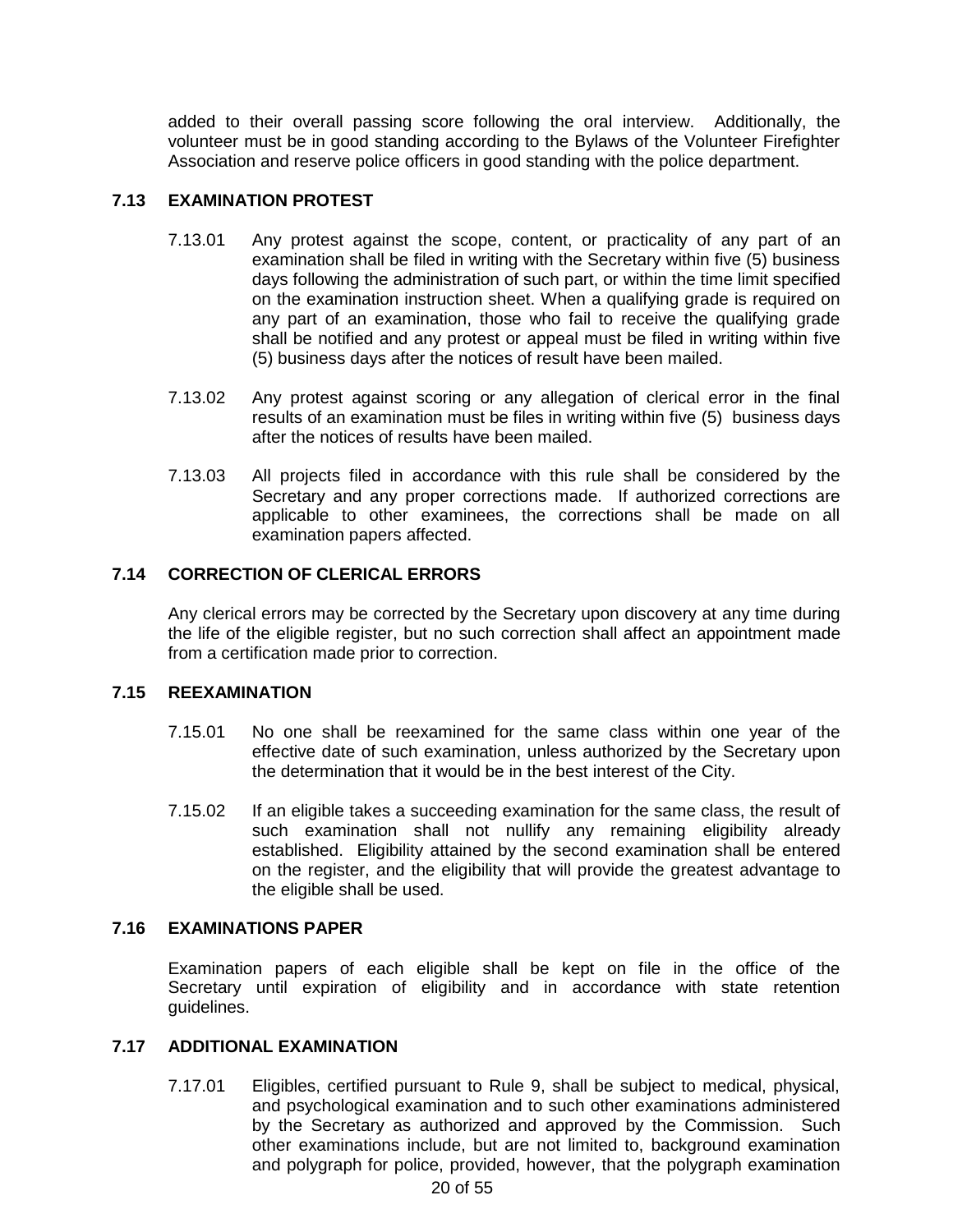shall be allowed only for entry-level applicants under RCW 49.44.120. Reports of such examination shall be filed with the Commission in the event the findings of the examination recommend that the eligible be rejected. The Secretary shall consider such recommendation, may require further examination, and may order the eligible's name dropped from the eligible register.

7.17.02 Before the appointing authority refers an eligible for medical (including mental health) examination, a conditional offer of employment must be made.

### **7.18 NUMBER OF APPLICANTS – LIMITATIONS**

The Secretary may restrict the number of qualified applicants to be examined whenever an examination for a position if likely to attract large numbers of qualified applicants, and when job related testing processes are prohibitively costly or impractical to administer to all qualified applicants, or may have adverse impact on protected groups. Alternatively, the Secretary may order a brief screening process for those that have met the physical and written requirements (in the case of entry level hires) and limit a maximum number of candidates that will be invited to participate in the formal oral board process.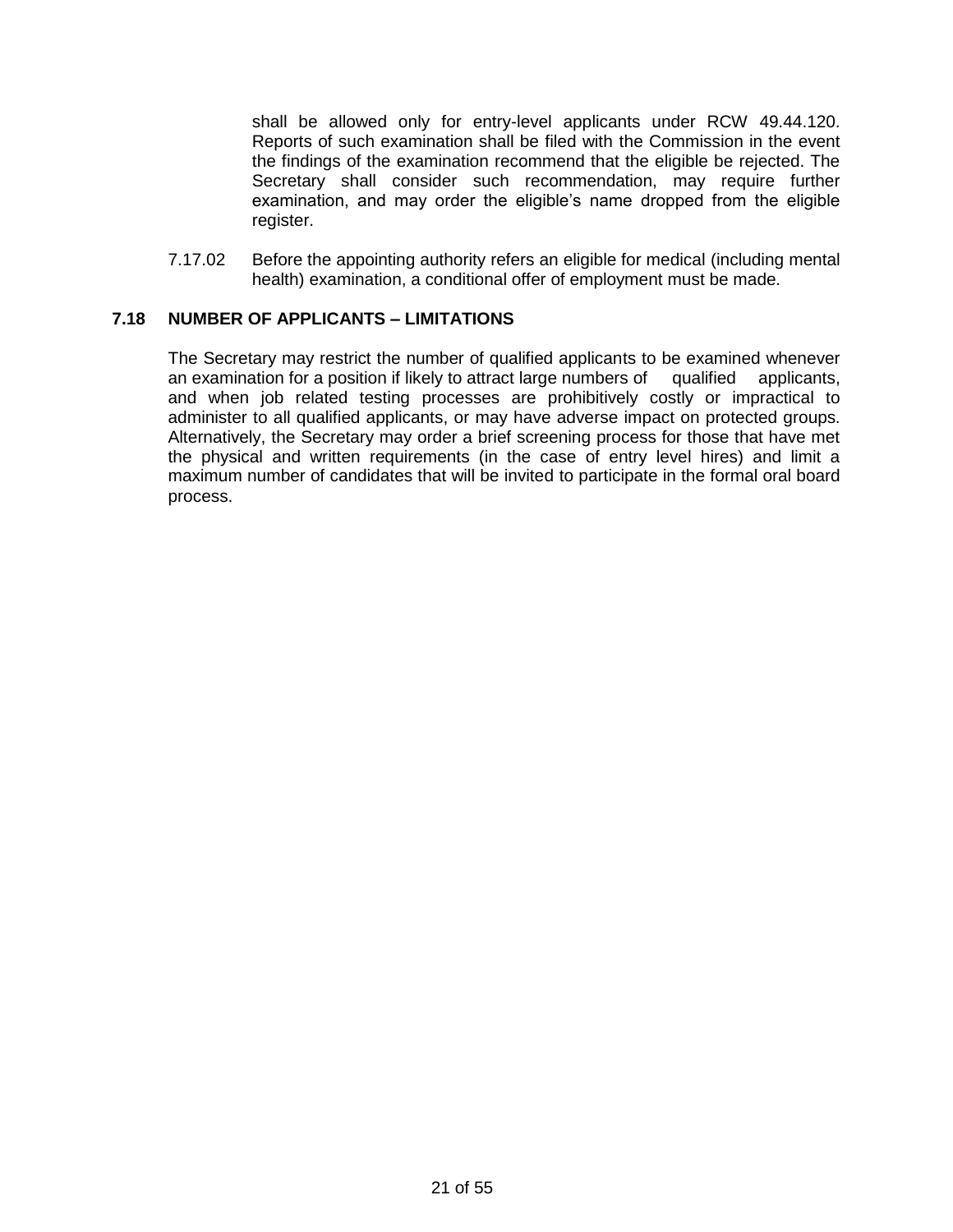# **RULE 8 - REGISTERS AND ELIGIBILITY**

### **8.01 ESTABLISHMENT OF ELIGIBLITY LISTS**

After each examination, an eligible register for the class shall be prepared on which the names of successful candidates shall be ranking as follows:

Eligibles on an unexpired list that have been interviewed by either the Police Chief or Fire Chief three times with non-selection shall be removed from the list.

- 8.01.01 On a promotional register: Relative rank shall be determined by examination rating or grade.
- 8.01.02 On an open graded register: Relative rank shall be determined by the examination grade, plus percentage allowed by law for veterans' preference.
- 8.01.03 The preference in rank of eligible's having equal final general averages shall be determined as follows, in the order stated:
	- a. The one who qualifies for veterans' preference in accordance with Washington law. Eligibles on a promotional (and not open) register do not qualify.
	- b. When the examination is composed of two or more parts with separate grades, the one who has:
		- 1. The highest grade on the most heavily weighted part of the examination; if a tie still exists, then the highest grade on the next most heavily weighted part, and so on for as many parts as the examination contains.
		- 2. The highest grade on the written test if all parts are weighted equally.
	- c. When the examination has only one part or the candidates have the same standing under (a) and (b) above:
		- 1. As between examinees who are City employees, the one having the greater service credit with the City, regardless of class;
		- 2. If one is a regular or probationary City employee and the others are not, the regular City employee has preference.

# **8.02 DURATION**

Eligibility lists shall be valid for a minimum of one (1) year and a maximum of two (2) years following the date of formal establishment by the Commission.

#### **8.03 RETURN TO REGISTER FOLLOWING LAYOFF**

On layoff, an employee's name shall be placed on the proper eligible register for the class [ranked by seniority/service credit] for one year from the date of such layoff.

# **8.04 RETURN TO REGISTER RESIGNATION OR RETIREMENT**

- 8.04.01 A former employee who resigned or retired may request return of his or her name to the proper open graded eligible register for the class. Such request must be made within one (1) year from the date of resignation or retirement.
- 8.04.02 Any request for return to register following resignation or retirement must be supported by written recommendation of the former employing department;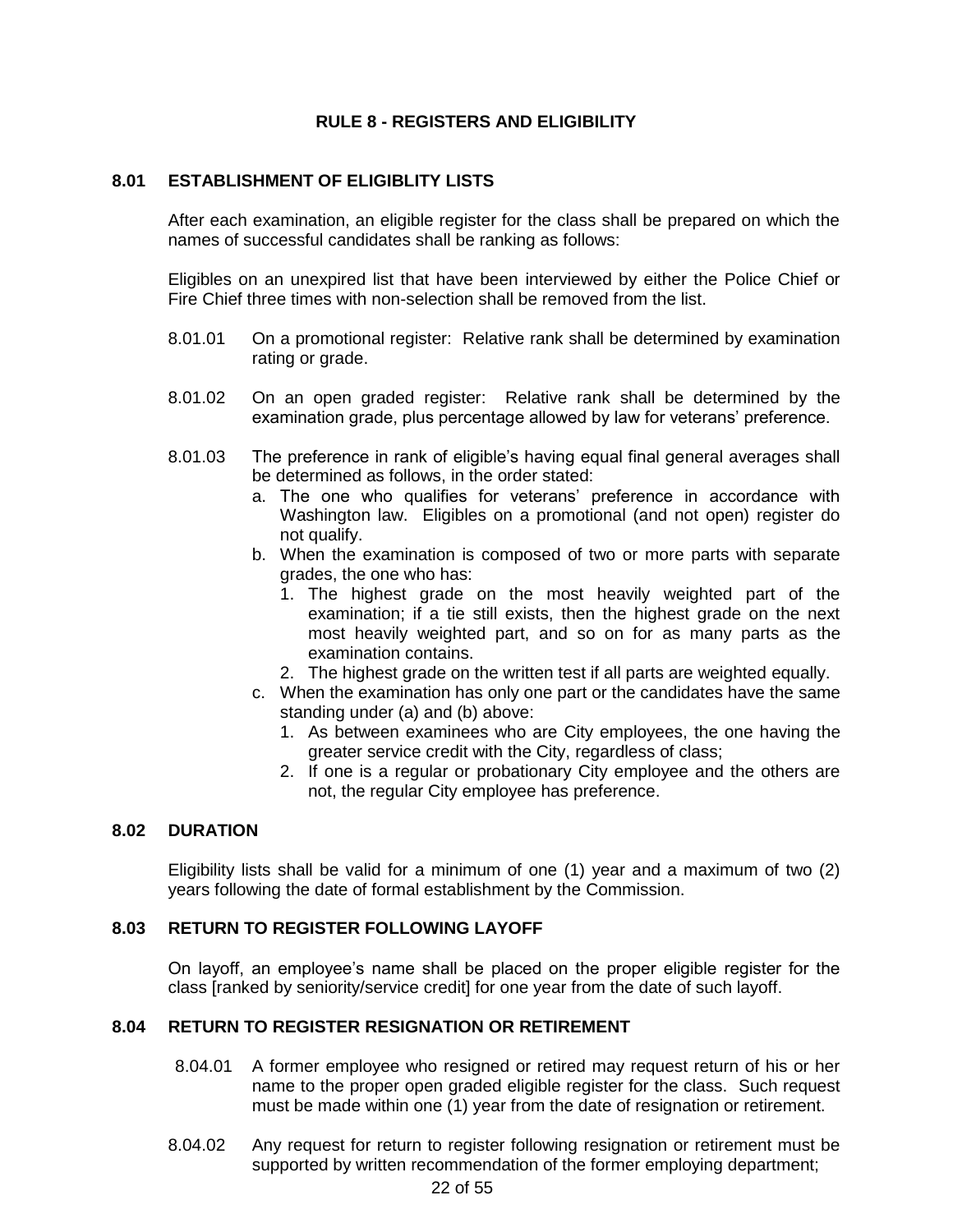- 8.04.03 A former employee whose eligibility is reinstated under this rule shall be certified in accordance to Civil Service rules. However, the name of such an eligible need be considered only by the department which recommends the return to the name to register.
- 8.04.04 The name of a former employee who resigned or retired may not be returned to a promotional register, unless recommended by the head of the former employing department and approved by the Civil Service Commission within one year from the date of resignation or retirement.

#### **8.05 APPOINTMENT WITHOUT EXAMINATION**

Except as provided in **8.04, 8.05, and 8.07**, any return to Civil Service shall be by examination only.

#### **8.06 ESTABLISHMENT OF REINSTATEMENT REGISTERS**

- 8.06.01 The names of regular employees who have been laid off, as defined in **Rule 22** or reduced**,,** as defined in **Rule 22,** when requested in writing by the appointing authority, shall be placed upon a reinstatement register for the same class and for the same department from which laid off or reduced, for a period of one year from the date of layoff or reduction; the reinstatement list shall supersede any other eligibility lists.
- 8.06.02 Upon the request of an appointing authority, the Secretary may approve the certification of anyone on such a reinstatement register as eligible for appointment on an open competitive basis in the department requesting certification
- 8.06.03 Anyone on a reinstatement register who becomes a regular employee in another department shall lose reinstatement rights in the former department.
- 8.06.04 Anyone accepting a permanent appointment in the class from which laid off and in a department other than that from which laid off is not to be certified to the former department unless eligibility for the department is restored. The Commission may schedule examinations prior to the expirations of the eligibility lists, or extend the expiration date of the eligibility list if it is deemed to be in the best interests of the service. It is the intent of the Commission to establish and maintain appropriate eligibility lists to certify names for appointments as the needs of the service arise.

#### **8.07 AVAILABILITY OF ELIGIBLES**

- 8.07.01 It shall be the responsibility of an eligible to notify the Secretary in writing immediately of changes in address, telephone number, change of name through marriage or otherwise, or any changes which may affect availability for reemployment.
- 8.07.02 The name of an eligible who submits a written statement restricting the eligibility for employment shall be withheld from certifications if the restrictions do not meet the conditions specified for appointment. New written statements may be filed at any time within the duration of an eligible register modifying conditions under which employment would be accepted.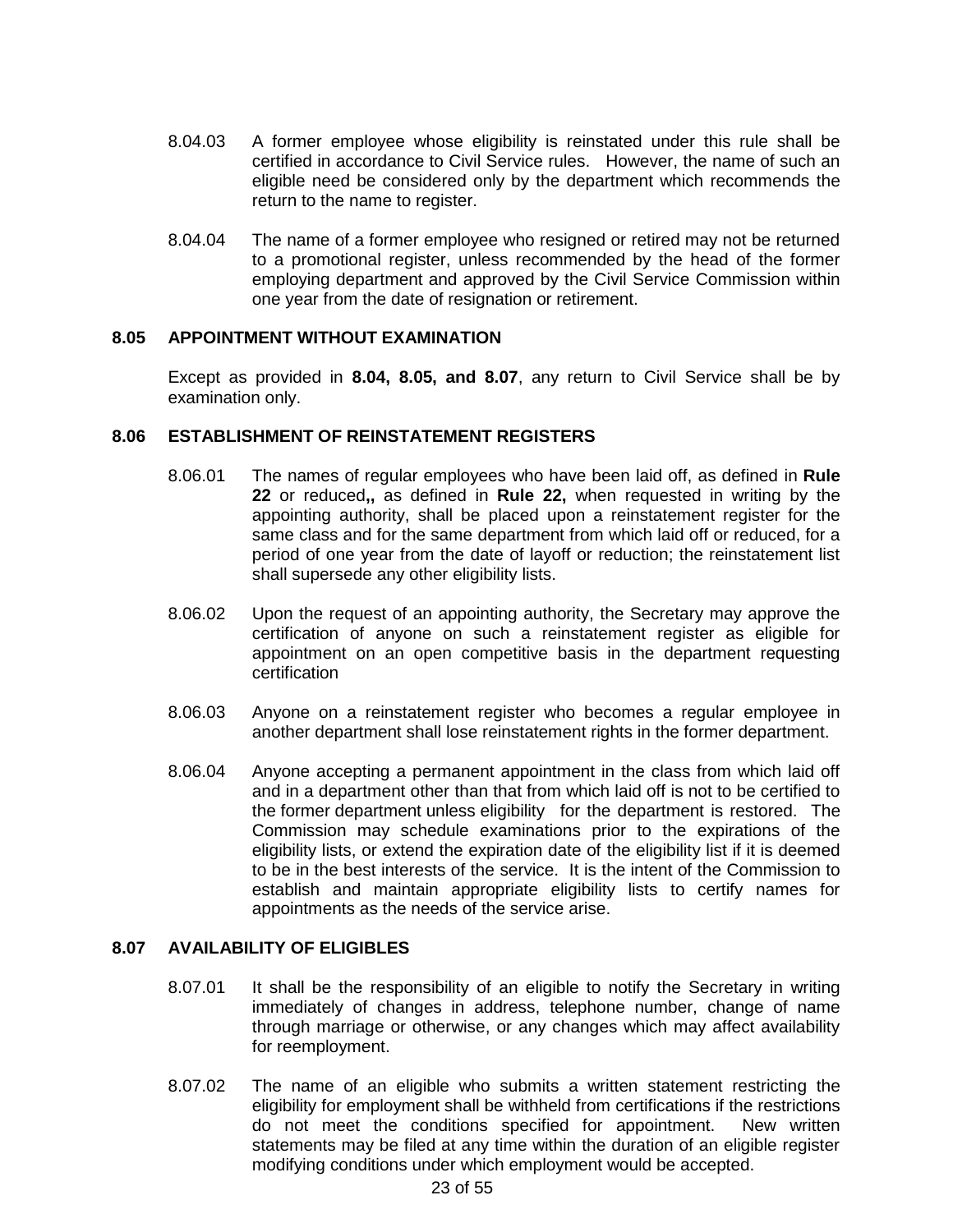# **8.08 CANCELLATION OF ELIGIBILTY**

- 8.08.01 Anyone's name may be removed from an eligible register for failure to pass a required examination or upon receipt of proof of bad character or other unfitness; fraudulent conduct; false statements by the eligible or by others with the eligible's collusion; material physical or mental disability; or, other disqualifying factor in connection with any application examination for, or securing of an appointment. A previous unsatisfactory work record with the City or dismissal from the service, or dismissal from any position, public or private for any cause which would be cause for dismissal from City service shall be deemed cause for cancellation of eligibility;
- 8.08.02 Separation from the department will terminate any promotional eligibility;
- 8.08.03 Upon report of an appointing authority that an eligible has failed to respond or has refused to accept employment, the Secretary may strike the eligible's name from the register;
- 8.08.04 Failure to respond to the secretary/examiner of a register within fourteen (14) business days from such canvass shall be deemed cause to strike the name of any eligible from the register;
- 8.08.05 Refusal to accept reemployment in a permanent position shall constitute separation from the service except as provided in 8.07
- 8.09.06 Such action contemplated by this rule may also be taken for other material reasons.

### **8.10 RESTORATION OF NAMES TO ELIGIBLE REGISTERS**

The name of an eligible which has been removed from a register may be restored upon written request to the Secretary for such restoration. The request must specify the reasons for the requested restoration. The Secretary may approve the request if it is deemed that the evidence submitted justifies such approval.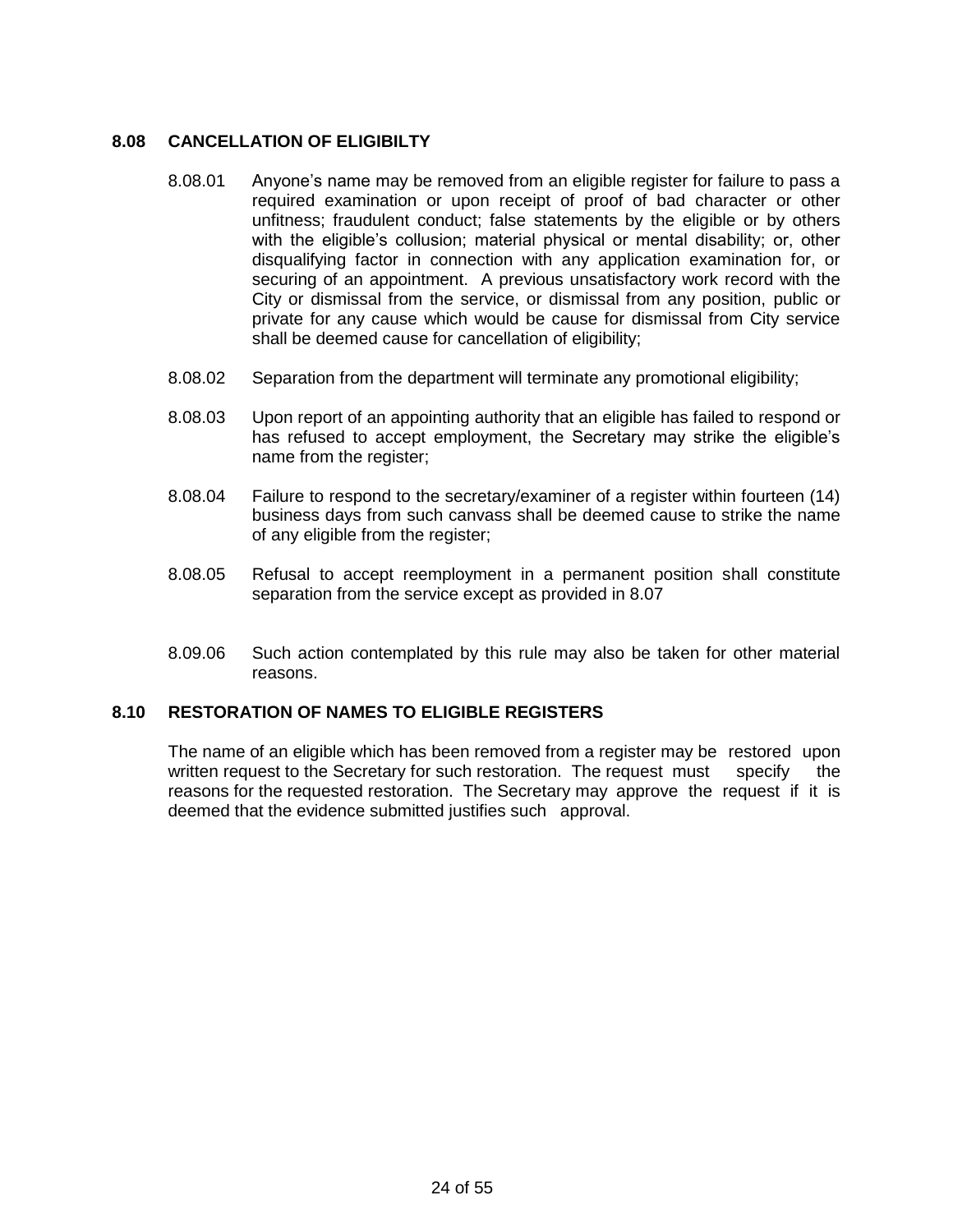# **RULE 9 - CERTIFICATION AND APPOINTMENT**

#### **9.01 GENERAL PROVISIONS**

Vacancies in the classified Civil Service shall be filled by reinstatement, promotional appointments, assignment, original appointment, transfer, reduction, or demotion. In the absence of an appropriate register, the Secretary may authorize a temporary or provisional appointment.

#### **9.02 REQUEST FOR CERTIFICATION**

Whenever an appointing authority wishes to fill a vacancy, a request for certification shall be submitted to the Secretary. The request shall show the number of positions or vacancies to be filled, the class title, tenure of work to be performed, cause of vacancy, or if a new position, authority for the appointment and other details for full description of the position to be filled.

#### **9.03 CERTIFICATION**

- 9.03.01 ELIGIBLE REGISTER. Certification to fill a vacancy shall be made by the Civil Service Departments from registers in the following order and as provided in this rule:
	- a. Reinstatement
	- b. Promotional
	- c. Original
- 9.03.02 ORDER OF REINSTATEMENT ELIGIBLE
	- a. If a vacancy is to be filled from the reinstatement register, the following shall be the order of the certification:
		- 1. Regular employees in the order of their length of service. The regular employee on such register who has the most service credit shall be first reinstated.
		- 2. Probationers, without regard to length of service. The names of all probationers upon the reinstatement register shall be certified together.
	- b. Upon request from the appointing authority, the Secretary may authorize reinstatement out of such regular order upon a showing of efficiency or that such action is for the good of the service, after giving the employees adversely affected an opportunity to be heard.
	- c. Nothing in this rule shall prevent that reinstatement of any regular or probationary employee for the purpose of transfer to another department, either for the same class or for voluntary reduction in class, as provided in these rules.
- 9.03.03 MULTIPLE VACANCIES. If two or more vacancies are to be filled from any of the above registers other than the reinstatement register, the name of one additional person shall be certified for each additional position.
- 9.03.03.1 ADDITIONAL NAMES. If an appointing authority makes an acceptable showing that any of the eligible certified are not available or that they do not respond, sufficient additional names shall be furnished to complete the certification.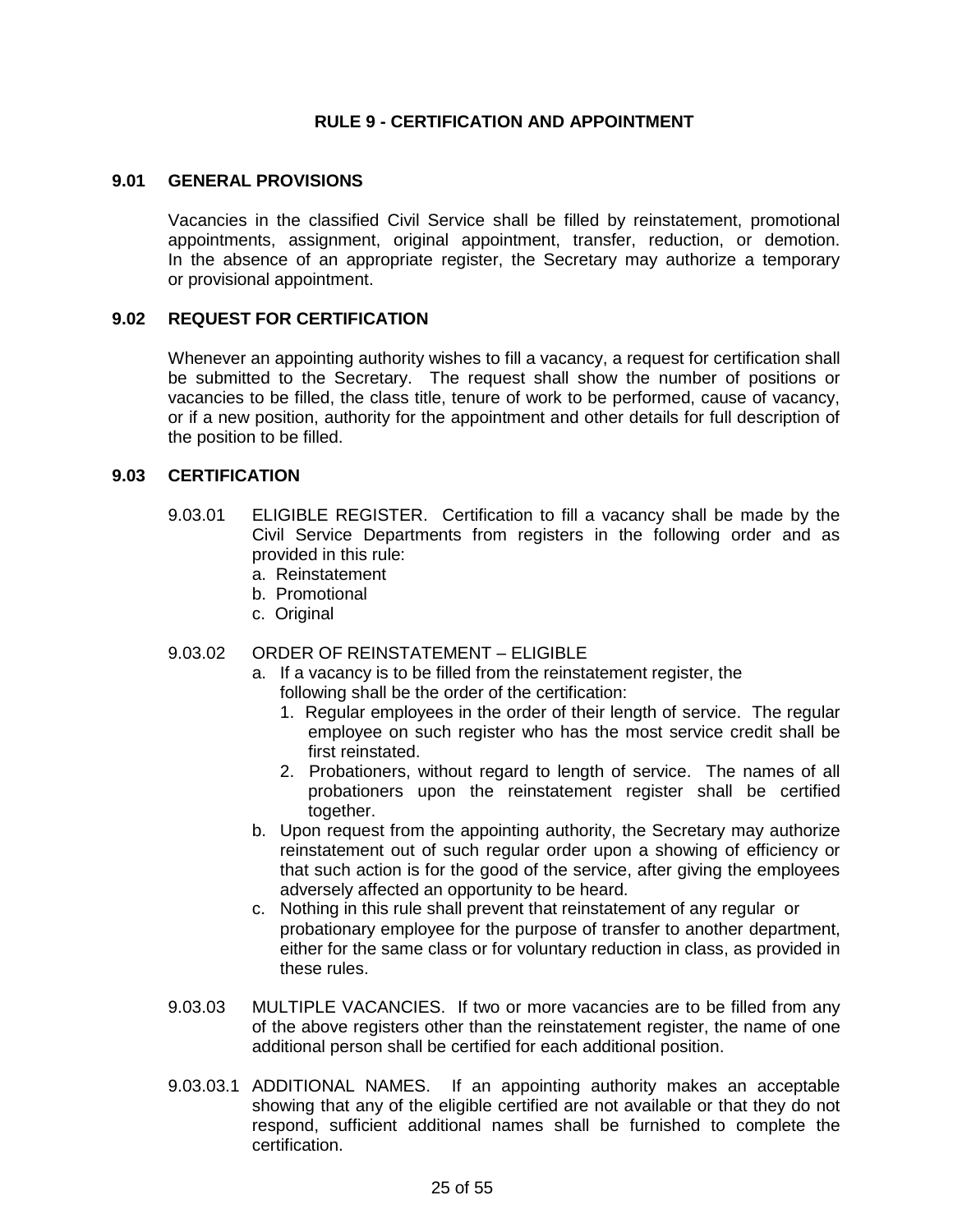- 9.03.03.2 SPECIAL SKILLS. Where a certification of eligible with special experience, training, or skills is requested in writing by the appointing authority as being necessary for satisfactory performance in a particular position, and the Secretary determines that the reasons given fully justify the request, a certification may be made of only the highest ranking eligibles that possess the special qualifications.
- 9.03.03.3 PRIOR SERVICE. If a temporary vacancy is to be filled from an open or promotional register, those eligible with three months of service who are shown on the register as having been laid off within the last twelve (12) months from the department in which the vacancy exists shall be placed in grade order at the head of the list of eligibles for certification according to the rule.
- 9.03.03.4 APPLICATION/EXAMINATION. The application and the examination papers of a certified eligible shall be available for inspection by the appointing authority

# **9.04 DEFERMENT OF CERTIFICATION**

The Secretary may grant deferment of certification of an eligible, upon receipt from the eligible, of a written request with satisfactory reason therefore. Such deferment will thereafter prevent certification of such eligible until the next vacancy occurring after the eligible has given written notice of his or her desire to be returned to the register, and such return has been approved by the Secretary.

### **9.05 REGULAR APPOINTMENT**

A regular appointment to fill a vacancy must be made from the names contained on the official certification. The official appointment report shall show the name of the person appointed, effective date, the salary, the nature or duration of the appointment, and any other information required.

# **9.06 TEMPORARY APPOINTMENT**

Where there is no suitable eligible register from which certification can be made, the Secretary may allow the appointing authority to make a temporary appointment. The individual serving in a temporary appointment may not work more than 1040 hours in a calendar year.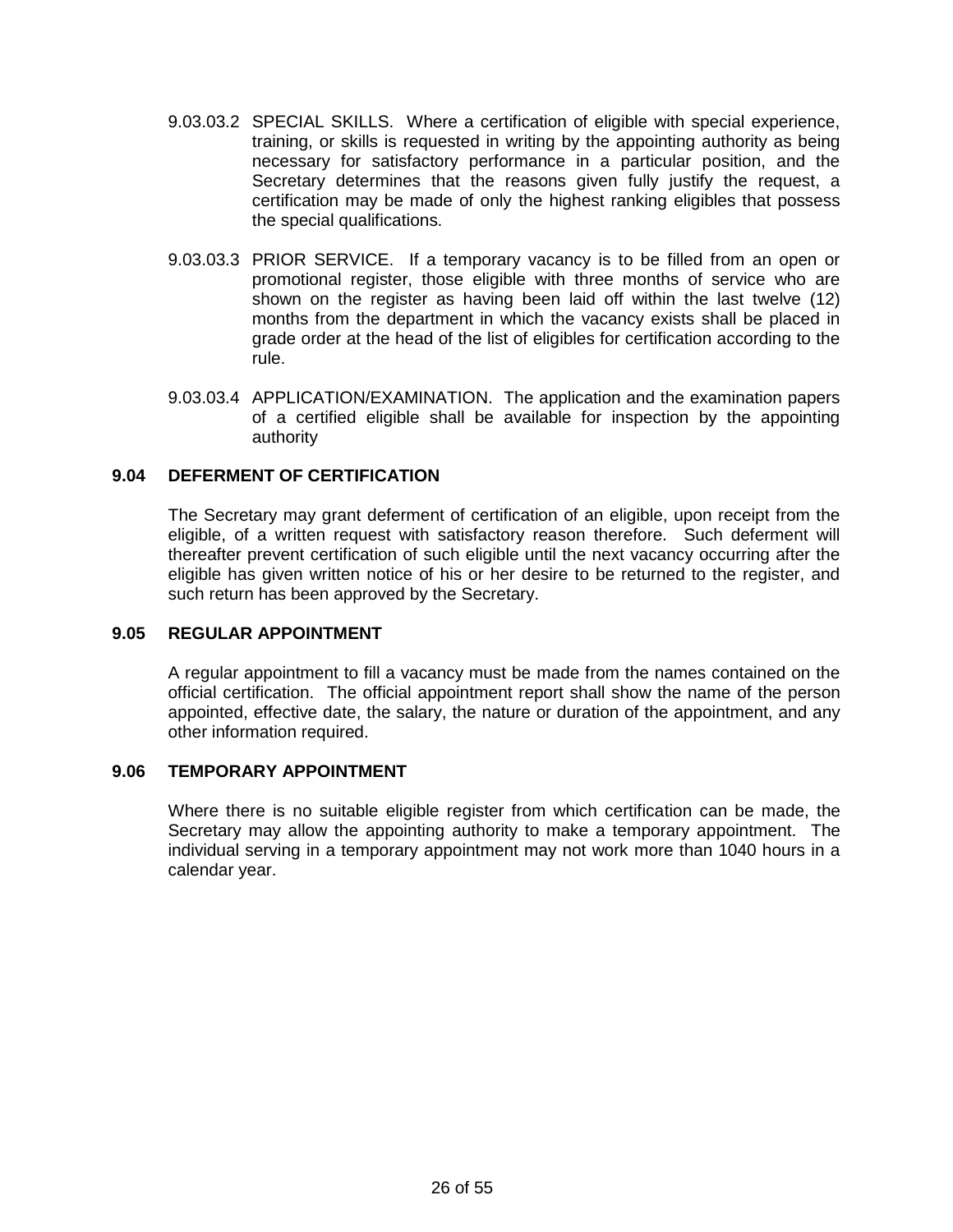### **RULE 10 - PROBATIONARY PERIOD**

### **10.01 PROBATIONARY PERIOD**

- 10.01.01 After each full-time or part-time permanent appointment from an eligible register, the employee appointed shall serve a complete period of probation before the appointment is deemed complete. The purpose of the probationary period is to provide a trial period during which the department may observe the performance of the probationary employee before civil service status is acquired**.**
- 10.01.02 If a probationer transfers in the same class from one department to another, the receiving department may with the approval of the Secretary, require that a complete probationary period be served in that department.

## **10.02 LENGTH OF PROBATIONRY PERIOD – ENTRY LEVEL**

No position in the civil service shall be deemed to be permanent until the expiration of the probationary period. The entry level probationary period for the police department shall be for a period of eighteen (18) months, which includes academy time beginning from the date the eligible entry-level applicant was first appointed. Probationary period for entry level firefighter shall be twelve (12) months. Training school time shall not be deducted in computing the probationary period. Minor absences due to vacations, annual military leave, illnesses, shall not be construed as interrupting the probationary period unless an absence or absences are considered to be excessive to the extent that the Secretary will approve a department request for an extension of the probationary period.

# **10.03 LENGTH OF PROBATIONARY PERIOD – LATERAL**

No position in the civil service shall be deemed to be permanent until the expiration of the probationary period. The lateral probationary period shall be for a period of twelve (12) months. Minor absences due to vacations, annual military leave, illnesses, shall not be construed as interrupting the probationary period unless an absence or absences are considered to be excessive to the extent that the Secretary will approve a department request for an extension of the probationary period.

#### **10.04 LENGTH OF PROBATIONARY PERIOD – PROMOTIONAL**

No promotional position shall be deemed to be permanent until the expiration of the probationary period. Any promotional appointment probationary period shall be for a period of twelve (12) consecutive months from the date the eligible was first appointed. Minor absences due to vacations, annual military leave, illnesses etc., shall not be construed as interrupting the probationary period unless an absence or absences are considered to be excessive to the extent that the Secretary will approve a departmental request for an extension of the probationary period.

# **10.05 INTERRUPTION OF PROBATIONARY PERIOD BY MILITARY SERVICE**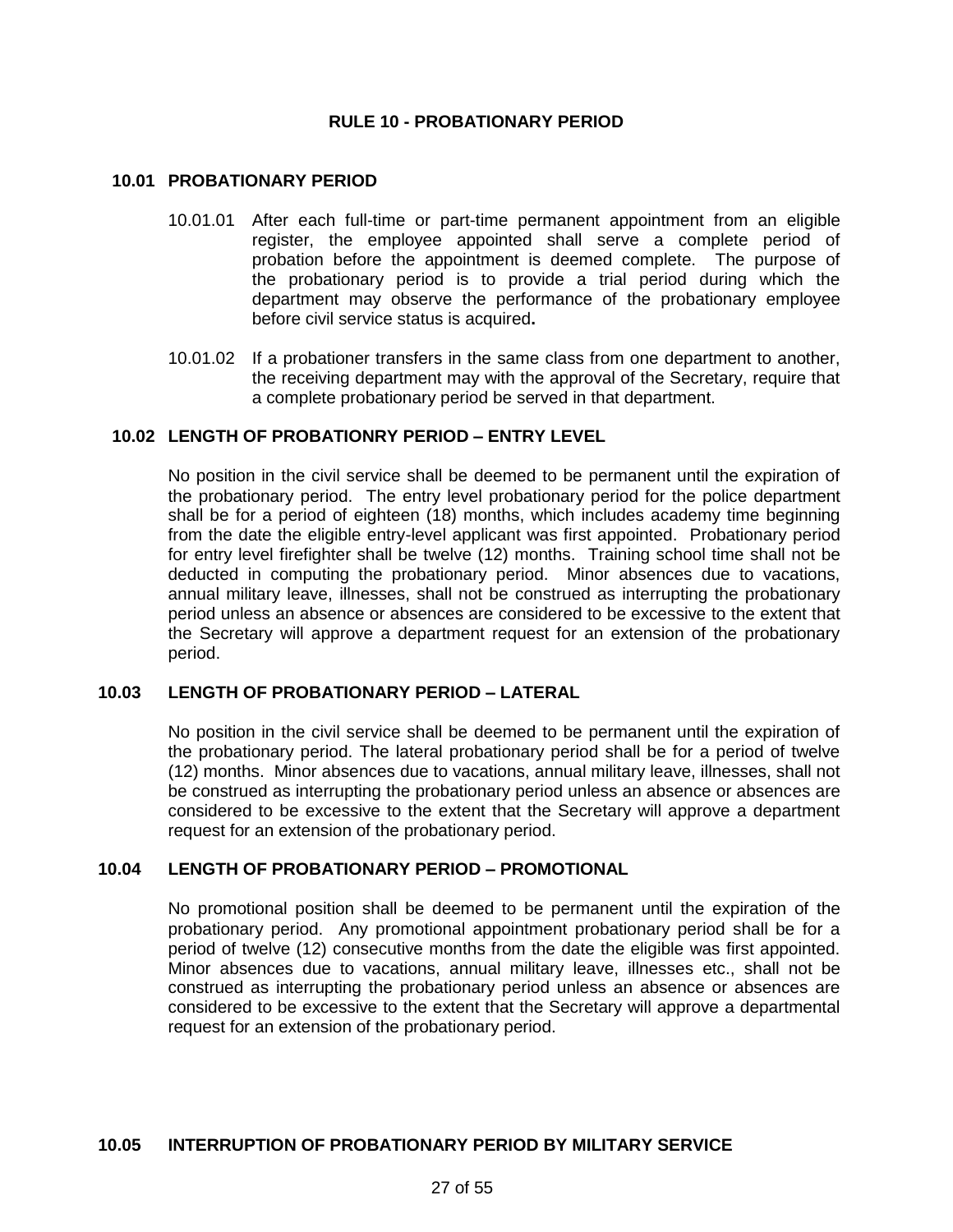A probationer who engages in active military service on an extended basis shall be considered as having an interrupted probationary period. Such employee may continue the probationary period following return from military leave.

### **10.06 REMOVAL OF PROBATIONER**

- 10.06.01 GROUNDS. The appointing authority, by assigning in writing to the Commission the reasons therefore, may discharge any probationer. Such reasons need not constitute just cause and shall not otherwise be reviewed by the Commission.
- 10.06.02 PROCEDURE. The Department Head must file a prescribed form stating the reasons for the removal with the Secretary prior to the end of the probationary period. Notice must be mailed to personally served on the employee and proof of notice filed with the Secretary. If an appointee is determined unsatisfactory during the probationary period and the employee is terminated or reduced in rank, he/she shall no longer be on the eligibility list for that position.
- 10.06.03 RIGHTS RETAINED. A promotional probationer, unless discharged for cause, retains all civil service rights to the position from which appointed. Such rights shall be retained whether promotion is to an entrance or promotional position.

# **10.07 DEMOTION**

A probationer may be demoted for inability to perform satisfactorily the duties of the position to which he/she was appointed, in accordance with Rule 16.03 on demotion, or may be allowed eligibility for another position in the same class, for which he is deemed qualified by the appointing authority, subject to approval by the Commission. A probationer demoted to a class in which he/she has not held regular standing shall start a new period of probation.

# **10.08 PROTESTS**

Any probationer may file a written protest with the Secretary protesting a termination of probationary status or demotion. All protests must be filed with ten (10) business days of notice of the action taken. The Secretary will give due consideration to and take appropriate action on all timely-filed protests. Probationers may appeal a decision of the Secretary to the Commission under Rule 16.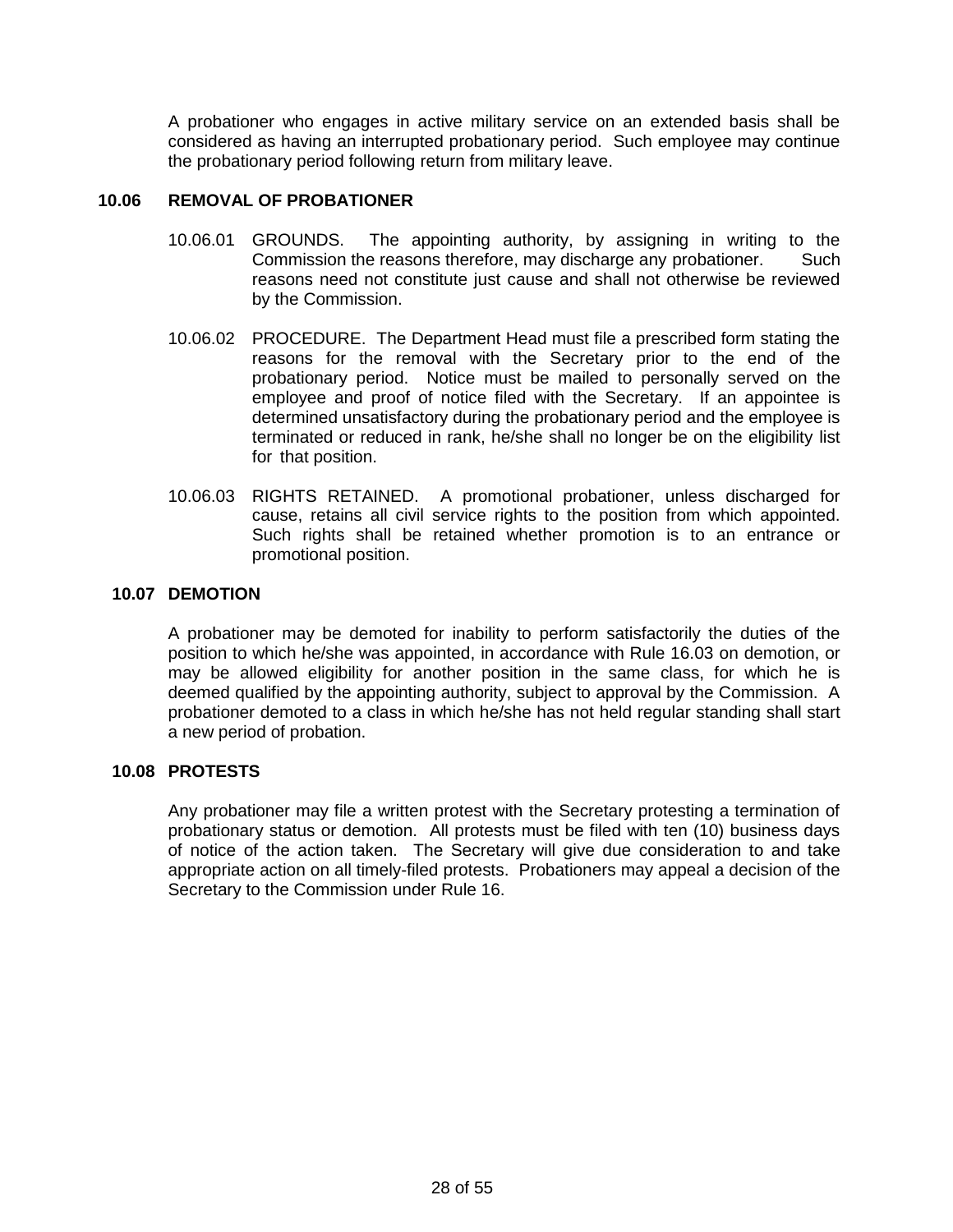# **RULE 11 - SERVICE CREDIT**

**11.01** Service credit in a class for a regular employee shall be computed to cover all service subsequent to regular appointment in that class and shall be applicable in the department in which employed.

# **11.02 DETERMINATION**

- 11.02.01 The determination of regular employee's earned service credit shall be made on the basis of the available payroll, personnel and other records. If payroll records are not available for any particular period, it shall be refutably presumed that each regular employee employed during credit in the particular class and department in which employed, for the entire length of such period.
- 11.02.02 Following the requisite probationary period and upon appointment or reappointment, the seniority and service credit of the employee shall begin anew and be computed without benefit or credit of any prior service except as the Commission may otherwise authorize for the good of the service.

# **11.03 REQUESTS FOR CONFIRMATION**

- 11.03.01 REQUESTS. Any employee, or an association or union on behalf of such employee, or the head of an employee's department may request a determination of the employee's earned service credit as a designated date in any specified class and department in which he has served. If the request is made at a reasonable time and interval, and subject to such directives as may be then in effect, the Secretary shall as soon as practicable but within ten (10) business days ascertain the requested computation, and shall so notify the requesting employee, association, and union or department head in writing.
- 11.03.02 PROTESTS. If any employee, association, union or department head has cause to object to the computation of the employee's service credit, written protest may be filed with the Secretary setting forth with particularity the reason and basis for the objection. Such protests must be filed within ten (10) business days. The Secretary shall give due consideration to all timelyfiled protests and take such action as deemed appropriate.

#### **11.04 SERVICE COVERED**

- 11.04.01 GENERALLY. Once a regular employee acquires regular Civil Service status and regular standing in any given class in a particular department, the employee shall receive full service credit for the entire length of time served in such class and department, whether such service is continuous or interrupted.
- 11.04.02 PROBATIONARY PERIOD. After completion of an original or probationary period, a regular employee shall receive credit for actual service during such period. If a probationer fails to complete satisfactorily the required probationary period and is returned to the former regular class, actual service during such period shall be credited to the former class.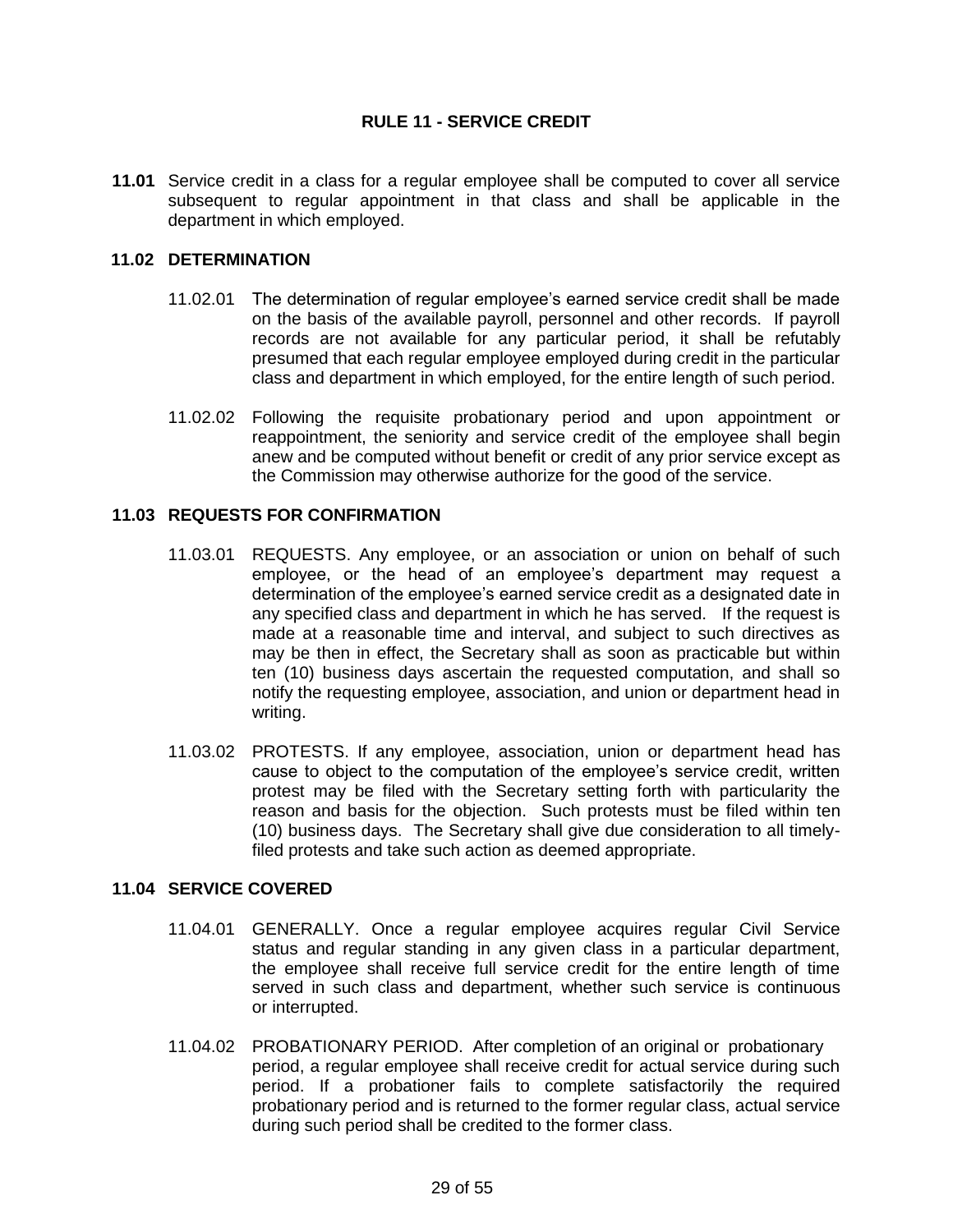- 11.04.03 TEMPORARY OR PROVISION APPOINTMENT. If an employee's appointment to a position is an acting or temporary appointment, the time during which the employee performs the duties of the position in an acting or temporary capacity shall not be credited for an equivalent position.
- 11.04.04 ON ASSIGNMENT. A regular employee shall be credited to the regular class for the entire length of time served under an assignment.
- 11.04.05 LEAVES WITHOUT PAY. No service credit shall be allowed for any time that an employee is on any leave of absence without pay.
- 11.04.06 SUSPENSION. No service credit shall be allowed while an employee is on a suspension without pay, unless the suspension is modified, reversed or nullified on appeal.

#### **11.05 CHANGE IN CLASS OR DEPARTMENT**

- 11.05.01 GENERALLY. No service credit earned by a regular employee in any one class and department shall be carried over upon appointment, promotion, reinstatement, transfer, demotion or voluntary reduction to or from another class or department, but such service credit shall be permanently retained in and be credited to the class and department in which it was earned, unless expressly provided by these Rules.
- 11.05.02 ABOLITION OF CLASS. In the event that a regular employee's former class is abolished or changed, all service credit earned in such class prior to its abolition or change and not lost or forfeited shall be credited to another class in the same department which is substantially similar to, and is neither higher nor lower than the abolished or changed class.
- 11.05.03 COMBINATION COMPUTATION. Whenever the service credit of a regular employee earned in two or more classes, or in the same class in different departments, is to be combined under these Rules as hereinafter prescribed, the service credit earned and not lost or forfeited in each such class and department shall be computed separately and shall be added together, and the total sum shall represent the employee's service credit for the particular purpose in question.

#### **11.06 PROMOTION – COMPUTATION OF CREDIT**

Upon completion of the probationary period for a promotional position, an employee shall receive credit for all service in the promotional class and particular department, which shall be credited to that class and department. All prior service credit earned in the lower class and department shall be retained by the employee, but such service credit shall be credited only to that latter class and department.

#### **11.07 TRANSFER – COMPUTATION OF CREDIT**

30 of 55 A regular employee shall be entitled to retain all service credit earned in any class and department prior to an authorized transfer therefrom, which shall be credited to such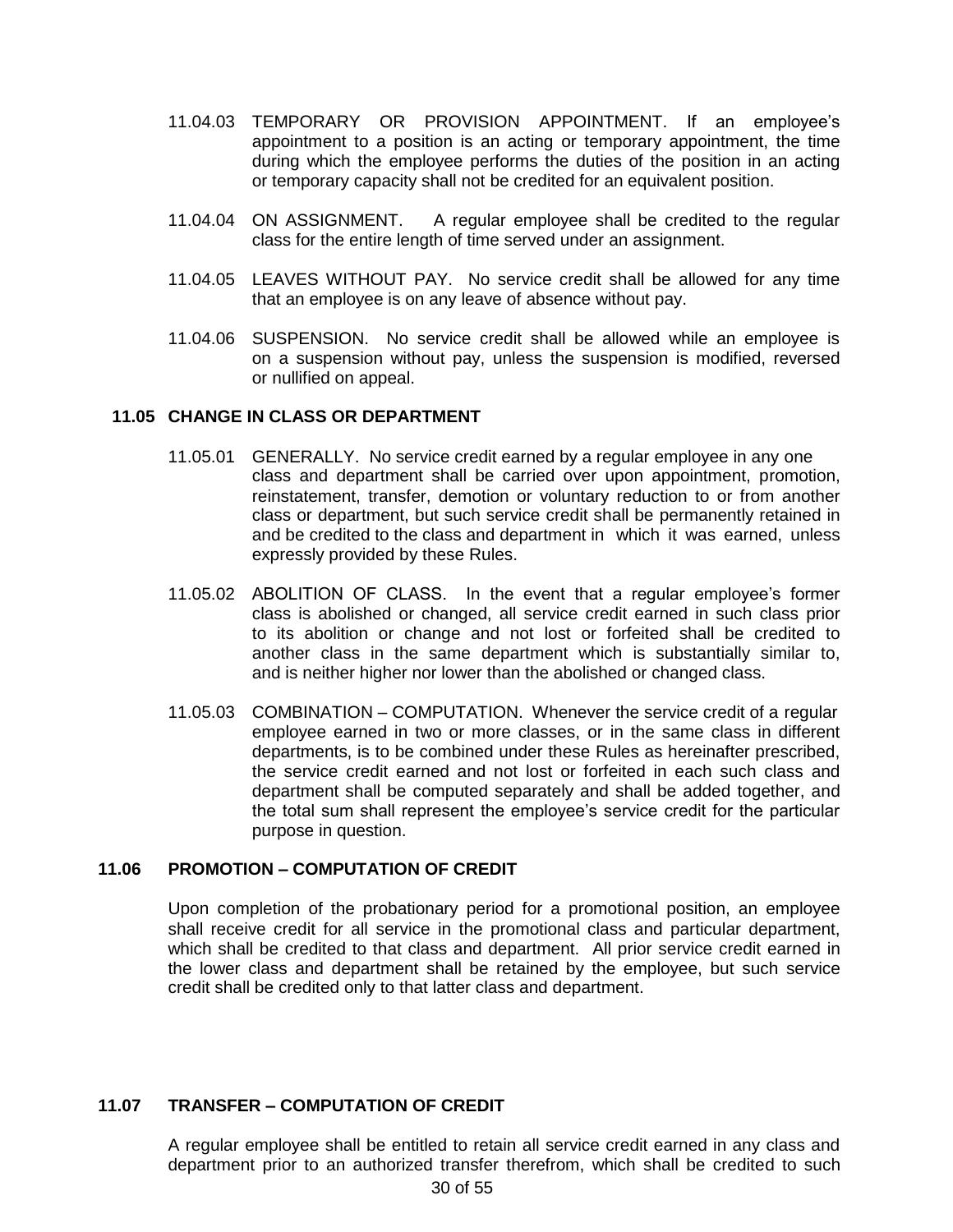former class and department. Service credit earned in the new class or department to which transferred shall be credited to such new class or department, from the effective date of the transfer. If the transfer becomes regular, the required trial period, if any, shall be credited to the new class or department. Otherwise such trial period as served shall be credited to the former class or department.

# **11.08 DEMOTION- COMPUTATION OF CREDIT**

Upon involuntary demotion of an employee in accordance with these Rules, all service credit earned in the class and department from which demoted, up to the effective date of the demotion shall be retained by the employee, unless otherwise provided in the demotion order and approved by the Commission. From that time, the employee shall be entitled to such service credit formerly earned in such class and department and not lost or forfeited. Any required trial period, if satisfactorily served, shall be credited to that lower class and department. If not satisfactorily served and demoted again, such trial period as actually served shall be credited to the next lower or other class in which the employee acquires regular standing or, in the event of a layoff, to the class and department from which the employee is laid off.

### **11.09 VOLUNTARY REDUCTION – COMPUTATION OF CREDIT**

Upon the voluntary reduction of a regular employee to a lower class in the same or different department as provide by these Rule, such employee shall retain all earned retention credit in the higher class and department from which reduced, prior to such reduction, if not lost or forfeited.

- 11.09.01 SIMILAR CLASSES. If a regular employee's position is reallocated to a different class which is substantially equivalent to the former class and the same department and not lost or forfeited shall be credited to the new class. In addition thereto, the employee shall receive all service credit subsequently earned in the new class and the same department.
- 11.09.02 DISSIMILAR CLASSES. If the position is reallocated to a class which is not substantially similar, the service credit earned in the former class shall be credited only to such former class and department.

# **11.10 LAYOFF-COMPUTATION OF CREDIT**

No service credit shall accrue or be allowed during the period in which an employee is laid off, but all service credit earned and not lost or forfeited up to the effective date of the layoff shall be retained by the employee.

# **11.11 SERVICE CREDIT UPON SEPARATION OF SERVICE**

Upon separation from the service, no credit shall be given or allowed for any prior service or employment up to the time of such separation and except as otherwise specifically provided by these Rules, service credit shall be forfeited and not be reinstated upon reemployment by the City.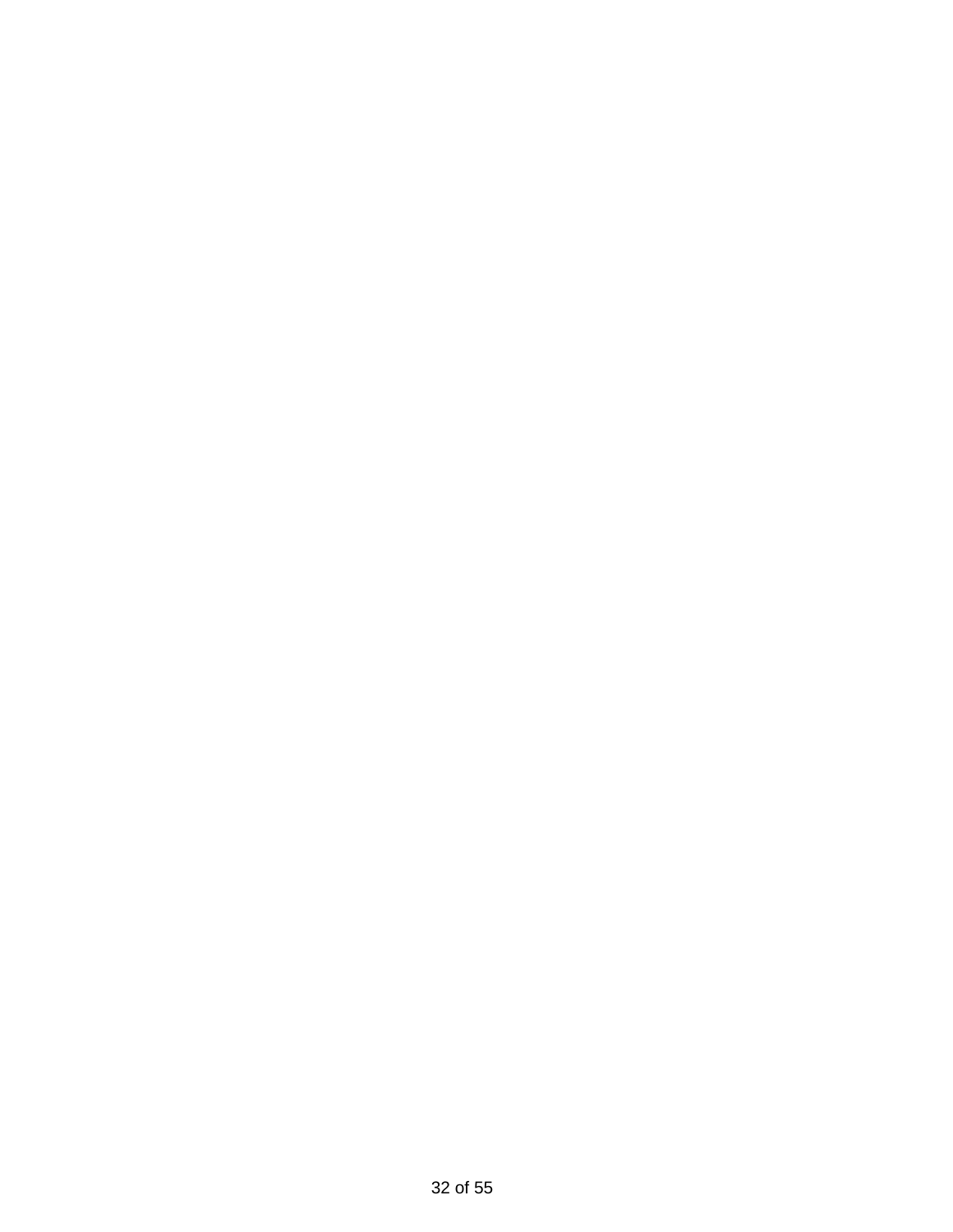### **RULE 12 - TRANSFER-REDUCTION**

### **12.01 GENERAL**

The transfer of an employee shall not constitute a promotion in the service, except as provided in Rule 12.03.04 below.

### **12.02 INTRA-DEPARTMENTAL TRANSFERS**

An appointing authority may transfer an employee from one position to another position in the same class in the same department without prior approval of the Secretary but must report any such transfer to the Civil Service Department within five (5) business days of its effective date.

Transfer may be made upon consent of the department head and with the Secretary's approval as follows:

- 12.03.01 Transfer in the same class from one department to another; such a transfer may be made concurrent with the appointment of an employee to another class;
- 12.03.02 Transfer, in lieu of layoff, may be made with limited standing to a single position in another class in the same or a different department, upon showing that the transferee is capable of satisfactorily performing the duties of the position and that a regular employee or probationer is not displaced. Regular standing in the new class may be attained by the employee only through examination and permanent regular appointment.
- 12.03.02 Transfer, in lieu of layoff, may be made with limited standing to a single position in another class in the same or a different department upon showing that the transferee is capable of satisfactorily performing the duties of the position and that a regular employee or probationer is not displaced. Regular standing in the new class may be attained by the employee only through examination and permanent regular appointment.
- 12.03.03 Transfer, in lieu of layoff, may be made with limited standing to a single position in another class when such transfer would constitute a promotion or advancement in the service; provided, a showing is made that the transferee is capable of satisfactorily performing the duties of the position and that a regular employee or probationer is not displaced and when transfer in lieu of layoff under Rule 12.03.03 is not practicable. Regular standing in the new class may be attained by the employee only through examination and permanent regular appointment.
- 12.03.04 The Secretary may approve a transfer under this Rule 12.03 with the consent on the appointing authority of the receiving department only upon a showing of circumstances justifying such action.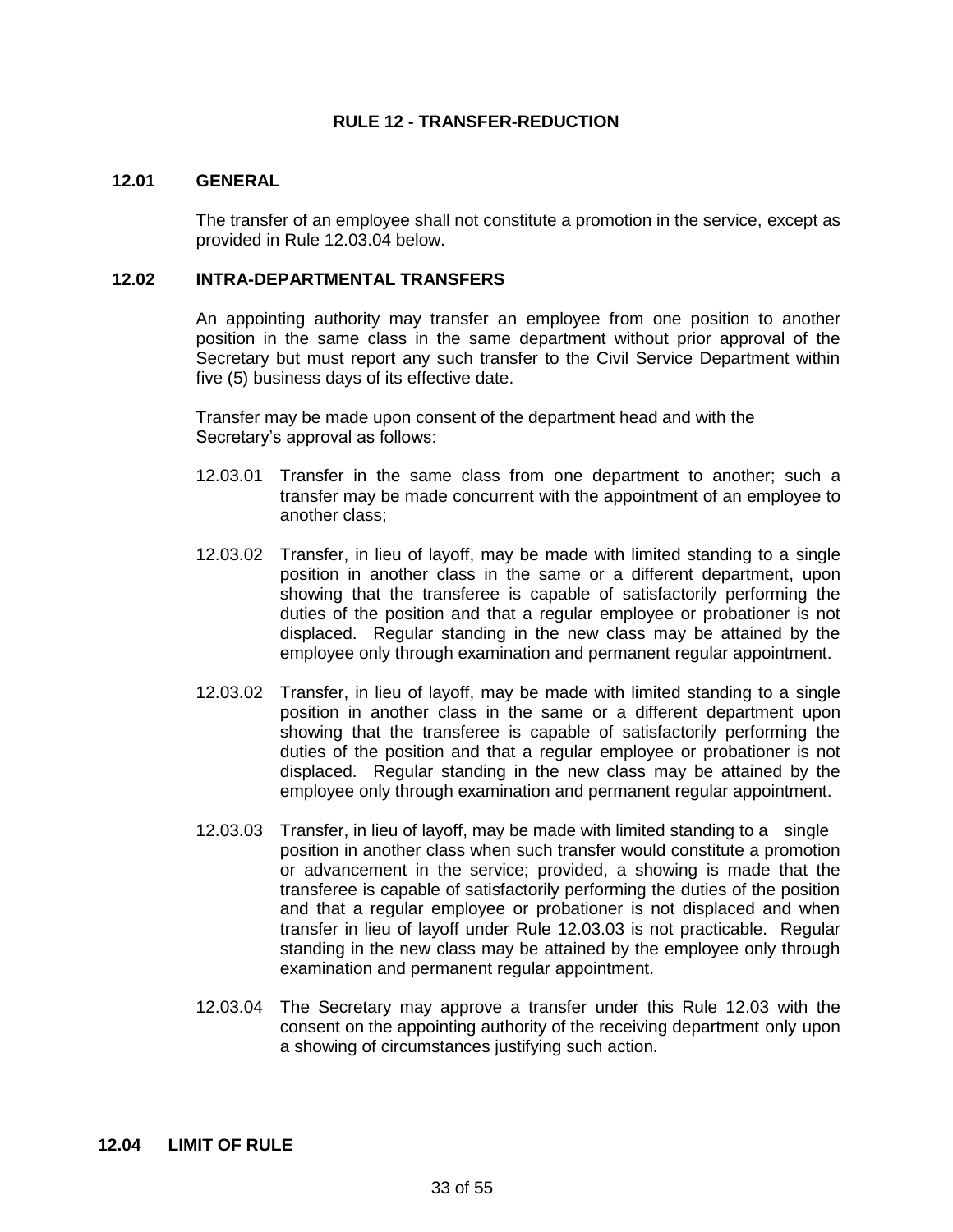These rules have no authority or effect on positions or departments not subject to the Civil Service. Transfer to or from positions or departments not subject to the Civil Service are unaffected by these rules.

#### **12.05 REDUCTION**

- 12.05.01 AUTHORIZED. As defined in Rule 22, a reduction is the movement of an employee from a higher class to a lower class of employment for reasons other than cause. A reduction may be made only upon an employee's written request, and consistent with these Rules.
- 12.05.02 APPLICABLE CLASSES. A reduction may be approved for:
	- a. The next lower or any lower class in the Class Series containing the class from which reduced;
	- b. Any lower class in which the employee has previously acquired regular standing, provided there has been no intervening forfeiture; or
	- c. Any lower class which is substantially similar to any lower class (in the employee's current class series) in the position classification plan; or
	- d. Employees seeking return to employment or reemployment from a disability, to a vacant position in another permissible class or department for which the employee qualifies.
- 12.05.02.01 a. A request for reduction must be submitted in writing to the Secretary. The request must include statement of justifiable or satisfactory reason, including a showing that the employee meets the qualifications of the lower class.
	- b. The reduction must be approved by the Mayor and City Administrator, and reported to the Commission.
	- c. The reduction shall take effect on the date ordered by the Secretary.

# 12.05.03 EFFECT OF REDUCTION

- a. Upon the effective date, or following satisfactory completion of any trial period, the reduction shall be complete and the employee shall have regular standing in the lower class and department to which reduced.
- b. An employee reduced shall be able to return to the former position only by examination and regular appointment. In the event of a recovery from disability, an employee reduced in class may be eligible for appointment from a reinstatement register.

### 12.05.04 REDUCTION AVAILABLE

- a. By Employee. A voluntary reduction may be sought by an employee for any vacant position in a class under Section 12.05.02.
- b. By Department
	- 1. Employees with Standing. Reduction involuntarily of an employee from a higher civil service class to a lower civil service class is governed by Rule 13, Layoff. Return of an employee from an exempt position to a civil service position is governed by Rule 15, Leaves of Absence.
	- 34 of 55 2. Employees without Standing. When an employee is reduced from an exempt position, the employee may petition in writing the Commission within ten (10) business days of the end of employment in the exempt position for placement on a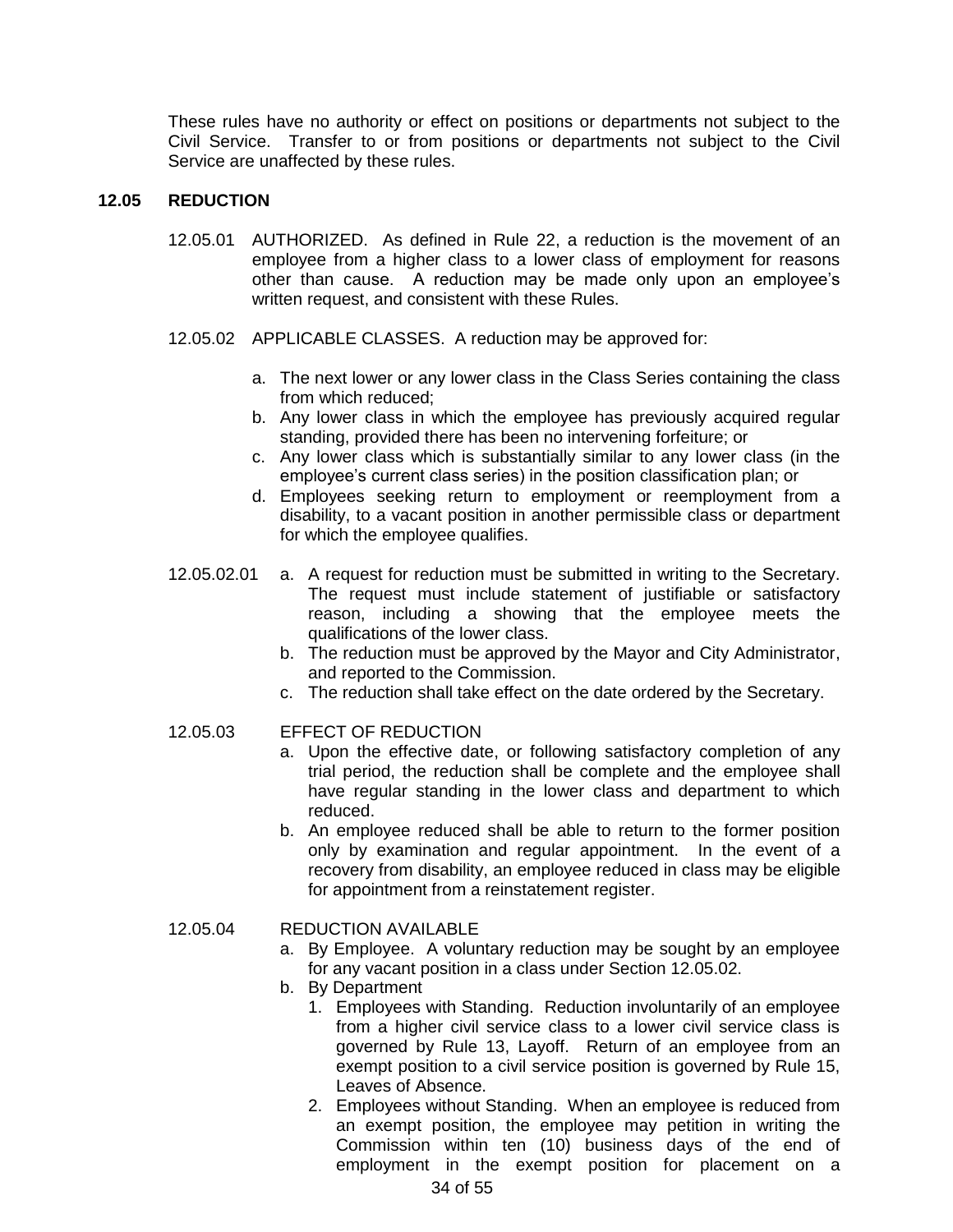reinstatement register for a class for which the employee is deemed eligible. In considering the placement of the employee, the Commission may consider the employee's experience, the record of City employment, or such other factors as deemed in the best interest of the system. The Commission's decision shall be deemed permissive and discretionary, and an employee shall have no claim or cause for denial of placement on a reinstatement register.

12.05.05 The Commission may, in its judgment and discretion, provide in the order of granting or approving any reduction that the employee shall serve a designated trial period, not to exceed one (1) month's service from the effective date of the reduction, in the position to which reduced for the sole purpose of satisfying the Commission that employee is capable of satisfactorily performing the functions and duties of such position or class.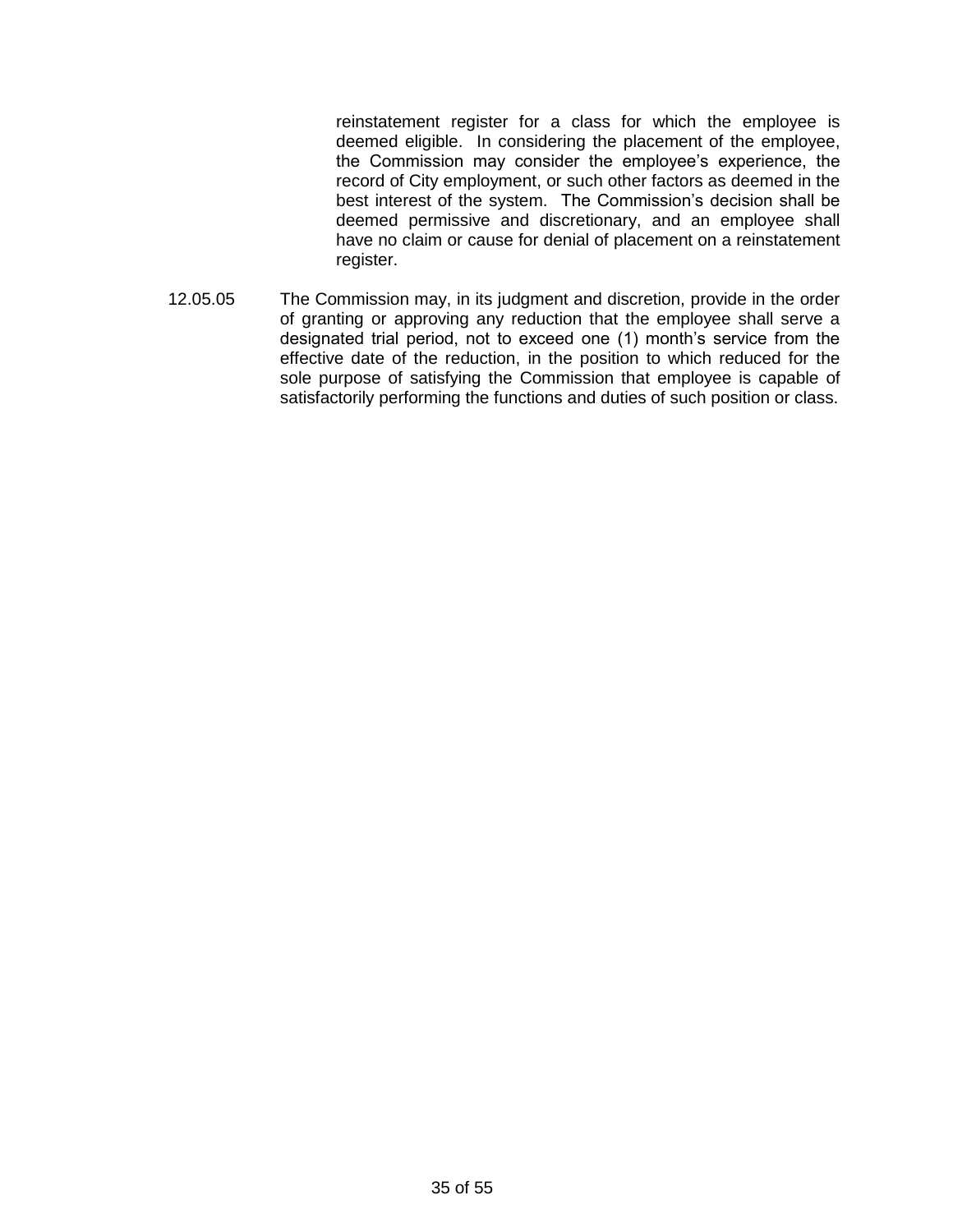### **RULE 13 - LAYOFF/REORGANIZATION**

**13.01** Whenever the appointing authority contemplates a reduction in staff because of shortages of funds, lack of work or reorganization, notice thereof shall be sent by the appointing authority to the secretary-examiner. When it is determined which classified positions are to be eliminated, employees in those positions will be laid off according to Rule 13.02 below. The Civil Service Commission shall investigate any complaint by a regular employee, filed in writing with the secretary-examiner, alleging that a lay-off was made in bad faith. If the Commission finds that the lay-off was not made in accordance with these rules and regulations, it may order the reinstatement of the regular employee or employees to their previously held rank. Notice of lay-off shall be given to the employee(s) concerned and the secretary-examiner at least four weeks before the effective date thereof. Regular employees laid-off shall have their names placed on the eligibility list in accordance with these rules and regulations.

If a particular classification is eliminated, officers shall have rights with respect to seniority to any previous position held.

- **13.02** In a given class in a department, the following shall be the order of layoff:
	- 13.01.01 Provisional appointees;
	- 13.01.02 Temporary or intermittent employees not earning service credit;
	- 13.01.03 Probationers (except as their layoff may be affected by military service during probation);
	- 13.01.04 Regular employees in the order of their length of service, the one with the least service being laid off first.

### **13.03 LAYOFF OUT OF ORDER**

The Secretary may grant permission for layoff out of the regular order, upon showing by the department head of a necessity therefore in the interest of efficient operation of the department, after giving any affected employee or employees an opportunity to be heard.

#### **13.04 REDUCTION IN LIEU OF LAYOFF**

At the time of any layoff, a regular employee or a promotional probationer, shall be given an opportunity to accept reduction to the next lower class in a series of classes in his department, or he may be transferred as provided by Rule 12.03.03.

# **13.05 TRANSFER IN LIEU OF LAYOFF**

An employee so reduced shall be entitled to credit for any previous regular service in the lower class and to other service credit in accordance with Service Credit Rule 11.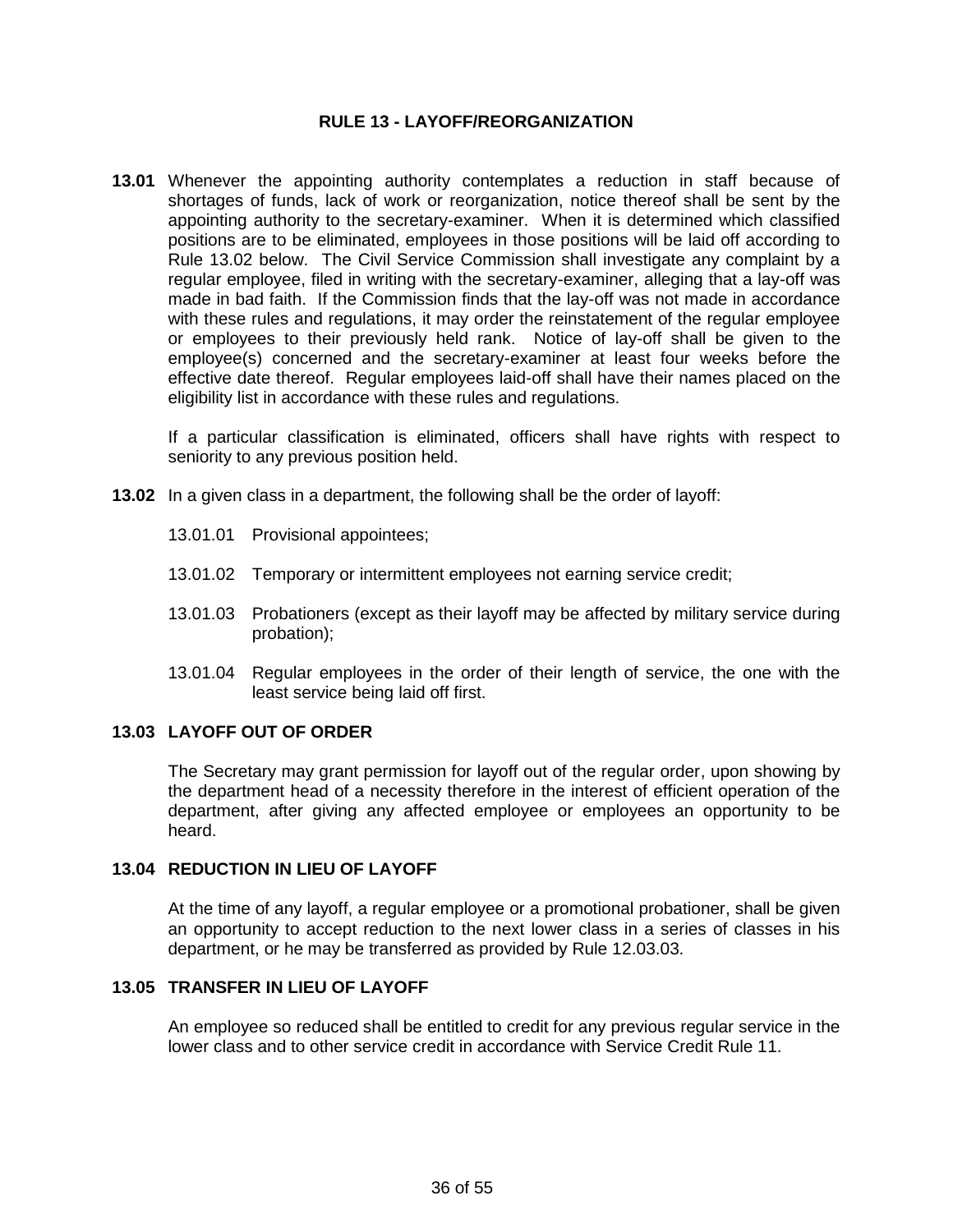### **RULE 14 - LEAVES OF ABSENCE**

### **14.01 REQUESTS FOR LEAVES OF ABSENSE**

14.01.01 Leave of absences may be granted for employees in accordance with City policy or collective bargaining agreement.

# **14.02 CANCELLATION/REVOCATION**

Any or all leaves of absence without pay within a department may be cancelled whenever any necessity arises in the good faith judgment of the department head. A department head may revoke an individual employee's leave without pay if it is found that the employee is using the leave for purposes other than that for which it was granted. Employees may be ordered to return to work immediately or as soon as possible on written notice from the department head of the cancellation or revocation of leave. A copy of such notice shall be filed with the Secretary.

### **14.03 RETURN FROM LEAVE**

At the expiration of the authorized leave of absence, a probationer or regular employee shall resume the same class of work with standing and service credit as determined by these rules.

# **14.04 MILITARY LEAVE**

See City personnel policies and state and federal law relating thereto.

### **14.05 FILLING VACANCY**

All temporary employment caused by leave of absence shall be made pursuant to Rule 9.

# **14.06 PROTESTS**

All protests to any action pertaining to leaves of absence shall be filed with the Secretary within ten (10) business days of notice of such action. The Secretary shall give due consideration to and take appropriate action on all timely filed protests.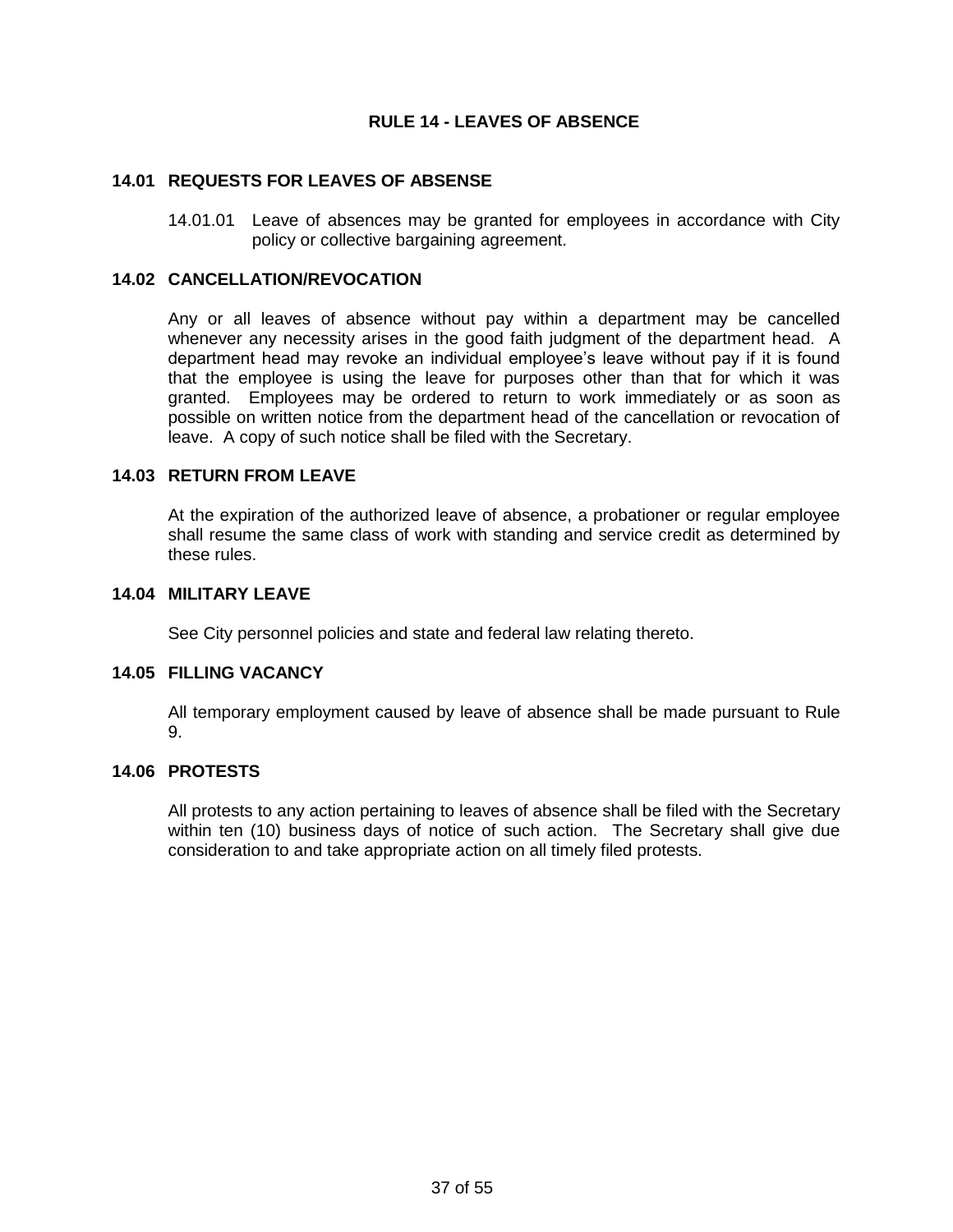# **RULE 15 - RESIGNATION**

#### **15.01 HOW TO SUBMITT**

Resignation of any employee from the service shall be made in writing and filed with the Secretary after approval by the appointing authority. An employee may resign from a civil service position by presenting his/her resignation in writing to the appointing authority. To resign in good standing, an employee shall give at least two calendar weeks' notice, unless, because of extenuating circumstances, the appointing authority agrees to permit a shorter period of notice. The appointing authority may make or cause to be made such investigation as it deems warranted, for the purpose of verifying reasons for each resignation. An employee's resignation and the circumstances pertinent to it shall be recorded in his/her personnel file.

#### **15.02 INVOLUNTARY RESIGNATION**

Any resignation may be voided and set aside and the employee reinstated or restored to active duty by order of the Commission upon its determination that the resignation was made involuntarily or under duress or coercion, after giving the department head reasonable notice and an opportunity to be heard on the matter. Such action by the Commission may only be taken upon the written petition of the resigned employee filed with department head or the Human Resources Department within ten (10) business days from the effective date of the resignation. If no such petition is filed within the ten (10) business day limit, a resignation shall be conclusively presumed to have been made voluntarily and without duress or coercion.

#### **15.03 IMPLIED RESIGNATION**

The department head may presumptively consider any employee to have impliedly resigned upon finding that such employee has been absent from duty without leave or authorization or has failed to report for duty following the expiration or termination of any suspension for five (5) or more consecutive working days or has quit or "orally resigned" and has been absent from duty for three (3) or more consecutive working days without leave or authorization. An employee will not be determined to have resigned under this rule until five (5) days after proof of service of a written notice by delivery or by registered or certified mail to the employee's last known address as filed with the Human Resources Department. No resignation order shall take effect if, prior thereto, the employee reports for active duty, applies for restoration or reinstatement, or otherwise gives notice to the department head or the Human Resources Department which, in the judgment of the Commission, rebuts the presumption of resignation.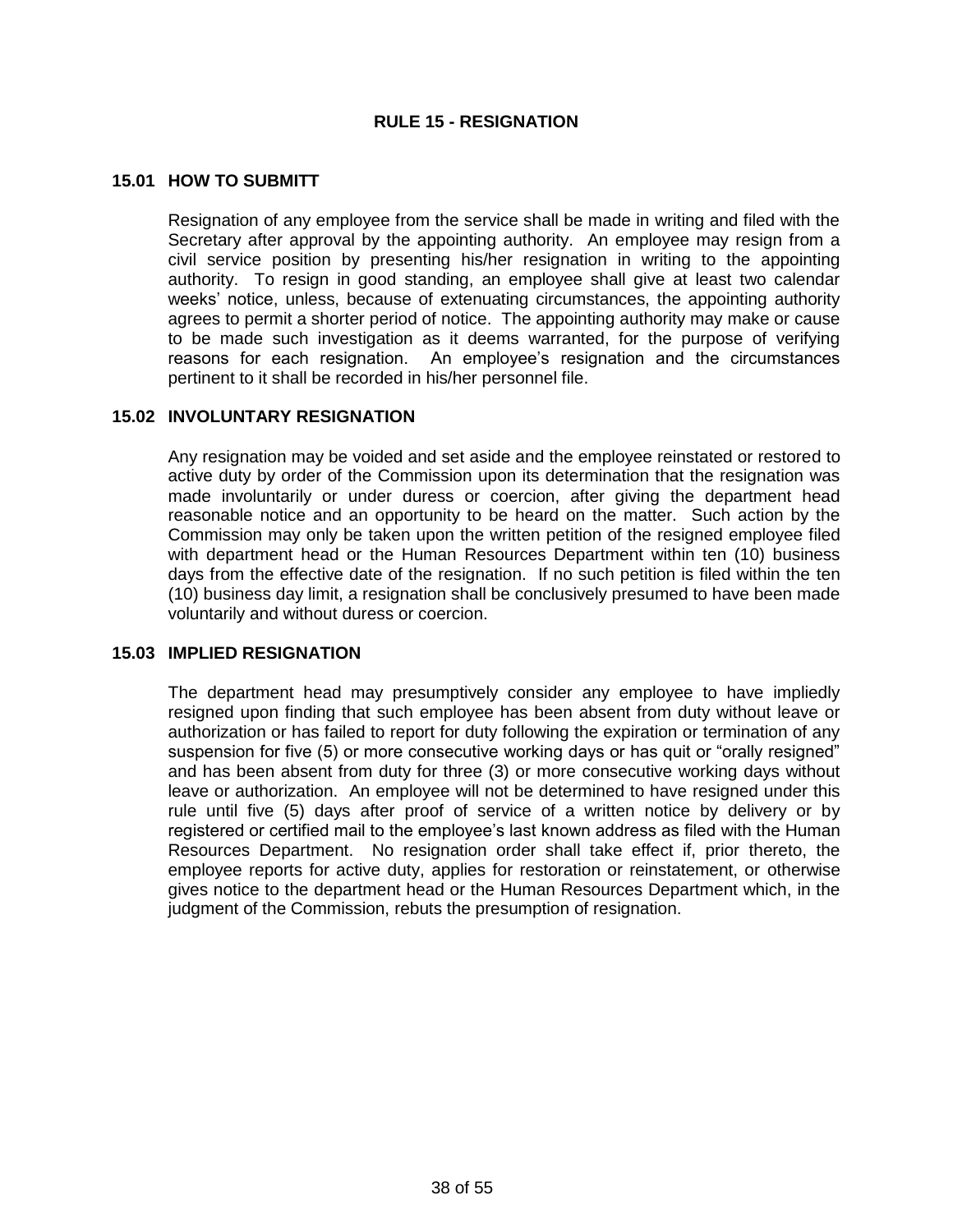### **RULE 16 -DISCIPLINE AND DISCHARGE**

### **16.01 SUSPENSION**

- 16.01.01 A department head may suspend a subordinate, with or without pay, for a period not to exceed thirty (30) days for cause.
- 16.01.02 Any deprivation by a department head of any vacation or other paid leave, compensatory time-off or other privilege involving pay or compensation either directly or indirectly, to which an employee is otherwise entitled under law and these Rules, shall be deemed to be a suspension without pay and shall be subject to the above provisions.

#### **16.02 DEMOTION – DISCHARGE**

- 16.02.01 No full-time employee of the fire/police departments who shall have been permanently appointed or inducted into civil service under provisions of Ch. 41.08/41.12 RCW or of these rules and regulations, shall be suspended, terminated, or reduced in rank except for cause. An employee so demoted shall lose all rights to the higher class. If the employee has not had previous standing in the lower class, such demotion shall not displace any other regular employee or any probationer.
- 16.02.02 The Secretary shall be satisfied as to the ability of such demoted employee to perform the duties of the lower class. The demoted employee may be required to actually serve a trial period in the class to which demoted, for such time and upon such terms and conditions as the head of the department may provide in the demotion order, for the sole purpose of determining the capability to satisfactorily perform the functions and duties of such class.
- 16.02.03 Upon satisfactory completion of the prescribed trial period or upon the effective date of the demotion if no such period is required, the demoted employee shall have the status, rank and standing of the lower class to which demoted, and such class and department shall be deemed to be the employee's regular class and department for the purposes of these Rules until an authorized change is made.

#### **16.03 DISCIPLINE – CAUSE – ILLUSTRATED**

The following are declared to illustrate causes of discipline; discipline may be made for any other cause:

- 16.03.01 Incompetency, inefficiency, inattention to, or dereliction of duty;
- 16.03.02 Dishonesty, intemperance, immoral conduct, insubordination, discourteous treatment of the public or a fellow employee, any other act of omission or Commission tending to injure the public service, or any other willful failure on the part of the employee to properly conduct himself;
- 16.03.03 Mental or physical unfitness for the position which the employee holds;
- 16.03.04 Dishonest, disgraceful, or prejudicial conduct;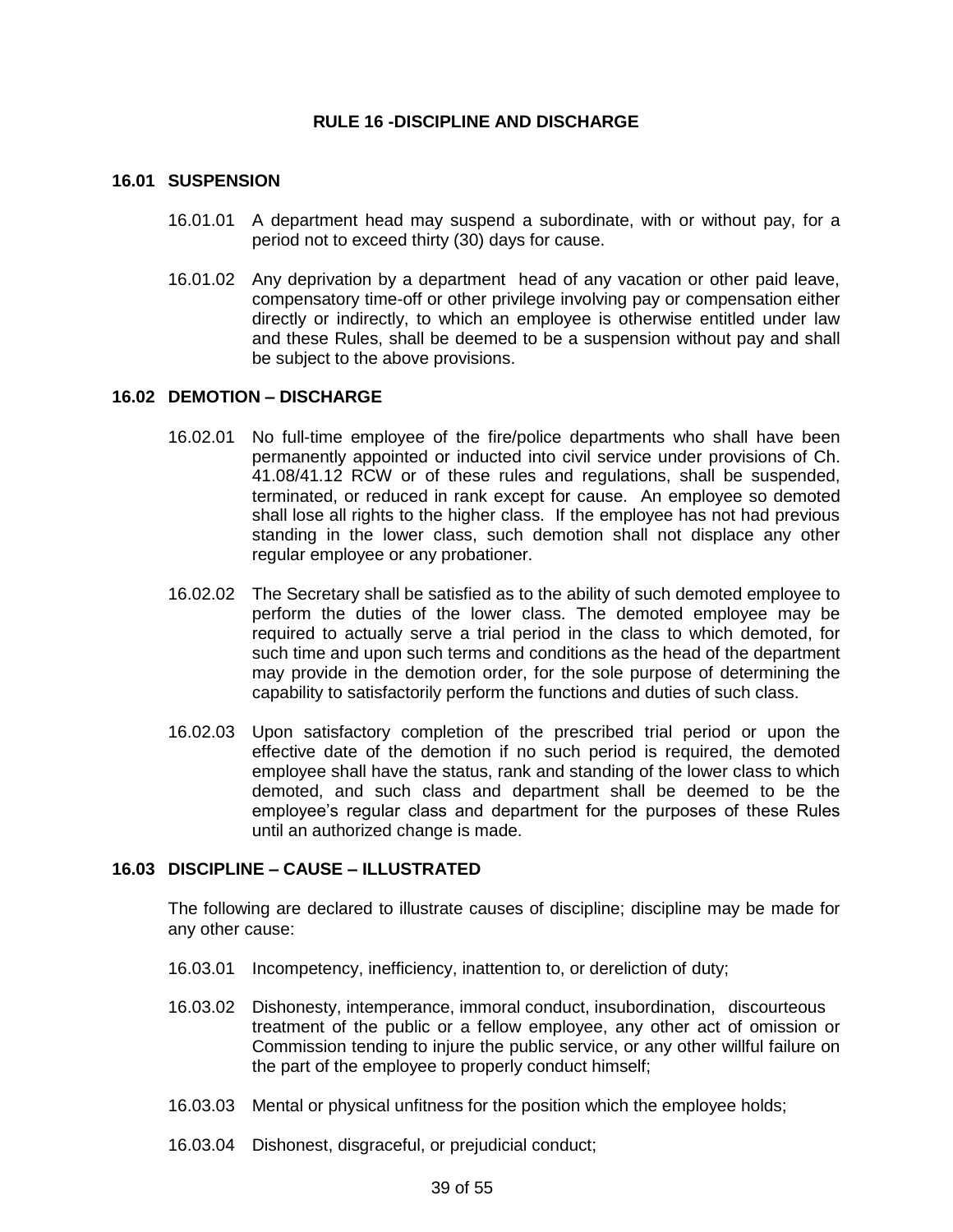- 16.03.05 Drunkenness or use of intoxicating liquors, narcotics, or any other habitforming drug, liquid, or preparation to such extent that the use thereof interferes with the efficiency or mental or physical fitness of the employee, or which precludes the employee from properly performing the function and duties of any position under Civil Service;
- 16.03.06 Conviction of a felony, or a misdemeanor involving moral turpitude;
- 16.03.07 False or fraudulent statements or fraudulent conduct by an applicant, examinee, eligible, or employee, or such actions by others with his or her collusion;
- 16.03.08 Willful or intentional violation of any lawful and reasonable regulation, order or direction made or given by a superior officer;
- 16.03.09 Willful or intentional violation of any of the provisions of these rules.
- 16.03.10 Any other cause, act or failure to act which, under law or these Rules, or the judgment of the Commission, is grounds for or warrants dismissal, discharge, removal or separation from the service, demotion, suspension, forfeiture of service credit, deprivation of privileges or other disciplinary action.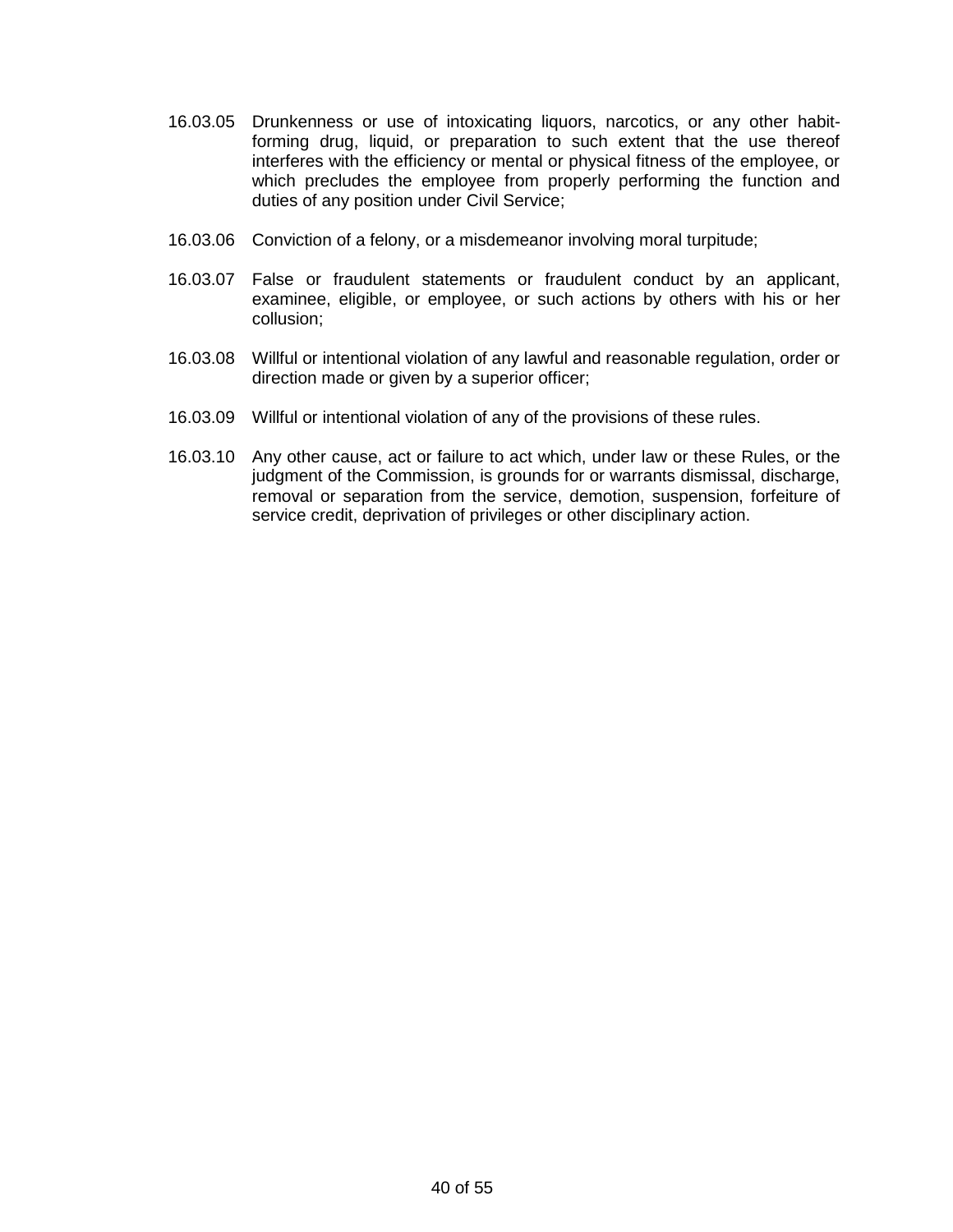### **RULE 17 - PREDISCIPLINARY HEARING**

### **17.01 PREDISCIPLINARY HEARING – REQUIRED**

A department head shall provide and arrange for a predisciplinary hearing prior to demotion, suspension, or discharge of a subordinate. This hearing is an opportunity for an employee to present to the appointing authority the employee's response prior to the decision on discipline.

# **17.02 PREDISCIPLINARY HEARING – STANDARDS/NOTICES OF DISCIPLINE**

- 17.02.01 An employee shall be provided, in writing, with notice of the charge and an explanation of the department's evidence. The employee shall be given an opportunity to respond to the charges, orally or in writing, as to why the department's proposed action should not be taken.
- 17.02.02 The employee may have legal counsel or union representative present at a predisciplinary hearing.
- 17.02.03 The department's explanation of the department's evidence at the predisciplinary hearing shall be sufficient to apprise the employee of the basis for the proposed action. This rule, however, shall not be construed to limit the employer at subsequent, post-disciplinary hearing form presenting a more detailed and complete case, including presentation of witnesses and documents not available at the predisciplinary hearing.
- 17.02.04 Should the appointing authority determine to discipline following the predisciplinary procedure, written notice of discipline shall be given to the employee. Such notice shall include the charges against the employee and a general statement of the evidence supporting the charges.
- 17.02.05 The Commission shall not consider, on appeal, any basis for disciplinary action not previously presented to any employee.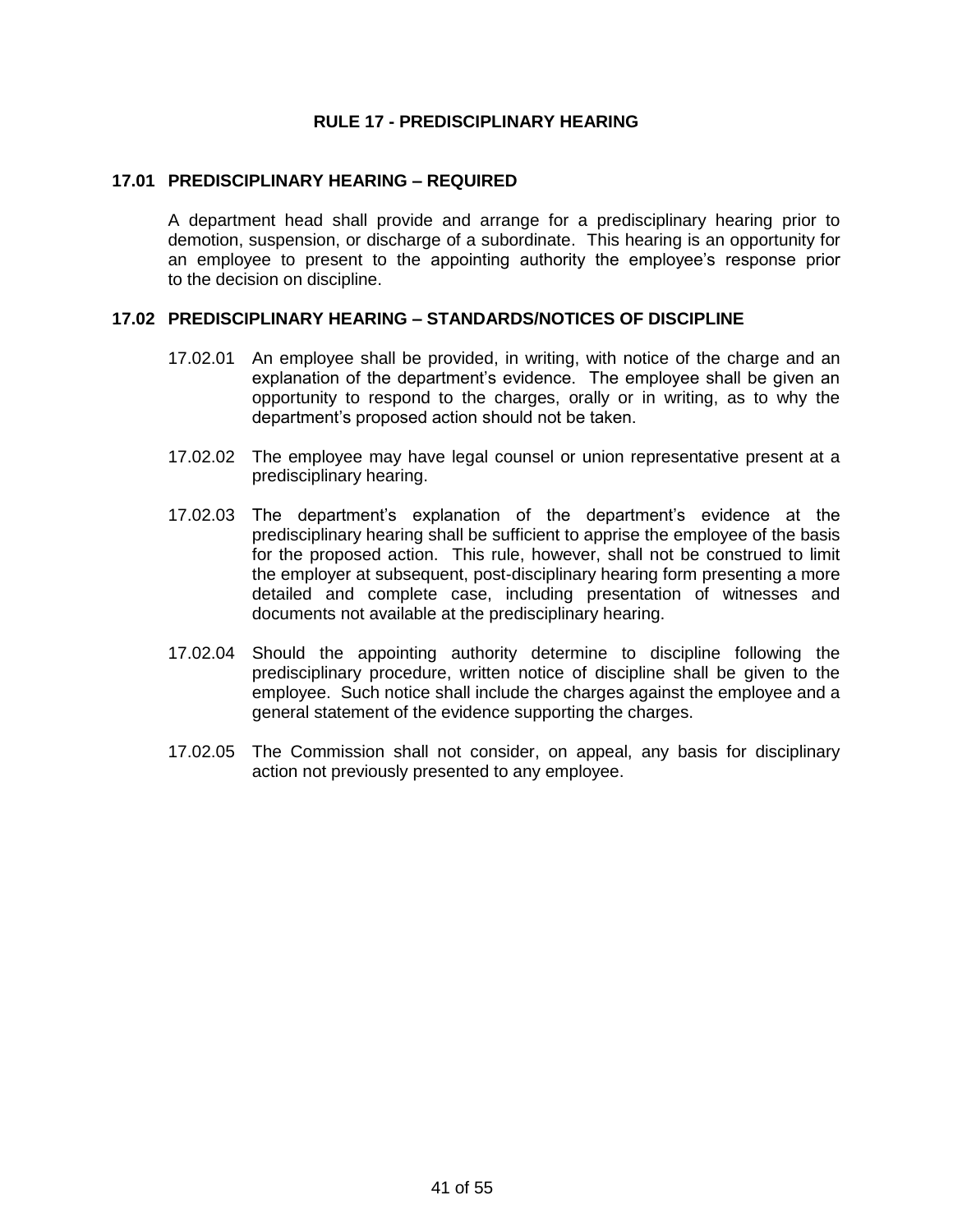### **RULE 18 - HEARINGS**

### **18.01 HEARINGS - APPEALS**

- 18.01.01 Any regular employee who is demoted, suspended or terminated may appeal such action to the Commission.
- 18.01.02 Any employee who is alleged to be probationary by the disciplining department may only appeal to the commission issues regarding probationary status and whether the procedures for discharge of probationers, as found in these rules, were properly followed.
- 18.01.03 Any employee, or department, who is adversely affected by an alleged violation of Civil Service or City ordinance may appeal such violation to the Commission.

# **18.02 APPEALS - TIME-FORM**

A notice of appeal shall be filed at the Commission offices within ten (10) days of action that is the subject of the appeal. The notice of appeal shall be in writing and include the mailing address and street address where service of process and other papers may be made upon the appellant. The notice of appeal shall also contain a brief description of the facts giving rise to the appeal and a concise statement of the reason for the appeal.

### **18.03 EXHAUSTION OF ADMINISTRATIVE REMEDIES**

- 18.03.01 The Secretary may when not inconsistent with the terms of a collective bargaining agreement direct the employee to exhaust available administrative procedures regarding a disciplinary matter before scheduling the matter for hearing before the Commission.
- 18.03.02 If the employee exhausts the available administrative procedures and continues to believe that cause has not been shown, the employee may within then (10) days after the final step of the procedure request the Secretary to return the appeal to the Commission for hearing.

### **18.04 AUTHORITY OF SECRETARY - CHIEF EXAMNER AND STAFF**

- 18.04.01 The Secretary-Chief Examiner to the Commission shall have the authority to make orders of preliminary matters, including motions for discovery and to compel discovery, continuance, protective orders, and other similar matters. Such orders may be appealed to the Commission. The Secretary-Chief Examiner may also conduct pre-hearing settlement conferences (in order to encourage resolution of contested matters), issue subpoenas for depositions and for hearings.
- 18.04.02 The Commission may authorize Commission staff to investigate any reports or appeals relating to the enforcement or application of the Civil Service or those rules which do not involve a disciplinary proceeding. The staff shall report the result of the investigation to the Commission in an open meeting. On the basis of such report, the Commission shall either dismiss the report or appeal as being without basis or set the matter for a full hearing.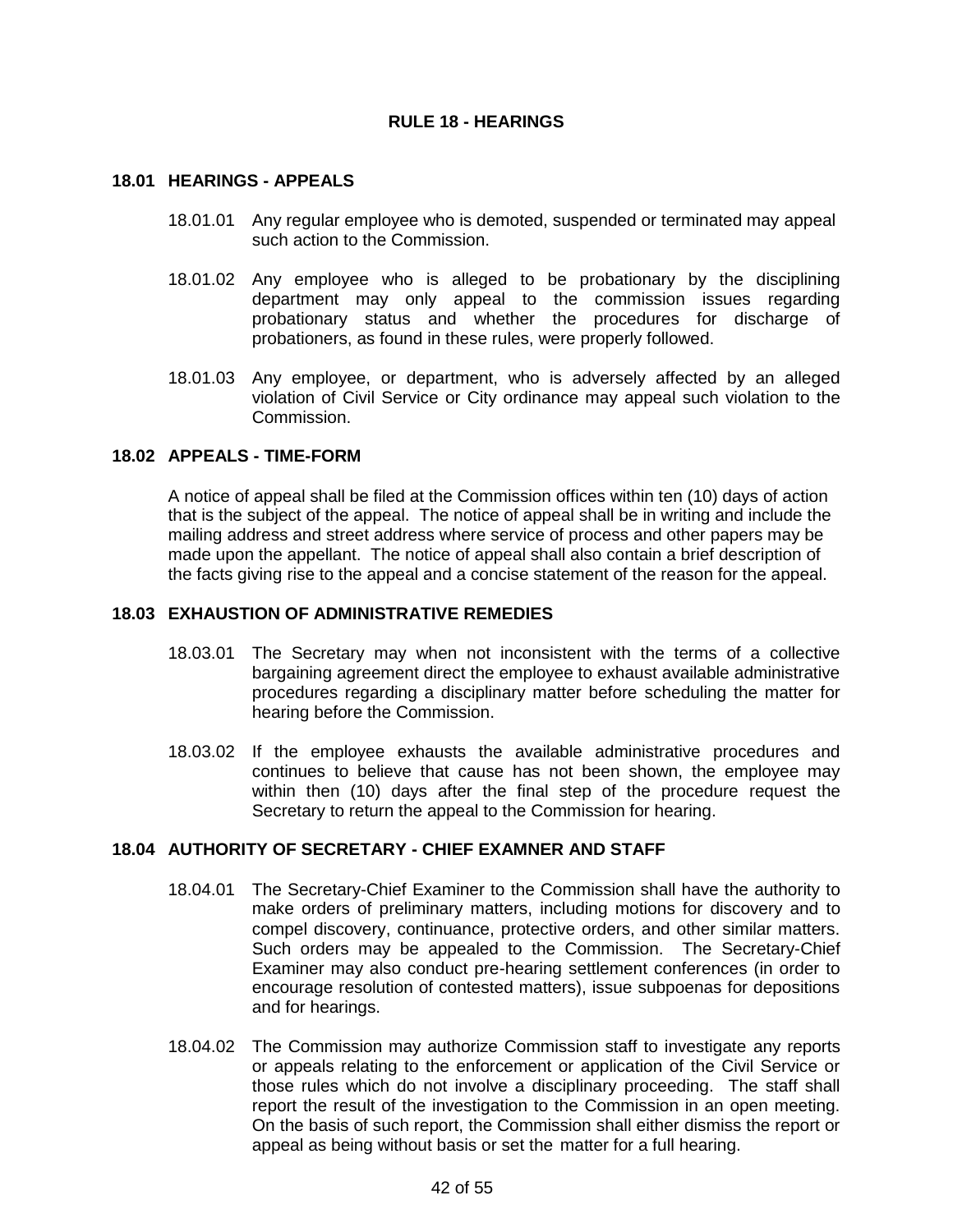- 18.04.03 As an aid to investigations authorized by the Commission, the Secretary-Chief Examiner may subpoena any documents that would be discoverable for purposes of hearing preparation and may take depositions by electronic device or otherwise of any person who may have relevant knowledge. Depositions to taken shall be kept as part of the records of the Commission.
- 18.04.04 The Commission may direct a hearing officer of its selection to carry out the proceedings, including the activities of the Secretary, under rule 18.

#### **18.05 APPEALS - INITIAL REVIEW**

The Secretary-Chief Examiner shall review all appeals to determine whether the employee has timely filed an appeal and whether the action appealed is a final action. Upon a determination that the appeal is not timely, the Secretary-Chief Examiner shall issue a written order of dismissal with prejudice, setting forth the basis of the dismissal. In the case on an action this is not final, the appeal shall be stayed until such action becomes final. Such orders may be appealed to the Commission.

#### **18.06 APPEALS - NOTICE OF HEARING**

Upon receipt of a notice of appeal, the Commission staff shall forward a copy of the notice to other affected parties. As soon as possible thereafter, but in any event within ten business (10) days, a scheduling/pre-hearing conference before the Commission shall beset, with each party to be afforded not fewer than ten (10) business days' notice of such hearing. Subsequent hearing on the same appeal shall have at least one week's notice unless waived by the parties. All parties may agree to waive the notice provisions and time limits provided by this section.

#### **18.07 APPEALS - AUTHORITY OF DEPARTMENT**

The exercise of jurisdiction by the Commission over a matter does not preclude the part from withdrawing, modifying or otherwise compromising the matter prior to the matter going to hearing. Upon resolution of a matter prior to hearing, any party may request the dismissal of the matter. A stipulation signed by both parties should be submitted to the Commission prior to such dismissal.

#### **18.08 SERVICE OF PROCESS - PAPERS**

- 18.08.01 The Commission staff shall cause to be served all orders, notices and other papers issued by the Commission, together with any other papers that the Commission is required by these rules to serve. Every other paper shall be served by the party filing the notice, document or paper.
- 18.08.02 All notices, documents or papers served by the Commission or a party shall be served upon all counsel of record at the time of such filing and upon parties not represented by counsel. Service of papers shall be by personal service, by registered or certified mail, or regular mail with written acknowledgement of the person who mailed the papers or by certificate of any attorney or Secretary-Chief Examiner.
- 18.08.03 Service upon parties shall be regarded as complete when personal service has been accomplished or by mail, upon properly stamped and addressed deposit in the mail system.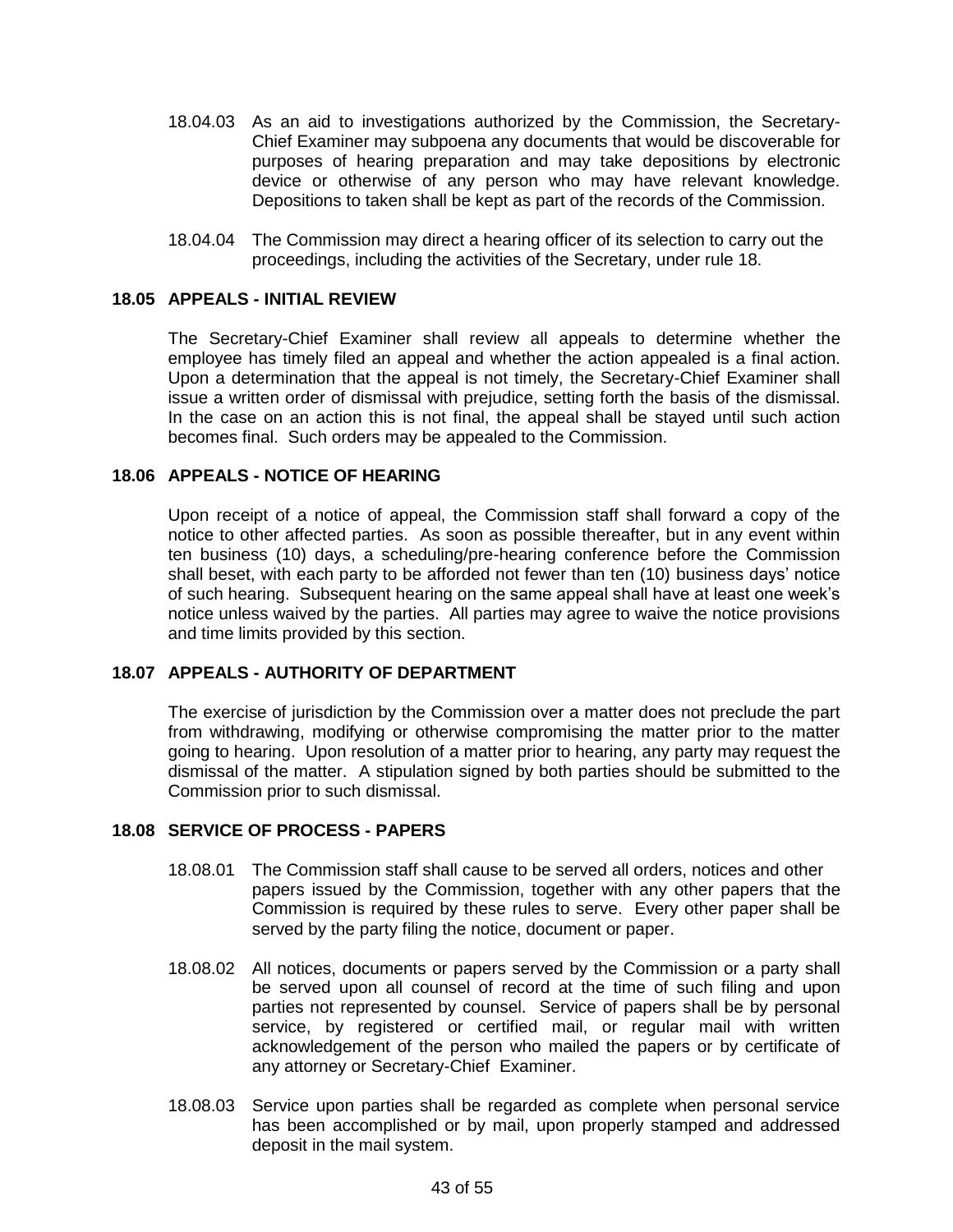- 18.08.04 Papers required to be filed with the Commission shall be deemed filed upon actual receipt of the papers by the Commission staff at the Commission office. All papers except the original appeal notice shall be served with the original and three copies. Briefs and memoranda must be filed with the Commission at least three (3) days prior to any hearing involving matters discussed in such brief or memoranda. Documentary evidence is not required to be filed but, rather, provided at the hearing.
- 18.08.05 An appellant or petitioner is responsible for notifying the Commission in writing of any change in mailing or street address and telephone number. Failure to so notify the Commission shall constitute a waiver of service and notice under these rules.

### **18.09 DISCOVERY**

- 18.09.01 Parties to a proceeding are required to provide to each other reasonable access to and discovery of all relevant information concerning the matter before the Commission. Any questions concerning relevancy or access shall be resolved by order of the Secretary.
- 18.09.02 Upon the failure of any party to comply with an order of the Secretary compelling discovery, the Secretary shall schedule the matter before the Commission for review and determination of appropriate sanctions.

### **18.10 SUBPOENAS**

- 18.10.01 Every subpoena shall identify the Commission and the title of the proceedings, if any, and shall command the person to whom it is directed to attend, at a specified time and place, and give testimony or products designated books, documents, or things under that person's control.
- 18.10.02 Upon application of any party or his/her representative, the Secretary shall issue to such party subpoenas requiring the attendance and testimony of witnesses or the production of evidence in such proceeding. The party requesting the subpoena is responsible for having the subpoena properly served. Requests for subpoenas shall be submitted to the Commission offices at least three (3) days prior to the hearing.
- 18.10.03 Service of subpoena shall be made by serving a copy of the subpoena on the person named therein**.**
- 18.10.04 The person serving the subpoena shall make proof of service by filing the subpoena at the Commission office, and if such service has not been acknowledged by the witness, the person serving the subpoena shall make an affidavit of service. Failure to file proof of service does not affect the validity of service.
- 18.10.05 Upon a motion promptly made by a party or by the person to whom the subpoena is directed, and upon notice to the party on whose behalf the subpoena was issued, the Commission may:
	- a. Quash or modify the subpoena if it is unreasonable or requires evidence not relevant to any matter in issue, or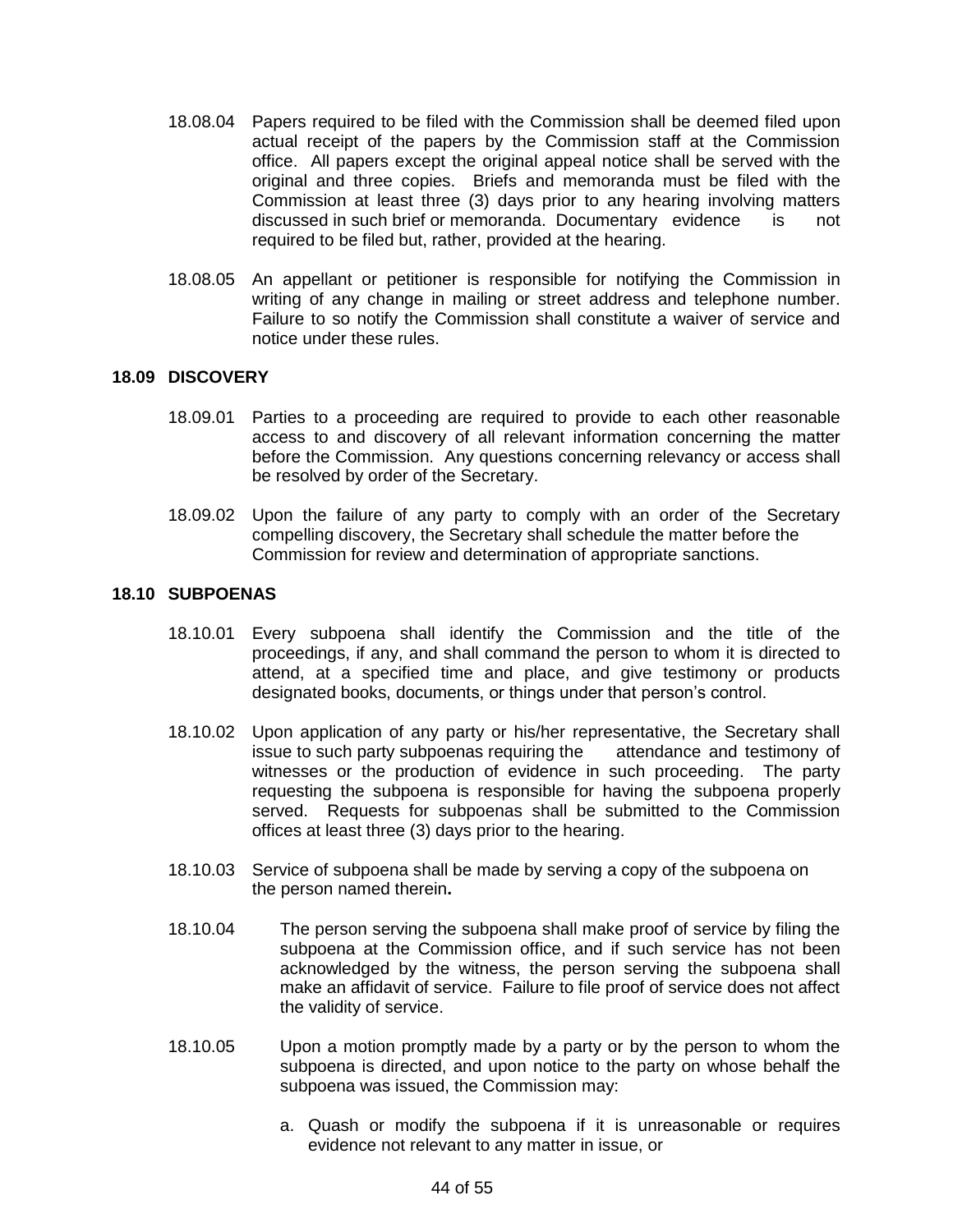b. Condition denial of a motion to quash or modify upon just and reasonable conditions.

### **18.11 BURDEN OF PROOF**

At any hearing on appeal from a demotion, suspension or termination, the disciplinary authority shall have the burden of showing by a preponderance of the evidence that its action was for cause. At any other hearing, the petitioner or appellant shall have the burden of proof by a preponderance of the evidence.

### **18.12 EVIDENCE**

- 18.12.01 Subject to other provisions of these rules, all competent and relevant evidence shall be admissible. In passing upon the admissibility of evidence, the Commission shall give consideration to, but shall not be bound to follow, the rules of evidence governing civil proceedings in the superior courts of the State of Washington.
- 18.12.02 A witness in any hearing may be examined orally, under oath or affirmation and shall be subject to cross-examination by opposing parties and the Commission.
- 18.12.03 When objection is made to the admissibility of evidence, such evidence may be received subject to a later ruling. The Commission may exclude inadmissible evidence and may order cumulative evidence discontinued in its discretion, either with or without objection. A party objecting to the introduction or exclusion of evidence shall state the ground of such objection at the time such evidence is offered or excluded. No such objection shall be deemed waived by further participation in the hearing.
- 18.12.04 At any hearing before the Commission when documentary exhibits are to be offered into evidence, copies shall be furnished to the opposing party, to each Commission member and to the Secretary-Chief Examiner.
- 18.12.05 Parties are encouraged to stipulate to the admissibility of documentary exhibits. To further this end, parties will make request of other parties for such stipulation no later than three (3) days in advance of the hearing, barring unusual circumstances. The party of whom the request is made shall respond no later than one (1) day prior to the hearing.
- 18.12.06 An employee has the right to appear before the Commission with or without counsel and to be heard in the employee's defense.

### **18.13 DELIBERATION**

The Commission may deliberate in closed (executive) session when taking a disciplinary or other quasi-judicial case under advisement. Deliberations by the Commission shall otherwise be subject to Chapter 42.30 RCW. No persons other than the Secretary-Chief Examiner and legal counsel to the Commission shall be present during deliberation. No person shall attempt to convey any information or opinion to the Commission concerning any matter on appeal, other than in an open hearing.

### **18.14 DECISION**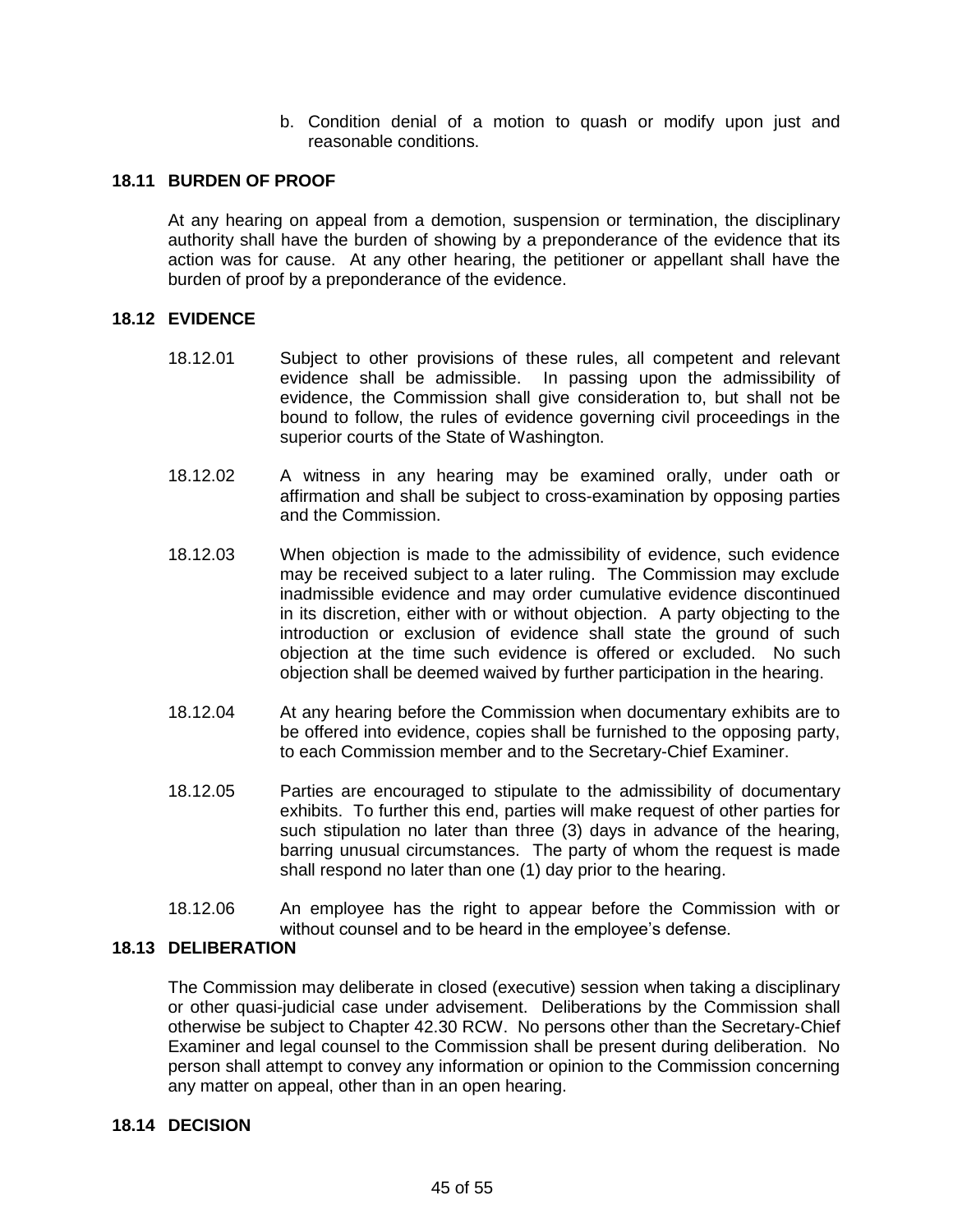In any appeal, the Commission shall issue a decision, including findings of fact, conclusions of law, and an order, to each party or counsel of record for each party. Absent the consent of an appellant to an extension of time, failure to issue a decision within the time prescribed shall result in an appeal being sustained.

### **18.15 REMEDIES**

The Commission may issue such remedial orders as deemed appropriate.

### **18.16 RECONSIDERATION**

A party may move for reconsideration by the Commission only on the basis of fraud, mistake, or misconception of facts. Such motion must be filed with the Commission with ten (10) days of the decision of the Commission. Such motion for reconsideration shall be decided on affidavits, absent special showing that testimony is necessary.

## **18.17 WAIVER**

Upon stipulation of all parties to a proceeding, and upon a showing that the purposes of the rules or ordinance of the City would be better served, the Commission may waive the requirements of any of these rules.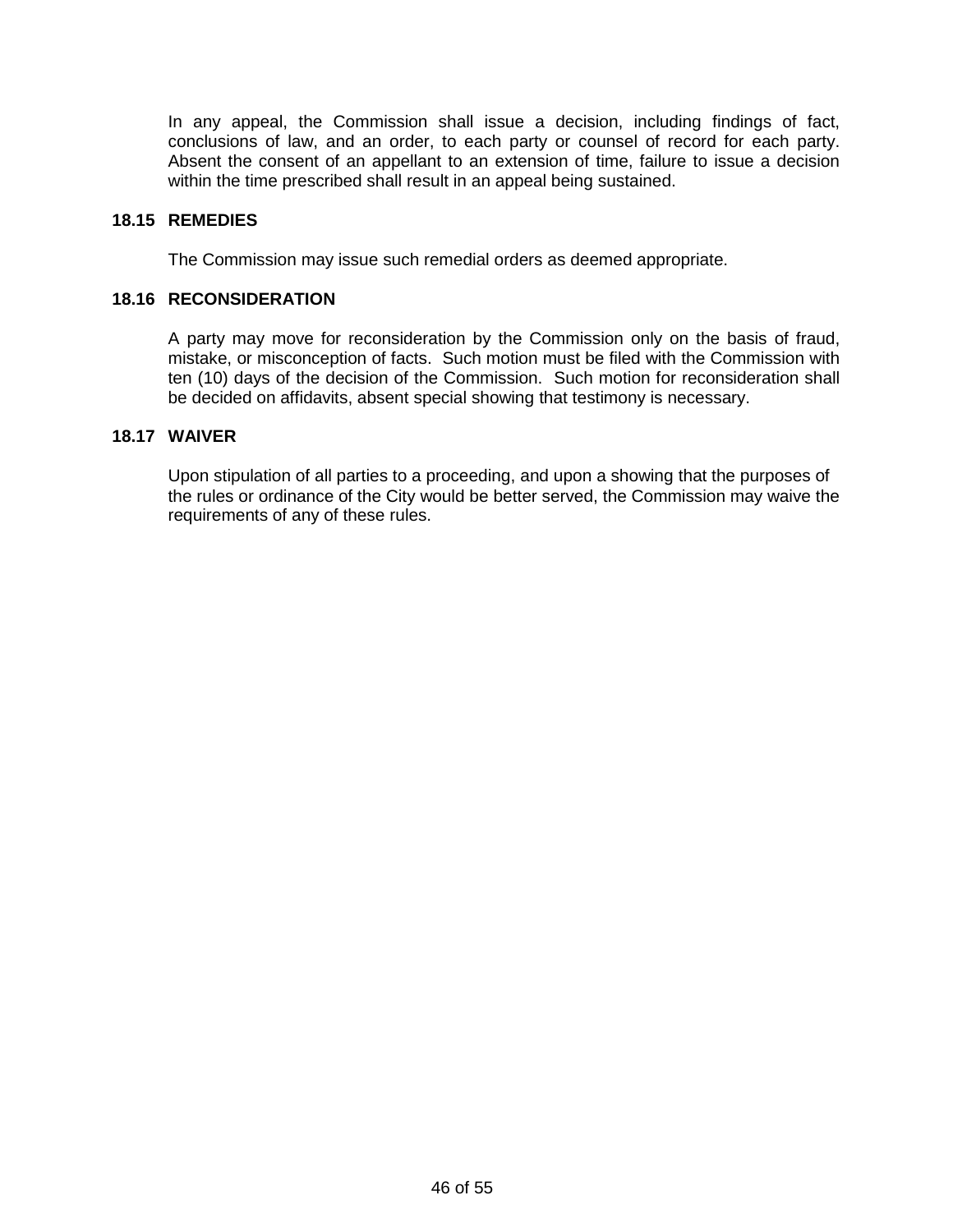### **RULE 19 - RETIREMENT AND DISABILITY**

### **19.01 RETIREMENT**

Employees of the City who are members of pension fund systems as provided by law shall be retired on account of service or disability in accordance with provisions of law.

### **19.02 REINSTATEMENT AFTER DISABILITY RETIREMENT**

#### 19.02.01 PROCEDURE

The Secretary shall review any report from a retirement system showing that a former employee who is on disability retirement has regained his/her health to the extent employable. Upon being satisfied that the is physically and mentally competent to perform the duties of the regular class, the Secretary shall:

- a. Order return of the employee to former employment status as if a leave of absence had been granted; or
- b. Place the name on the reinstatement register for an available class and department.

#### 19.02.02 EFFECT

The name of the employee who is employable but not fully recovered shall be placed on the most advantageous reinstatement register for the same department, for an equivalent or lower class comprised of duties the employee is competent to perform, as determined by the Secretary. If such an employee's name is placed on a reinstatement register, service credit acquired previous to retirement shall be continued. The employee shall be reinstated from such register and transferred or reduced in grade according to rules. Eligibility rights shall not expire as prescribed in case of layoff. Any reinstatement in a class other than that in which last employed shall not result in a promotion.

# 19.02.03 DISCHARGE FOR CAUSE – EXCEPTION

The provisions of this rule shall not apply in the event an employee is discharged for cause from the service, whether or not the employee received a disability retirement.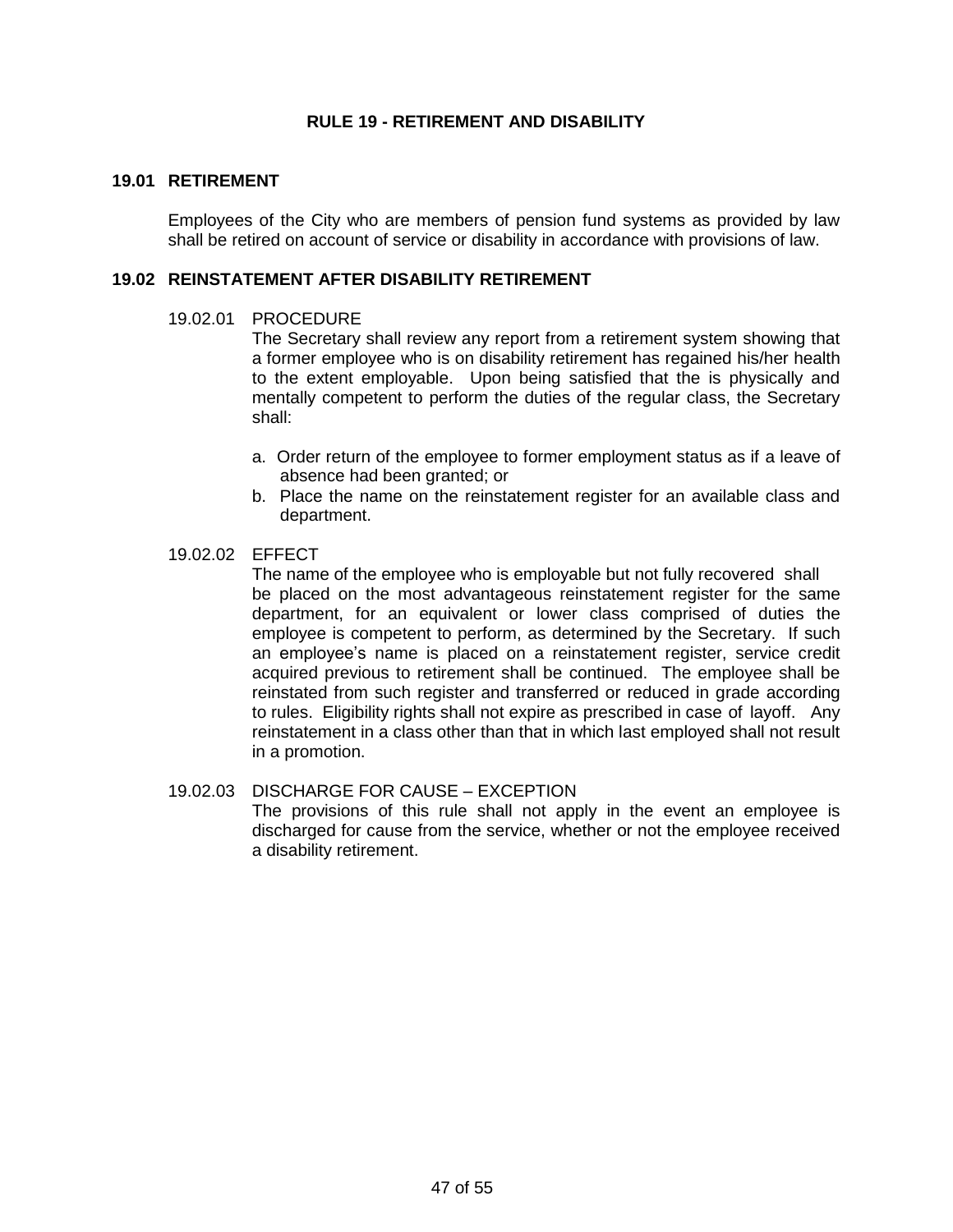### **RULE 20 - MISCELLANEOUS**

### **20.01 REPEALS AND SAVINGS**

All matters shall be subject to these rules, and to the extent, all previous Civil Service rules are hereby repealed.

# **20.02 COMPUTATION OF TIME**

- 20.02.01 In computing any period of time prescribed or allowed by these rules or by any applicable statute, the day of the act or event from which the designated period of time begins to run shall not be included. The last day of the period so computed shall be included, unless it is a Saturday, a Sunday, or a City legal holiday, in which event the period runs until the end of the next day which is not a Saturday, Sunday, or a City legal holiday. When the period of time prescribed or allowed is ten (10) business days or less, intermediate Saturdays, Sundays and legal holidays shall be excluded in the computation.
- 20.02.02 Any period of time except for the stated period of time set forth in Rule 18 may be extended by the Secretary-Chief Examiner for no more than fourteen (14) business days upon written notice to the Commission and a showing of good cause. The motion for extension of time must be filed with the Commission offices prior to the end of the applicable time period.
- 20.02.03 The date of notice for purpose of these rules shall be the date on which notice of an action is posted in the Commission's office (s) as provided in these Rules; (b) is mailed or (c) delivered personally to a party to the proceeding.

### **20.03 CIVIL SERVICE AND COLLECTIVE BARGAINING**

The Public Employee's Collective Bargaining Act, Chapter 41.56 RCW ("Act") provides for collective bargaining agreements between the City and the labor organizations representing employees. The Act, and collective bargaining agreements prevail over these rules in the event of a conflict.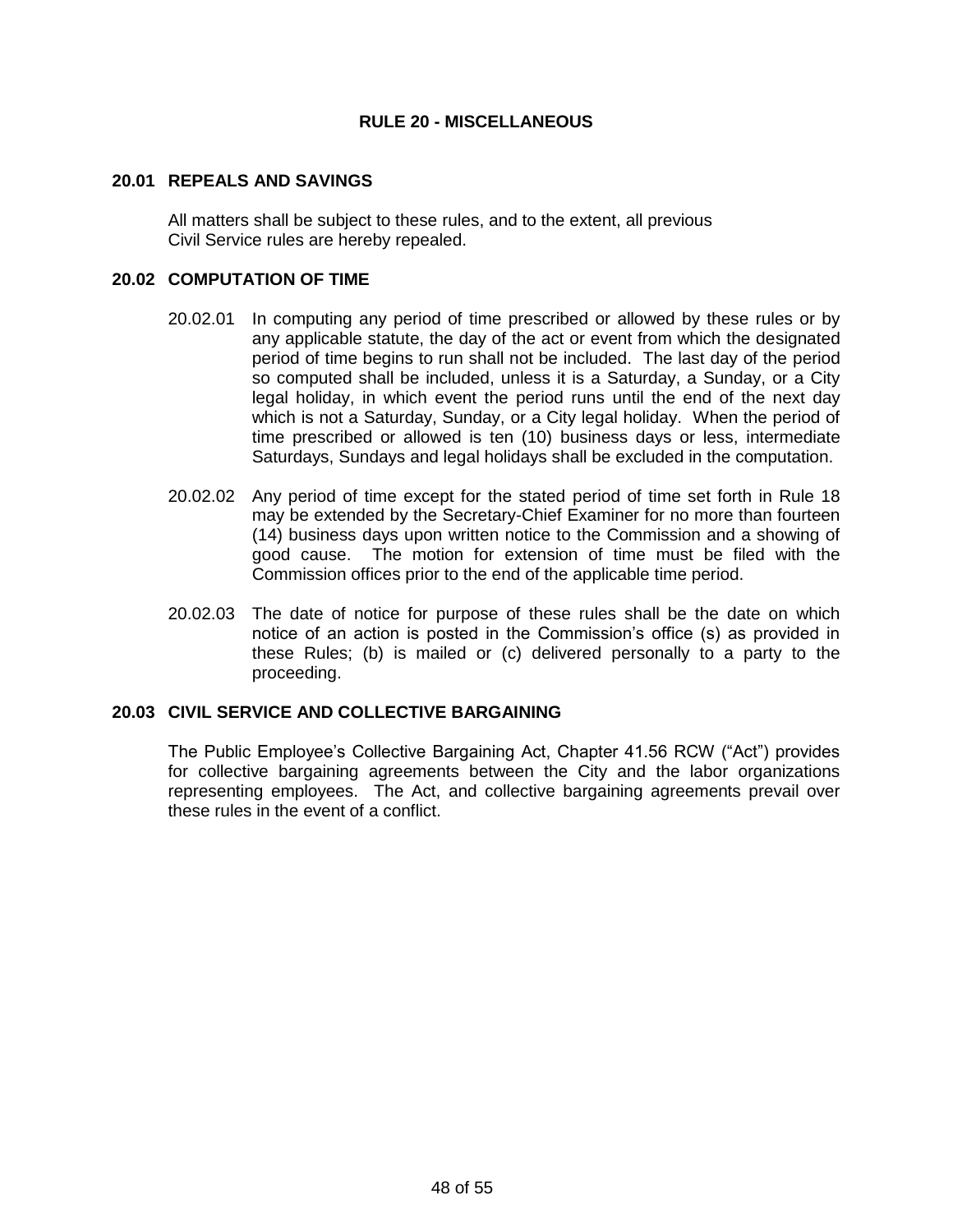# **RULE 21 - PERSONNEL FILE, RECORDS AND REPORTS**

The Human Resources office shall maintain a personnel file for each employee in the classified service showing the name, title or position held the division within the Police and Fire Departments to which assigned, the salary, changes in employment status, leaves, and all other information that may be considered pertinent. Access to these records shall be restricted to the appointing authority, the employee, and members of the Civil Service Commission.

### **21.01 EXAMINATION RECORDS**

The Secretary/Examiner shall maintain examination records on each employee in the classified service. Such records shall include the date and title of the examination, ratings earned, and the grade obtained.

#### **21.02 ACCESS TO DEPARTMENT RECORDS**

The Civil Service Commission, secretary-examiner and appointing authority shall have access to all records on each employee. The examination of which will aid them in the discharge of their duties. Does not include files or records that are protected by privacy laws.

### **21.03 RECORDS OPEN TO THE PUBLIC**

The minutes of all Civil Service Commission meetings shall be open to the public during office hours and may be inspected upon application to the Secretary/Examiner. Access to other Commission records shall be governed by any applicable chapters of the Revised Code of Washington and/or federal laws or regulations.

# **21.04 REPORTS**

For the purpose of certification to the city authorities for the payment of salaries, and in order that the commission may keep a proper record of changes in the classified service, each appointing authority shall immediately report in writing to the commission through the secretary-examiner:

- 21.04.01 Every probationary or temporary appointment made by him/her.
- 21.04.02 Every refusal or neglect to accept an appointment by a person who has been duly certified.
- 21.04.03 Every suspension or other disciplinary action made by him/her of any officer or employee with the reasons therefore.
- 21.04.04 Every separation from service and whether the separation was caused by death, dismissal, retirement or resignation and whether such resignation was in writing and filed with the commission.
- 21.04.05 Every office that is created or abolished in any department and the reason therefore.
- 21.04.06 Every leave of absence that is granted to a member of any department.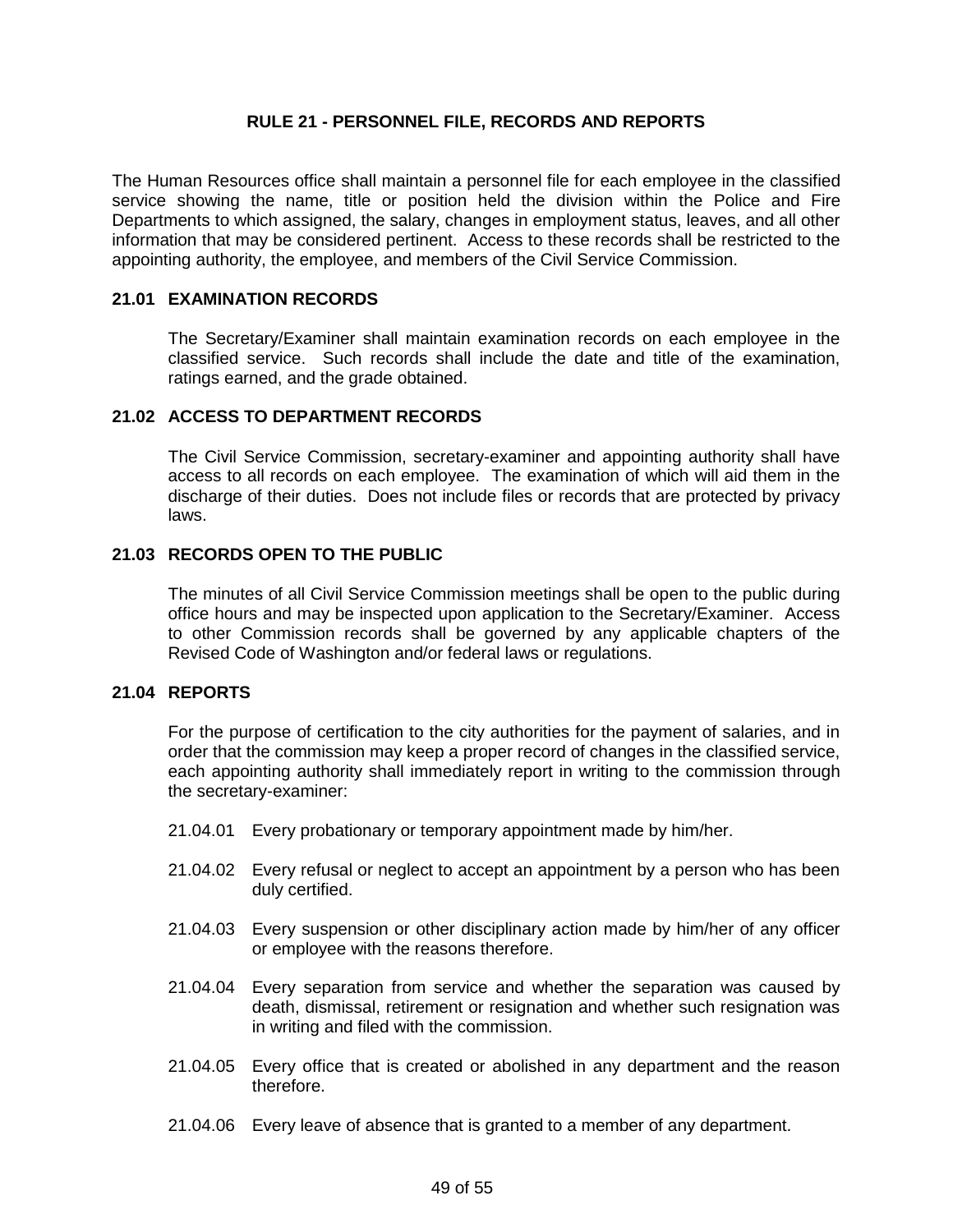### **22 - PROCEDURAL INVESTIGATIONS**

### **22.01 INVESTIGATIVE RESPONSIBILITY**

The commission shall make investigations concerning and report upon all matters touching the enforcement and effect of the provisions of these rules and regulations and/or RCW 41.12 prescribed hereunder; inspect all institutions, departments, offices, places, positions, and employment's affected by these rules and regulations or RCW 41.12, and ascertain whether the rules and regulations or RCW 41.12 hereunder are being obeyed. Such investigations may be made by the commission or by any commissioner designated by the commission for that purpose. Not only must these investigations be made by the commission or by any commissioner designated by the commission for that purpose. Not only must these investigations be made by the commission, but the commission must make like investigation on petition of a citizen duly verified, stating that irregularities or abuses exist, or setting forth in concise language, in writing, the necessity for such investigation. In the course of such investigation the commission or designated commissioner, or chief examiner, shall have the power to administer oaths, subpoena and require the attendance of witnesses and the production by them of books, papers, documents, and accounts appertaining to the investigation, and also to cause the deposition of witnesses residing within or outside the State to be taken in the manner prescribed by law for like depositions in civil actions in the Superior Court; and the oaths administered hereunder and the subpoenas issued hereunder shall have the same force and effect as the oaths administered by a superior court judge in his or her judicial capacity; and the failure upon the part of any person so subpoenaed to comply with the provisions of this section shall be deemed a violation of these rules and regulations and RCW 41.12, and punishable as such.

### **22.02 CITIZEN COMPLAINTS**

The commission may make like investigations into the operation of the civil service system on petition of a citizen, duly verified, and stating that irregularities or abuses exist and setting forth in concise language, in writing, the necessity for such investigation.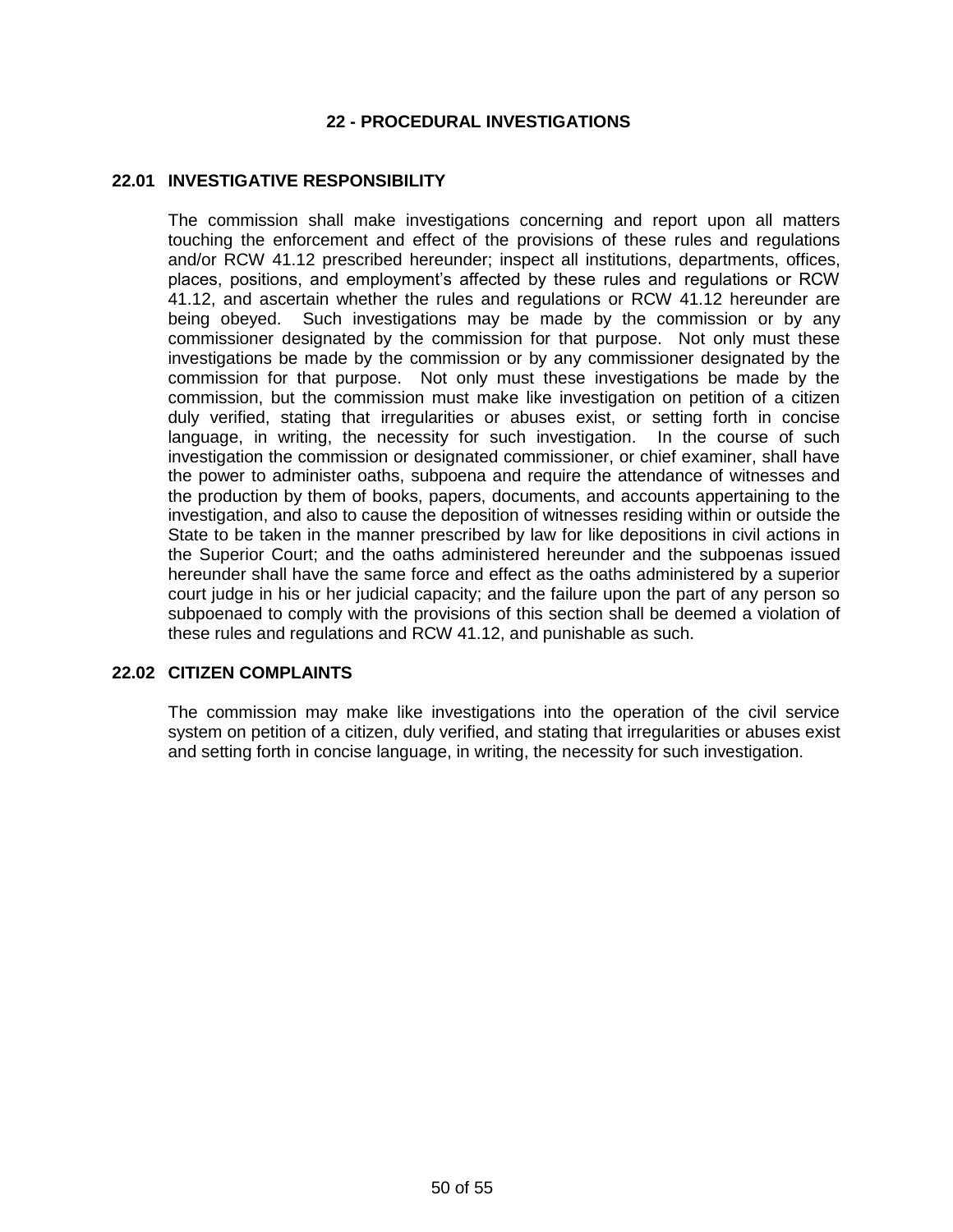### **RULE 23 - DEFINITIONS**

The following words and phrases shall have the meanings hereinafter described unless the context in which they are included clearly indicates otherwise:

- 23.01 ACTUAL SERVICE. Time in which a given employee has been engaged under Civil Service appointment in the performance of the duties of a position or positions and shall include absences with pay.
- 23.02 ALLOCATION. The locating or placing in the classified service of a position in the class appropriate to it on the basis of duties and responsibilities and required qualifications of such position.
- 23.03 APPLICANT. Anyone who has filed an application to take a Civil Service Examination.
- 23.04 APPOINTING AUTHORITY. The person or persons authorized to hire, promote or discharge employees (1) The Fire Chief with respect to any Fire Department position included in this system, or (2) the Chief of Police with respect to any Police Department position included in this system.
- 23.05 APPOINTMENT
	- 23.05.01 APPOINTMENT REGULAR. The appointment of a certified eligible.
	- 23.05.02 APPOINTMENT PROVISIONAL. A limited appointment of (a) certified person to a classified position which is not vacant, but is currently unfilled due to an authorized leave of absence; or (b) a noncertified person to a classified position for which there is no current eligible register.
	- 23.05.03 APPOINTMENT TEMPORARY. A limited appointment other than from an eligible register for the purpose of performing work belonging in the classified service. A reduction of a regular employee is not a temporary appointment. Temporary appointment includes emergency appointment.
- 23.06 ASSIGNMENT. An employee may be assigned to a position which carries additional salary and additional limited responsibilities and is within the scope of the specification for the class from which assignment is made.
- 23.07 BREAK IN SERVICE. A separation from Civil Service status with a loss of accumulated service credit as occasioned by a "quit," "resignation," "discharge" or retirement."
- 23.08 CANDIDATE. Any applicant who has completed, or is in the process of completing, a Civil Service Examination.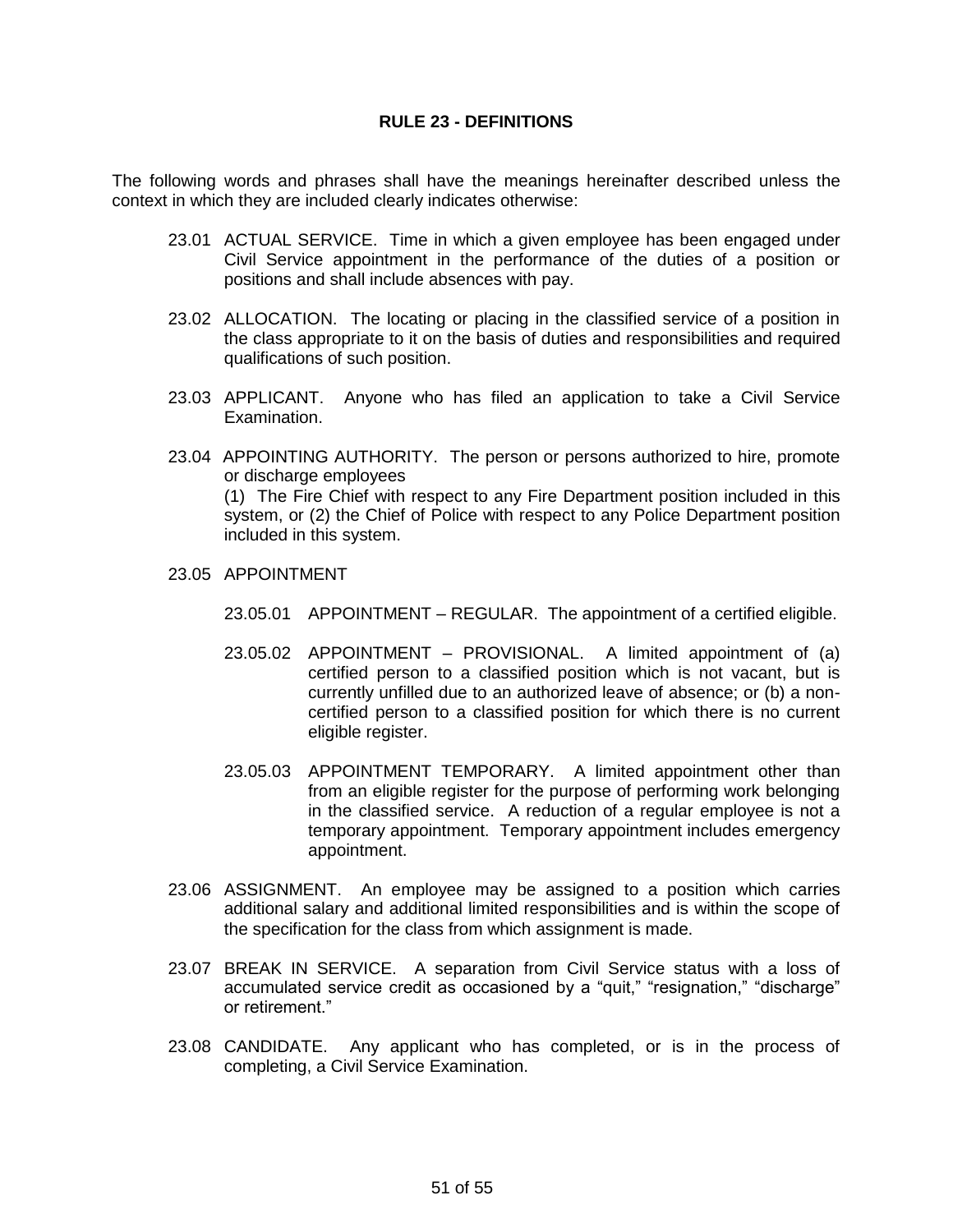- 23.09 CAUSE. Cause shall mean good, sufficient or just cause as determined by the Commission; exercised by the appointing authority in good faith and without discrimination on the basis of religion, politics or other protected classification; and, in consideration of the total context of a disciplinary action, including procedural fairness and consideration of an employee's work record.
- 23.10 CERTIFY. A list of names from an eligible register transmitted by the Civil Service Commission to an appointing authority from which appointing authority may fill a vacancy.
- 23.11 CITY. The City of Washougal.
- 23.12 CIVIL SERVICE EMPLOYEE. Any employee who has Civil Service status.
- 23.13 CIVIL SERVICE REGISTER. See eligible register.
- 23.14 CLASS. A position or group of positions designated by the Commission as having similarity in duties and responsibilities, by reason of which the same examination may be used for each position in the group.
- 23.15 CLASS SERIES. Two or more classes which are similar as to line of work but which differ as to degree of responsibility and difficulty and which have been arranged in a ladder of steps in a normal line of promotion, such as Police Officer, Police Corporal, Police Sergeant.
- 23.16 CLASS SPECIFICATION. A description of the essential characteristics of a class and the factors and conditions that separate it from other classes, written in terms of duties, responsibilities and qualifications.
- 23.17 COMMISSION. The Civil Service Commission. "Commissioner" means any one member of the Commission.
- 23.18 CONTINUOUS SERVICE. Employment without interruption, except for absences on approved leave or absence to serve in the armed forces of the United States.
- 23.19 DEMOTION. Removal of an employee, for cause, from a higher to a lower class of employment or salary step within a class.
- 23.19 DEPARTMENT. Any department of the City subject to civil service as established by ordinance. The legal head of any such department is the "Department Head" or Department Head's designee.
- 23.20 DISCHARGE. Termination, separation, dismissal, or removal from the service for cause.
- 23.21 ELIGIBLE. Anyone qualified for a given class through examination and placed on the proper eligible register; also, "certified Eligible."
- 23.22 ELIGIBLE REGISTER. A register or list of successful examinees for a given class from which certification may be made to fill vacancies in such class; also, "Register of Eligibles."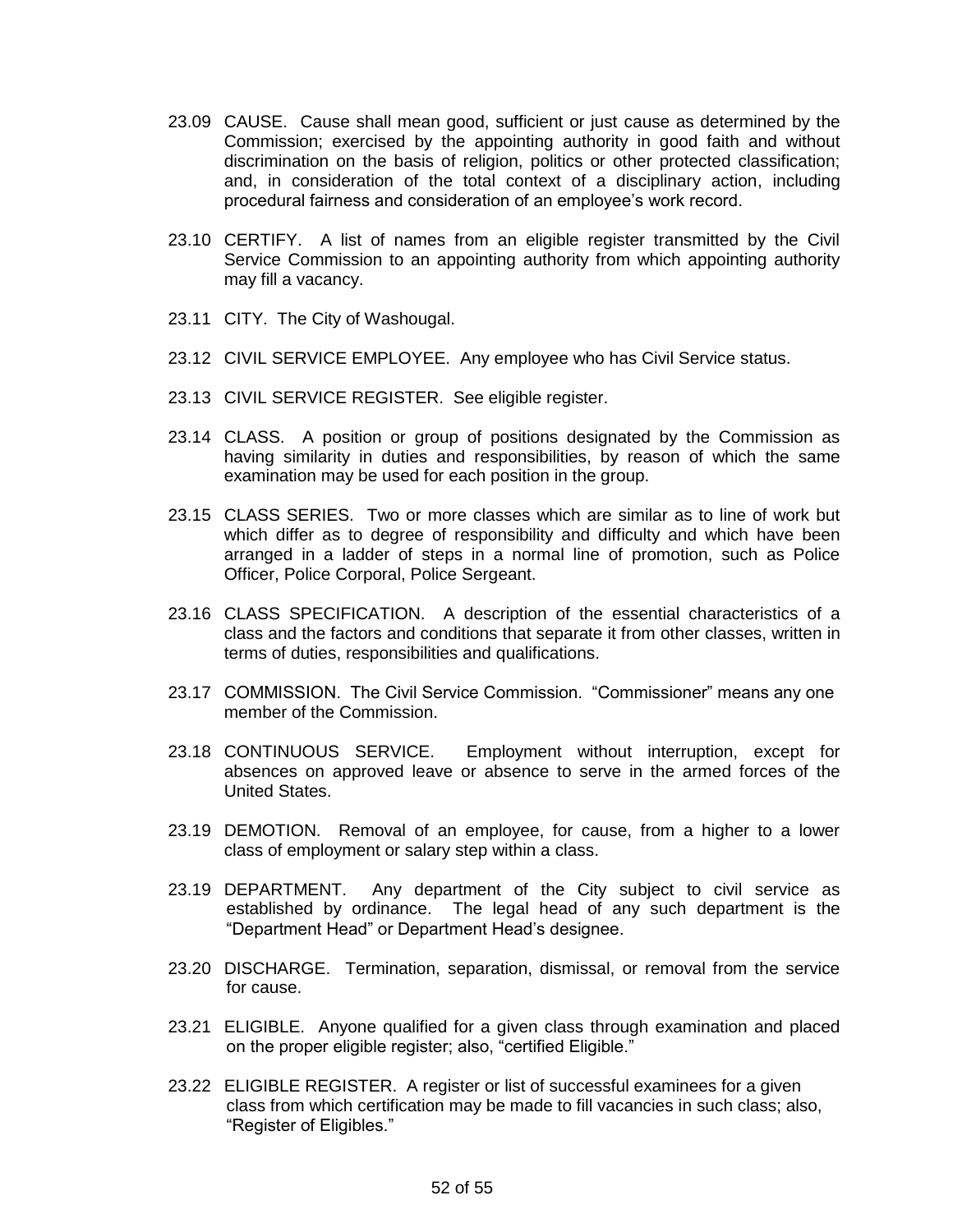- 23.23 EMPLOYEE. Anyone holding a position in the Civil Service System of the City.
	- 23.23.01 EMPLOYEE REGULAR. Any employee who has been appointed from a certification and who has satisfactorily served the full probationary period.
	- 23.23.02 EMPLOYEE TEMPORARY. Any employee appointed to fill an emergency, temporary or short-term need or to fill a position for which no register is available.
	- 23.23.03 EMPLOYEE EXEMPT. Any employee in a position of employment which is not subject to Civil Service rules and regulations, and in which one serves at the discretion of the appointing authority.
	- 23.23.04 EMPLOYEE PROBATIONARY. A person appointed from a certification who has not yet completed the specified trial period of employment.
	- 23.23.05 EMPLOYEE PROVISIONAL. Any employee appointed provisionally to a position.
- 23.24 EXAMINATON. The process of testing the fitness and qualifications of applicants for positions in a class.
	- 23.24.01 EXAMINATION OPEN. An examination open to any member of the public meeting the requirements as stated in the official bulletin announcing the examination.
	- 23.24.02 EXAMINATION PROMOTIONAL. An examination limited to employees meeting the requirements state in the official bulletin announcing the examination.
- 23.25 EXAMINATION BULLETIN. An examination announcement containing basic information about the class of position, the requirements for filing, how to apply, and other pertinent information. The examination announcement shall be posted at the Police and Fire Departments, and in other suitable locations.
- 23.26 FINAL EXAMINATION SCORE. Total of earned exam score plus additional veteran's preference or service credit points for which an applicant is eligible.
- 23.27 IN-HOUSE REGISTER. A list of names of civil service employees, in the order of final examinations rating, who has passed an examination for an entrance position or class.
- 23.28 LAYOFF. The interruption of service and pay of any regular or temporary employee because of lack of work or funds, except that the term shall also apply to the separation of temporary employees who have completed the stipulated period of employment.
- 23.29 OFFICIAL NEWSPAPER. The newspaper designated as official by the City, or as otherwise designated by the Commission.
- 23.30 POSITION. Any group of duties and responsibilities in the service of the City which one person is required to perform as full or part-time employment, and which is included in the City budget.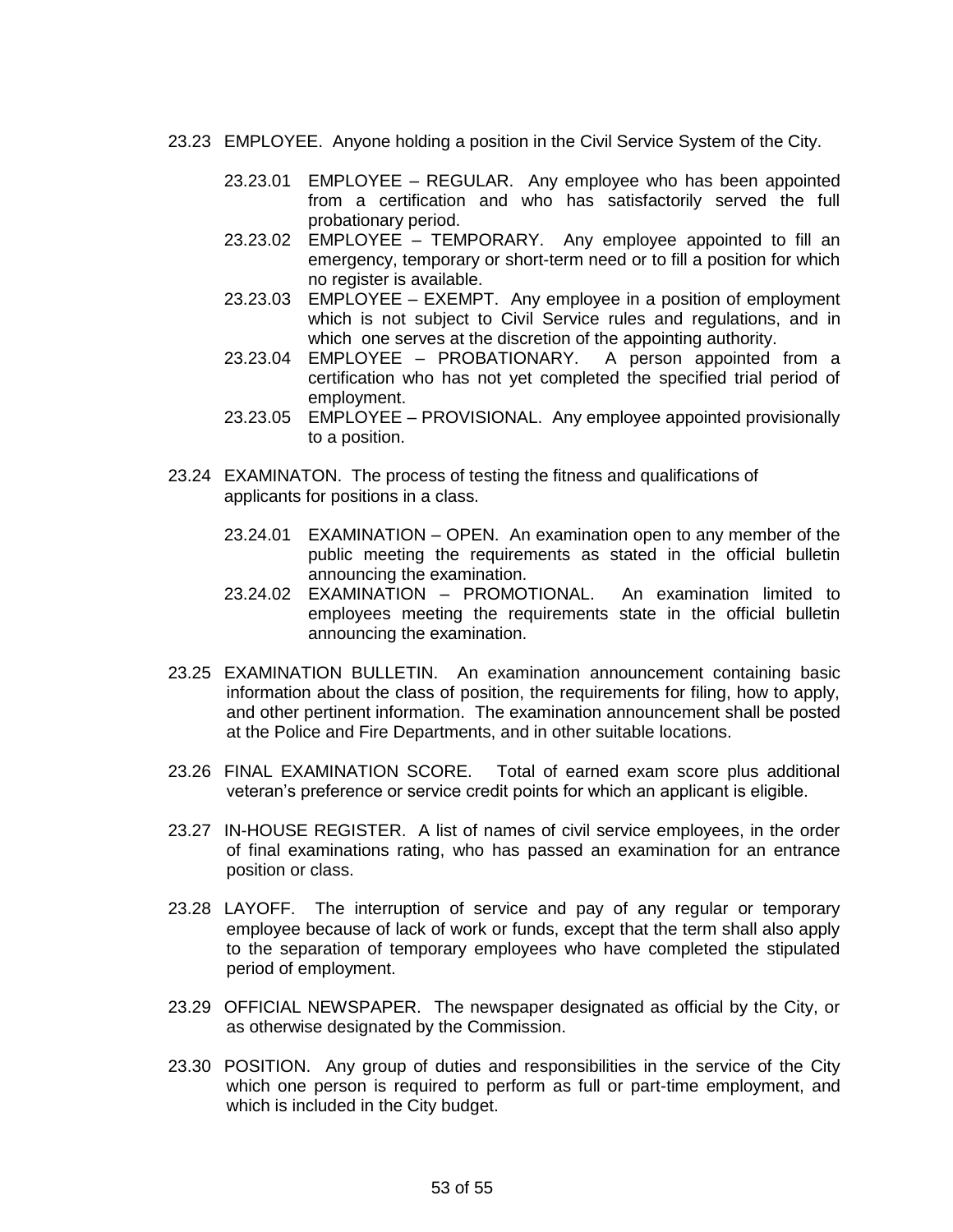- 23.30.01 POSITION REGULAR. A position included in the official annual budget that is neither specified as seasonal employment, nor limited for a period less than the budget year; also any such position established during a given budget year, unless the Department Head certifies to the Civil Service Commission that such position will not be continued in the succeeding year's budget.
- 23.30.02 POSITION REGULAR PART-TIME. Employment in a regular position for work on a basis of less than eight hours a day or less than forty hours a week, but on a regular schedule.
- 23.31 PROBATION OR PROBATIONARY. The status of an employee during a trial period following regular appointment from an eligible register. This trial period is part of the examination process and is a working test during which an employee is required to demonstrate, by actual performance of duties, fitness for the position to which certified and appointed.
- 23.32 PROMOTION. The appointment of an employee to a higher class or to a position of higher skill or responsibility level. Any change in employment other than by a temporary or provisional appointment (1) from a lower class to any position in any higher class in the same promotional series of classes as determined by the Commission, or (2) to a position which although an entrance position is of higher skill and/or responsibility, shall constitute promotion.
- 23.33 QUIT. Any voluntary separation of an employee from the City service without acceptance of a resignation by the appointing authority.
- 23.34 REALLOCATION. The allocation of a position to a different class in the Classification Plan.
- 23.35 REDUCTION. The removal of an employee from a higher class to a lower class of employment for reasons other than cause.
- 23.36 REGISTER. A list of candidates for employment who have passed an employment examination, whose names may be chosen and certified by the Commission for submission to the appointing authority for consideration for employment. See Eligible Register.
- 23.37 REINSTATEMENT. Reappointment of a regular employee to a position in a class in which the employee was a regular employee.
- 23.38 REINSTATEMENT REGISTER. A list of names who were regular employees in a given class and who were laid off and are entitled to reinstatement in such class. A reinstatement register may also include former employees on disability retirement who are capable mentally and physically for reinstatement.
- 23.39 RESIGNATION. A written request by an employee for separation from a class or from the City service. To be valid, such request must show written approval of the appointing authority.
- 23.40 RETENTION CREDIT. The employee's service credit in a given class or position and any higher position in a series or any other credit used by the Commission to determine order of lay-off.